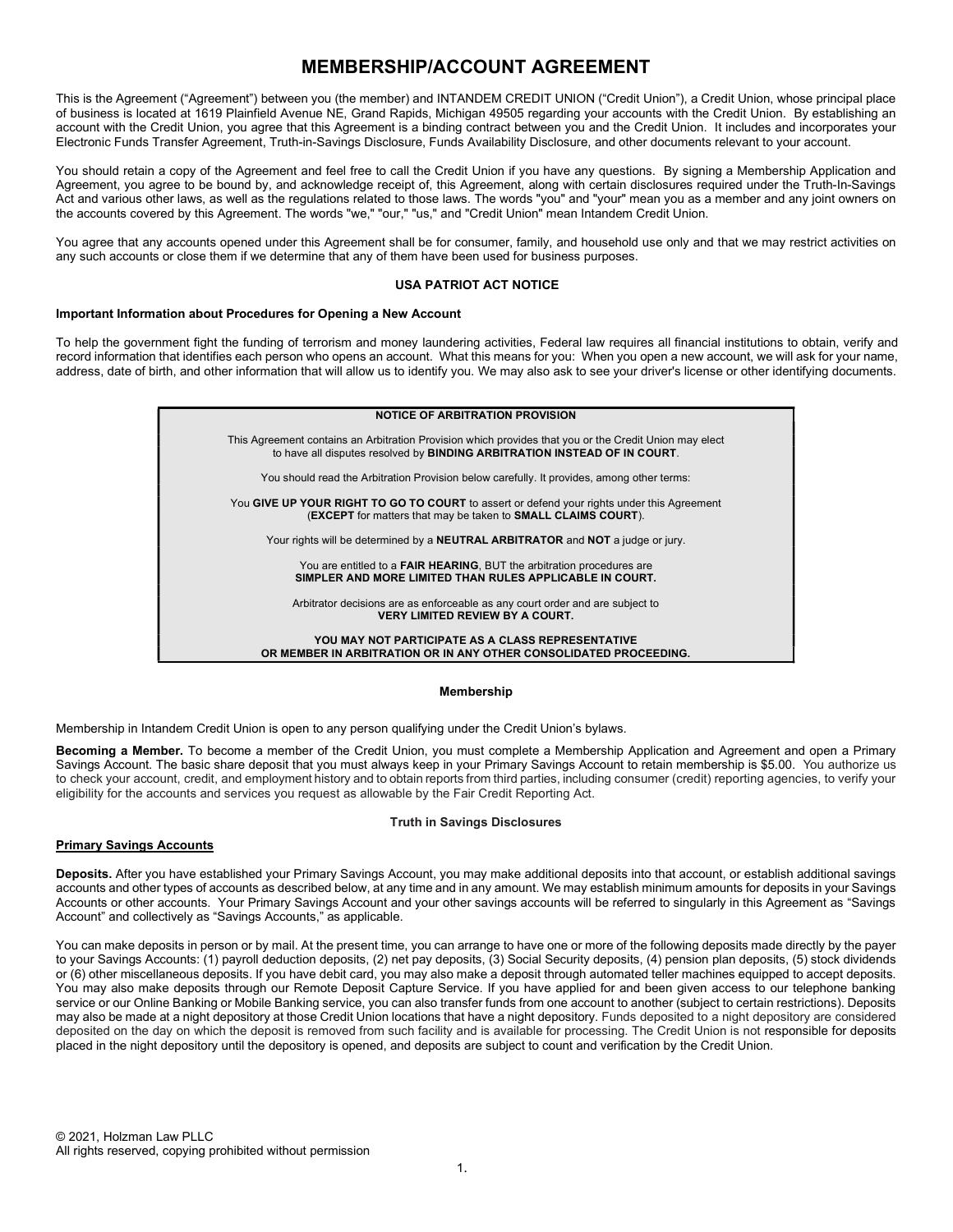Withdrawing Money From Your Primary Savings Account. As long as you have available funds in your account, and subject to any applicable state or federal laws and regulations the transaction limitations in this Agreement, including the Truth in Savings Disclosure and the Credit Union's Bylaws, money can be withdrawn from your account by any method approved by the Credit Union. The Credit Union reserves the right to require a member intending to make a withdrawal to give written notice of such intent not less than seven days and up to 60 days before any such withdrawal. Please refer to the "Accounts for Minors" section of this Agreement for special rules applicable to accounts where a minor is the Primary Member on the account.

Rate and Annual Percentage Yield ("APY"). Your Primary Savings Account will earn what are known as dividends. Dividends are like interest, except that the rate of dividends is set by the Credit Union's Board of Directors (the "Board") from time to time, and dividends are not guaranteed. The Credit Union estimates a prospective dividend rate and corresponding annual percentage yield (APY) on your Savings Accounts for each dividend period. The dividend rate and APY may change every calendar month as determined by the Credit Union. This is a variable rate account. The Credit Union's current dividend rates will be available each business day at our office. Refer to our website or Rate Schedule for our current dividend rates and APYs applicable to your Primary Savings Account.

Balance computation method: Dividends are calculated by the daily balance method which applies a daily periodic rate to the balance in the account each day.

Compounding. We compound your dividends, even though that isn't required by law. Compounding is more favorable to you, because once dividends have been earned by your account, they are added to the balance on which you will earn future dividends. Because we compound dividends, the Annual Percentage Yield (APY) on your account will be somewhat higher than the dividend rate although for lower rates the percentage figures shown on your disclosures and statements may be the same due to rounding. The Annual Percentage Yield (APY) will be posted along with the dividend rate. For this account type, the dividend period is the calendar month. For example, the beginning date of the first dividend period of the calendar year is January 1 and the ending date of such dividend period is January 31. All other dividend periods follow this same pattern of dates. Dividends will be compounded monthly. The prospective dividend rate for each month will be determined on the last day of the previous month. The dividend declaration date follows the ending date of a dividend period, and for the example above is February 1.

Crediting Dividends. Dividends will be credited monthly. Dividends are not available to you until they have been credited to your account. Even though your account earns dividends every day, we don't actually credit them to your account until the last day of the applicable Dividend Period. Dividends that are credited to your account will be added directly into your account. If you close your account before dividends are paid, you will not receive the accrued but unpaid dividends.

Minimum Balance Requirements. The minimum balance required to open a Primary Savings Account is \$5.00. You earn dividends on your Primary Savings Account each day that your account balance is \$100.00 or more. You must maintain a minimum balance of \$100.00 in your Primary Savings Account each day to obtain the disclosed Annual Percentage Yield (not applicable if the account owner is under the age of 18). We reserve the right to adjust minimum deposit balance requirements from time to time.

How Withdrawals Affect Dividends. Even though we don't credit your dividends to your account until the date specified above, we calculate them on a daily basis. Therefore, if you make a withdrawal, you won't receive any further dividends on the withdrawn amount from the day you make the withdrawal until the day that dividends are credited.

Transaction Limitations. There are no transaction limitations associated with this account, however the Credit Union reserves the right to impose transaction limitations in the future upon notice to you as required by applicable law.

Fees. Please refer to our Fee Schedule for fees associated with your Primary Savings Account.

### **Sub Share Savings Accounts**

Deposits. After you have established your Sub Share Savings Account, you may make additional deposits into that account, or establish additional savings accounts and other types of accounts as described below, at any time and in any amount. We may establish minimum amounts for deposits in your Savings Accounts or other accounts. Your Sub Share Savings Account and your other savings accounts will be referred to singularly in this Agreement as "Savings Account" and collectively as "Savings Accounts," as applicable.

You can make deposits in person or by mail. At the present time, you can arrange to have one or more of the following deposits made directly by the payer to your Savings Accounts: (1) payroll deduction deposits, (2) net pay deposits, (3) Social Security deposits, (4) pension plan deposits, (5) stock dividends or (6) other miscellaneous deposits. If you have debit card, you may also make a deposit through automated teller machines equipped to accept deposits. You may also make deposits through our Remote Deposit Capture Service. If you have applied for and been given access to our telephone banking service or our Online Banking or Mobile Banking service, you can also transfer funds from one account to another (subject to certain restrictions). Deposits may also be made at a night depository at those Credit Union locations that have a night depository. Funds deposited to a night depository are considered deposited on the day on which the deposit is removed from such facility and is available for processing. The Credit Union is not responsible for deposits placed in the night depository until the depository is opened, and deposits are subject to count and verification by the Credit Union.

Withdrawing Money From Your Sub Share Savings Account. As long as you have available funds in your account, and subject to any applicable state or federal laws and regulations the transaction limitations in this Agreement, including the Truth in Savings Disclosure and the Credit Union's Bylaws, money can be withdrawn from your account by any method approved by the Credit Union. The Credit Union reserves the right to require a member intending to make a withdrawal to give written notice of such intent not less than seven days and up to 60 days before any such withdrawal. Please refer to the "Accounts for Minors" section of this Agreement for special rules applicable to accounts where a minor is the Primary Member on the account.

Rate and Annual Percentage Yield ("APY"). Your Sub Share Savings Account will earn what are known as dividends. Dividends are like interest, except that the rate of dividends is set by the Credit Union's Board of Directors (the "Board") from time to time, and dividends are not guaranteed. The Credit Union estimates a prospective dividend rate and corresponding annual percentage yield (APY) on your Savings Accounts for each dividend period. The dividend rate and APY may change every calendar month as determined by the Credit Union. This is a variable rate account. The Credit Union's current dividend rates will be available each business day at our office. Refer to our website or Rate Schedule for our current dividend rates and APYs applicable to your Sub Share Savings Account.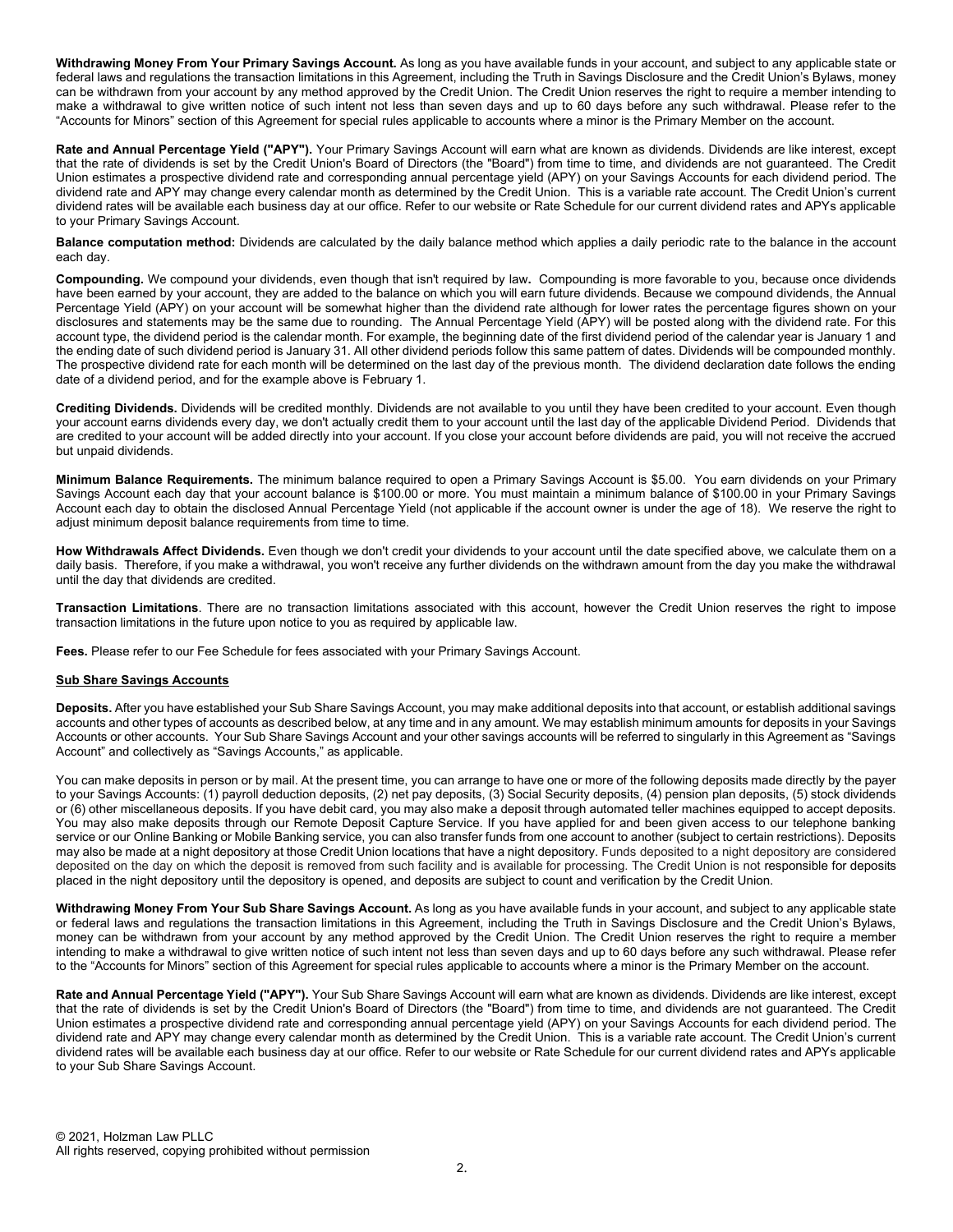Balance computation method: Dividends are calculated by the daily balance method which applies a daily periodic rate to the balance in the account each day.

Compounding. We compound your dividends, even though that isn't required by law. Compounding is more favorable to you, because once dividends have been earned by your account, they are added to the balance on which you will earn future dividends. Because we compound dividends, the Annual Percentage Yield (APY) on your account will be somewhat higher than the dividend rate although for lower rates the percentage figures shown on your disclosures and statements may be the same due to rounding. The Annual Percentage Yield (APY) will be posted along with the dividend rate. For this account type, the dividend period is the calendar month. For example, the beginning date of the first dividend period of the calendar year is January 1 and the ending date of such dividend period is January 31. All other dividend periods follow this same pattern of dates. Dividends will be compounded monthly. The prospective dividend rate for each month will be determined on the last day of the previous month. The dividend declaration date follows the ending date of a dividend period, and for the example above is February 1.

Crediting Dividends. Dividends will be credited monthly. Dividends are not available to you until they have been credited to your account. Even though your account earns dividends every day, we don't actually credit them to your account until the last day of the applicable Dividend Period. Dividends that are credited to your account will be added directly into your account. If you close your account before dividends are paid, you will not receive the accrued but unpaid dividends.

Minimum Balance Requirements. The minimum balance required to open a Sub Share Savings Account is \$5.00. You earn dividends on your Sub Share Savings Account each day that your account balance is \$100.00 or more. You must maintain a minimum balance of \$100.00 in your Sub Share Savings Account each day to obtain the disclosed Annual Percentage Yield (not applicable if the account owner is under the age of 18). We reserve the right to adjust minimum deposit balance requirements from time to time.

How Withdrawals Affect Dividends. Even though we don't credit your dividends to your account until the date specified above, we calculate them on a daily basis. Therefore, if you make a withdrawal, you won't receive any further dividends on the withdrawn amount from the day you make the withdrawal until the day that dividends are credited.

Transaction Limitations. There are no transaction limitations associated with this account, however the Credit Union reserves the right to impose transaction limitations in the future upon notice to you as required by applicable law.

Fees. Please refer to our Fee Schedule for fees associated with your Sub Share Savings Account.

### Christmas Club Savings Account

Deposits. You can make deposits in person or by mail. Deposits may also be made at a night depository at those Credit Union locations that have a night depository. Funds deposited to a night depository are considered deposited on the day on which the deposit is removed from such facility and is available for processing. The Credit Union is not responsible for deposits placed in the night depository until the depository is opened, and deposits are subject to count and verification by the Credit Union.

Withdrawing Money from Your Christmas Club Savings Account. You may open a Christmas Club Savings Account at any time. The term of your Christmas Club Savings Account begins on October 1<sup>st</sup> and ends on September 30<sup>th</sup> of the following year ("Term"), at which time funds in the Christmas Club Savings Account will be transferred to your Primary Savings Account. As long as you have money in your account, and subject to any applicable state or federal laws and regulations, the transaction limitations in this Agreement, and the Credit Union's Bylaws, funds in your Christmas Club Savings Account may only be withdrawn at the end of the Term. The Credit Union reserves the right to require a member intending to make a withdrawal to give written notice of such intent not less than seven days and up to 60 days before any such withdrawal. If you make a withdrawal outside of that time period, you may be assessed a fee in accordance with our Fee Schedule. Please refer to the "Accounts for Minors" section of this Agreement for special rules applicable to accounts where a minor is the Primary Member on the account.

Rate and Annual Percentage Yield ("APY"). Your Christmas Club Savings Account will earn what are known as dividends. Dividends are like interest, except that the rate of dividends is set by the Credit Union's Board of Directors (the "Board") from time to time, and dividends are not guaranteed. The Credit Union estimates a prospective dividend rate and corresponding annual percentage yield (APY) on your Christmas Club Savings Accounts for each dividend period. The dividend rate and APY may change every calendar month as determined by the Credit Union. This is a variable rate account. The Credit Union's current dividend rates will be available each business day at our office. Refer to our website or Rate Schedule for our current dividend rate applicable to your Christmas Club Savings Account.

Balance computation method: Dividends are calculated by the daily balance method which applies a daily periodic rate to the balance in the account each day.

Compounding. We compound your dividends, even though that isn't required by law. Compounding is more favorable to you, because once dividends have been earned by your account, they are added to the balance on which you will earn future dividends. Because we compound dividends, the Annual Percentage Yield (APY) on your account will be somewhat higher than the dividend rate although for lower rates the percentage figures shown on your disclosures and statements may be the same due to rounding. The Annual Percentage Yield (APY) will be posted along with the dividend rate. For this account type, the dividend period is the calendar month. For example, the beginning date of the first dividend period of the calendar year is January 1 and the ending date of such dividend period is January 31. All other dividend periods follow this same pattern of dates. Dividends will be compounded monthly. The prospective dividend rate for each month will be determined on the last day of the previous month. The dividend declaration date follows the ending date of a dividend period, and for the example above is February 1.

Crediting Dividends. Dividends will be credited monthly. Dividends are not available to you until they have been credited to your account. Even though your account earns dividends every day, we don't actually credit them to your account until the last day of the applicable Dividend Period. Dividends that are credited to your account will be added directly into your account. If you close your account before dividends are paid, you will not receive the accrued but unpaid dividends.

Minimum Balance Requirements. There is no minimum balance requirement to open a Christmas Club Savings Account. You earn dividends on your Christmas Club Savings Account each day that your account balance is \$100.00 or more. You must maintain a minimum balance of \$100.00 in your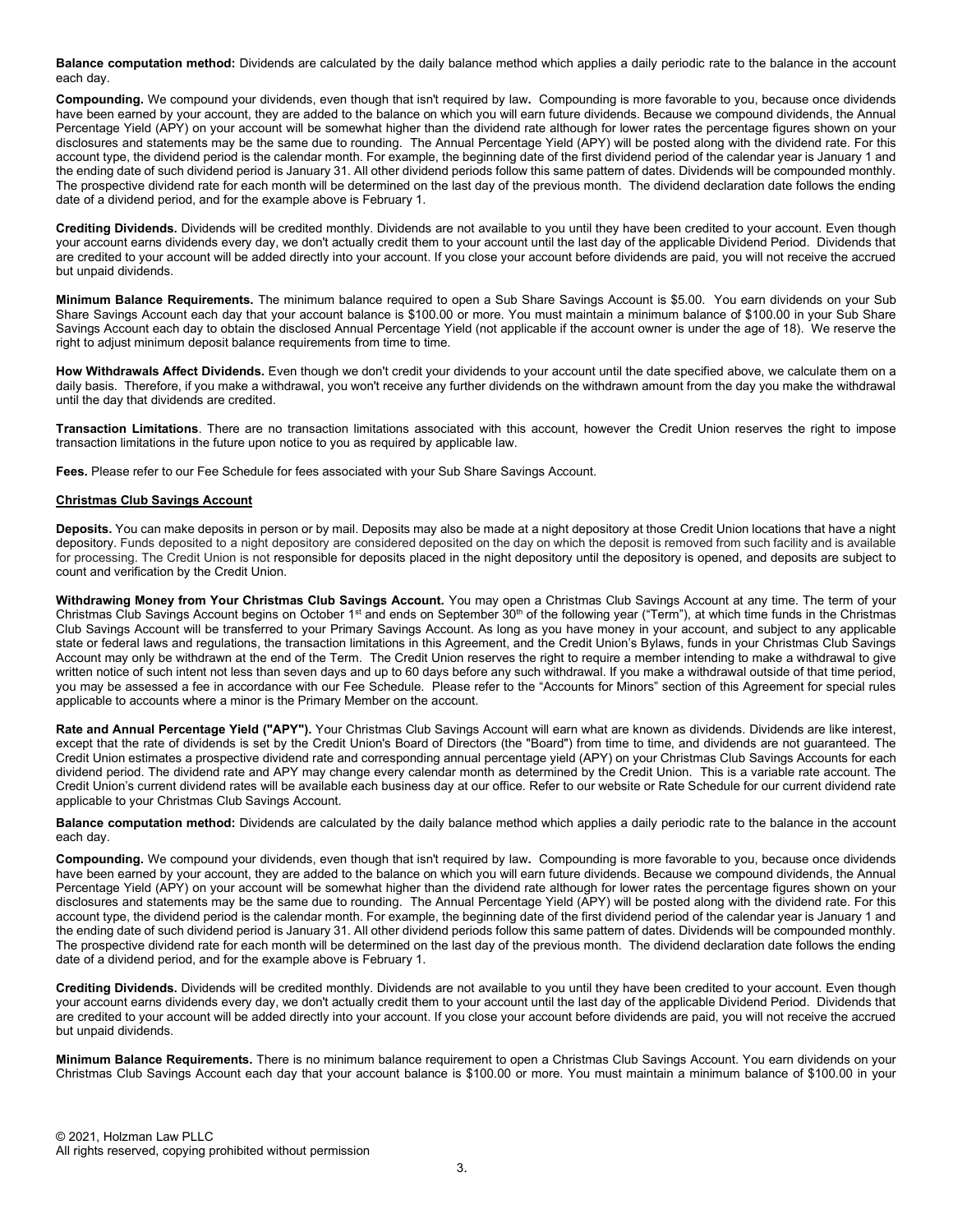Christmas Club Savings Account each day to obtain the disclosed Annual Percentage Yield. We reserve the right to adjust minimum deposit balance requirements from time to time.

How Withdrawals Affect Dividends. Even though we don't credit your dividends to your account until the date specified above, we calculate them on a daily basis. Therefore, if you make a withdrawal, you won't receive any further dividends on the withdrawn amount from the day you make the withdrawal until the day that dividends are credited.

Fees. Please refer to our Fee Schedule for fees associated with your Christmas Club Savings Account.

### **High Yield Savings Account**

Deposits. After you have established your High Yield Savings Account, you may make additional deposits into that account, or establish additional savings accounts and other types of accounts as described below, at any time and in any amount. We may establish minimum amounts for deposits in your Savings Accounts or other accounts. Your High Yield Savings Account and your other savings accounts will be referred to singularly in this Agreement as "Savings Account" and collectively as "Savings Accounts," as applicable.

You can make deposits in person or by mail. At the present time, you can arrange to have one or more of the following deposits made directly by the payer to your Savings Accounts: (1) payroll deduction deposits, (2) net pay deposits, (3) Social Security deposits, (4) pension plan deposits, (5) stock dividends or (6) other miscellaneous deposits. If you have a debit card, you may also make a deposit through automated teller machines equipped to accept deposits. You may also make deposits through our Remote Deposit Capture Service. If you have applied for and been given access to our telephone banking service or our Online Banking or Mobile Banking service, you can also transfer funds from one account to another (subject to certain restrictions), provided you are an owner on every account involved in the transfer. Deposits may also be made at a night depository at those Credit Union locations that have a night depository. Funds deposited to a night depository are considered deposited on the day on which the deposit is removed from such facility and is available for processing. The Credit Union is not responsible for deposits placed in the night depository until the depository is opened, and deposits are subject to count and verification by the Credit Union.

Withdrawing Money From Your High Yield Savings Account. As long as you have available funds in your account, and subject to any applicable state or federal laws and regulations the transaction limitations in this Agreement, including the Truth in Savings Disclosure and the Credit Union's Bylaws, money can be withdrawn from your account by any method approved by the Credit Union. The Credit Union reserves the right to require a member intending to make a withdrawal to give written notice of such intent not less than seven days and up to 60 days before any such withdrawal. Please refer to the "Accounts for Minors" section of this Agreement for special rules applicable to accounts where a minor is the Primary Member on the account.

Rate and Annual Percentage Yield ("APY"). Your High Yield Savings Account will earn what are known as dividends. Dividends are like interest, except that the rate of dividends is set by the Credit Union's Board of Directors (the "Board") from time to time, and dividends are not guaranteed. The Credit Union estimates a prospective dividend rate and corresponding annual percentage yield (APY) on your Savings Accounts for each dividend period. The dividend rate and APY may change every calendar month as determined by the Credit Union. This is a tiered rate, variable rate account. The Credit Union's current dividend rates will be available each business day at our office. Refer to our current Rate Schedule for our current tiers, dividend rates and APYs applicable to your High Yield Savings Account.

Balance computation method: Dividends are calculated by the daily balance method which applies a daily periodic rate to the balance in the account each day.

Compounding. We compound your dividends, even though that isn't required by law. Compounding is more favorable to you, because once dividends have been earned by your account, they are added to the balance on which you will earn future dividends. Because we compound dividends, the Annual Percentage Yield (APY) on your account will be somewhat higher than the dividend rate although for lower rates the percentage figures shown on your disclosures and statements may be the same due to rounding. The Annual Percentage Yield (APY) will be posted along with the dividend rate. For this account type, the dividend period is the calendar month. For example, the beginning date of the first dividend period of the calendar year is January 1 and the ending date of such dividend period is January 31. All other dividend periods follow this same pattern of dates. Dividends will be compounded monthly. The prospective dividend rate for each month will be determined on the last day of the previous month. The dividend declaration date follows the ending date of a dividend period, and for the example above is February 1.

Crediting Dividends. Dividends will be credited monthly. Dividends are not available to you until they have been credited to your account. Even though your account earns dividends every day, we don't actually credit them to your account until the last day of the applicable Dividend Period. Dividends that are credited to your account will be added directly into your account. If you close your account before dividends are paid, you will not receive the accrued but unpaid dividends.

Minimum Balance Requirements. Please refer to the Rate Schedule for minimum balance requirements associated with this Account. We reserve the right to adjust minimum deposit balance requirements from time to time. You must meet the minimum balance requirements in order to earn the disclosed APY. You must meet the minimum balance requirements in order to avoid fees.

How Withdrawals Affect Dividends. Even though we don't credit your dividends to your account until the date specified above, we calculate them on a daily basis. Therefore, if you make a withdrawal, you won't receive any further dividends on the withdrawn amount from the day you make the withdrawal until the day that dividends are credited.

Transaction Limitations. There are no transaction limitations associated with this account, however the Credit Union reserves the right to impose transaction limitations in the future upon notice to you as required by applicable law.

Fees. Please refer to our Fee Schedule for fees associated with your High Yield Savings Account.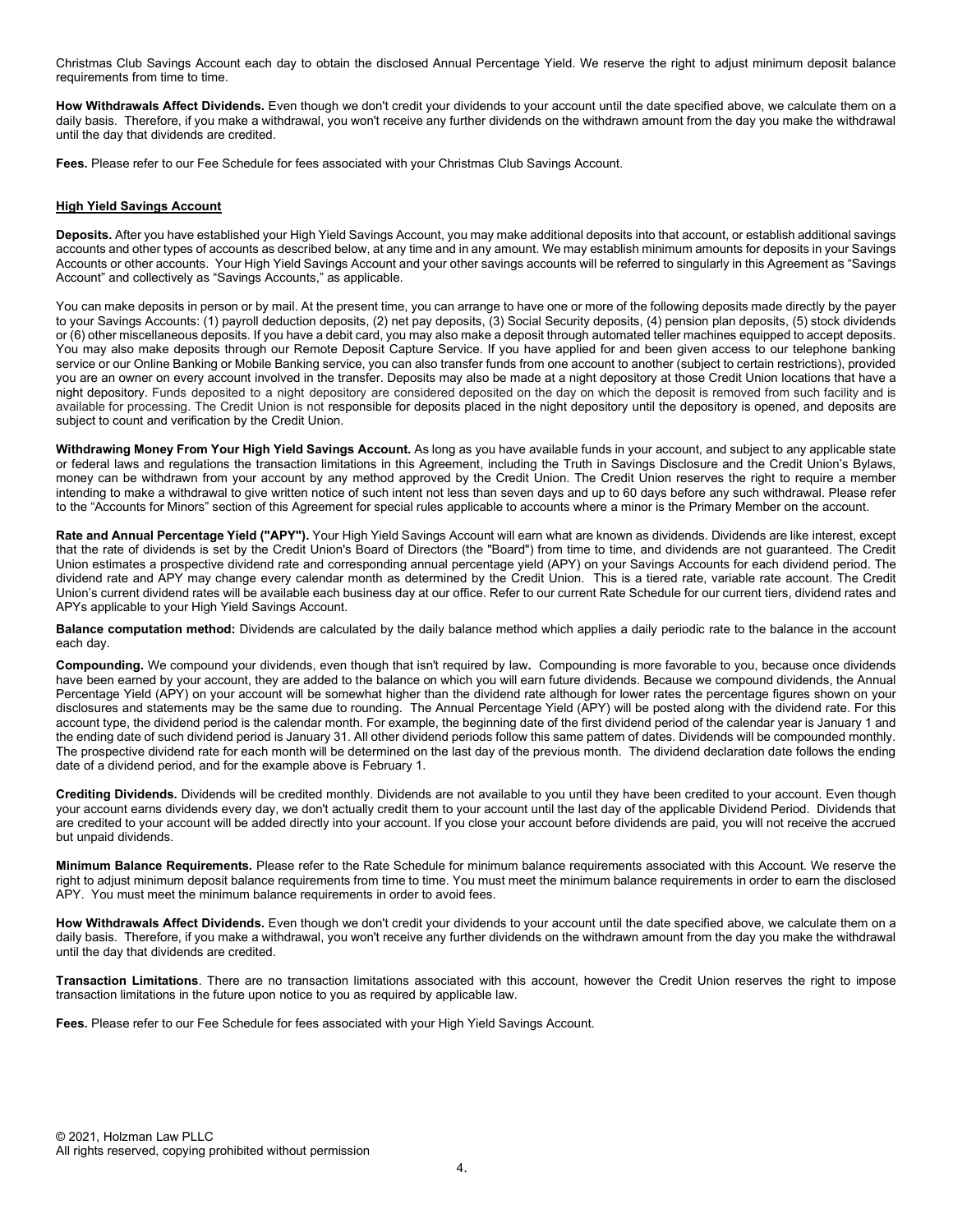#### Term Share Certificate Accounts

Establishing a Certificate Account. The Credit Union offers a variety of Certificate Accounts. Please refer to our website for the types of Certificate Accounts offered.

Rate Information: Your Certificate Account will earn what are known as dividends. Dividends are like interest, except that the rate of dividends is set by the Credit Union's Board of Directors (the "Board") from time to time, and dividends are not guaranteed. The Credit Union estimates a prospective dividend rate and corresponding annual percentage yield (APY) on your Certificate Accounts for each dividend period. The dividend rate and APY may change every calendar month as determined by the Credit Union. This is a fixed rate account. The Credit Union's current dividend rates will be available each business day at our office. Refer to our website or Rate Schedule for our current dividend rates and APYs applicable to your Certificate Account.

Compounding and Crediting. We compound your dividends, even though that isn't required by law. Compounding is more favorable to you, because once dividends have been credited to your account, they are added to the balance on which you will earn future dividends. Because we compound dividends, the APY on your account will be somewhat higher than the dividend rate although for lower rates the percentage figures shown on your disclosures and statements may be the same due to rounding. The APY will be posted along with the dividend rate.

For this account type, the dividend period is the calendar month, beginning on the day of the month the Certificate Account is opened. For example, if you open your Certificate Account on January 5, the beginning date of the first dividend period is January 5 and the ending date of such dividend period is February 5. All other dividend periods follow this same pattern of dates. Dividends will be compounded monthly. The prospective dividend rate for each month will be determined on the last day of the previous month. The dividend declaration date follows the ending date of a dividend period, and for the example above is February 5. Dividends can be credited to your Primary Savings Account or Checking Account; however, a withdrawal of dividends will reduce earnings. If you close your Primary Savings Account before dividends are credited, you will also be required to close your Certificate Account, and you may not receive accrued dividends on any of the Accounts closed.

Minimum balance requirements: The minimum balance required to open a Certificate Account is set forth on the Certificate provided to you at account opening. You must maintain a minimum daily balance equal to the minimum balance required to open the Certificate Account each day to obtain the disclosed APY and to keep the Certificate Account open.

Balance computation method: Dividends are calculated by the daily balance method which applies a daily periodic rate to the balance in the account each day.

Transaction limitations: After the Certificate Account is opened, you cannot make additional deposits to the account until the maturity date stated on the Certificate (this limitation does not apply to Youth Certificate Accounts). Your Certificate is non-transferable and non-negotiable except for use as collateral on a loan, which you obtain from the Credit Union. Funds in an IRA Certificate Account may not be pledged to secure any obligation. Partial principal withdrawals may be permitted, however withdrawals which reduce the Certificate balance below the Minimum Balance requirements may result in a penalty.

Time requirements: Your account will mature on the date indicated on your Certificate.

Early withdrawal penalties. A penalty will be imposed for withdrawals before maturity. The amount of the penalty will be disclosed on the Certificate provided to you at account opening.

Penalties may reduce principal balance. At our option, we may pay the Certificate before maturity without imposing an early withdrawal penalty under the following circumstances: (i) when an account owner does or is determined to be legally incompetent by a court or other administrative body of competent jurisdiction or up to one year after an account owner dies; (ii) or where the Account is maintained in an IRA and the individual for whose benefit the Account is maintained attains the age of 72 years and is making a required minimum distribution based on the fair market value of IRA Accounts with the Credit **Union** 

Automatically renewable account: This account will automatically renew at maturity. You will have a grace period of ten (10) calendar days after maturity to withdraw the funds without being charged an early withdrawal penalty. We reserve the right to decline a Certificate renewal.

# IRA Savings

Deposits. After you have established your IRA Savings Account, you may make additional deposits into that account, or establish additional savings accounts and other types of accounts as described herein at any time and in any amount. We may establish minimum amounts for deposits in your Savings Accounts or other accounts. Your IRA Savings Account and your other savings accounts will be referred to singularly in this Agreement as "Savings Account" and collectively as "Savings Accounts," as applicable.

You can make deposits in person or by mail. At the present time, you can arrange to have one or more of the following deposits made directly by the payer to your Savings Accounts: (1) payroll deduction deposits, (2) net pay deposits, (3) Social Security deposits, (4) pension plan deposits, (5) stock dividends or (6) other miscellaneous deposits. If you have applied for and been given access to our telephone banking service or our Online Banking or Mobile Banking service, you can also transfer funds from one account to another (subject to certain restrictions), provided you are an owner on every account involved in the transfer. Deposits may also be made at a night depository at those Credit Union locations that have a night depository. Funds deposited to a night depository are considered deposited on the day on which the deposit is removed from such facility and is available for processing. The Credit Union is not responsible for deposits placed in the night depository until the depository is opened, and deposits are subject to count and verification by the Credit Union.

Withdrawing Money From Your IRA Savings Account. As long as you have available funds in your account, and subject to any applicable state or federal laws and regulations the transaction limitations in this Agreement, including the Truth in Savings Disclosure and the Credit Union's Bylaws, money can be withdrawn from your account by any method approved by the Credit Union. The Credit Union reserves the right to require a member intending to make a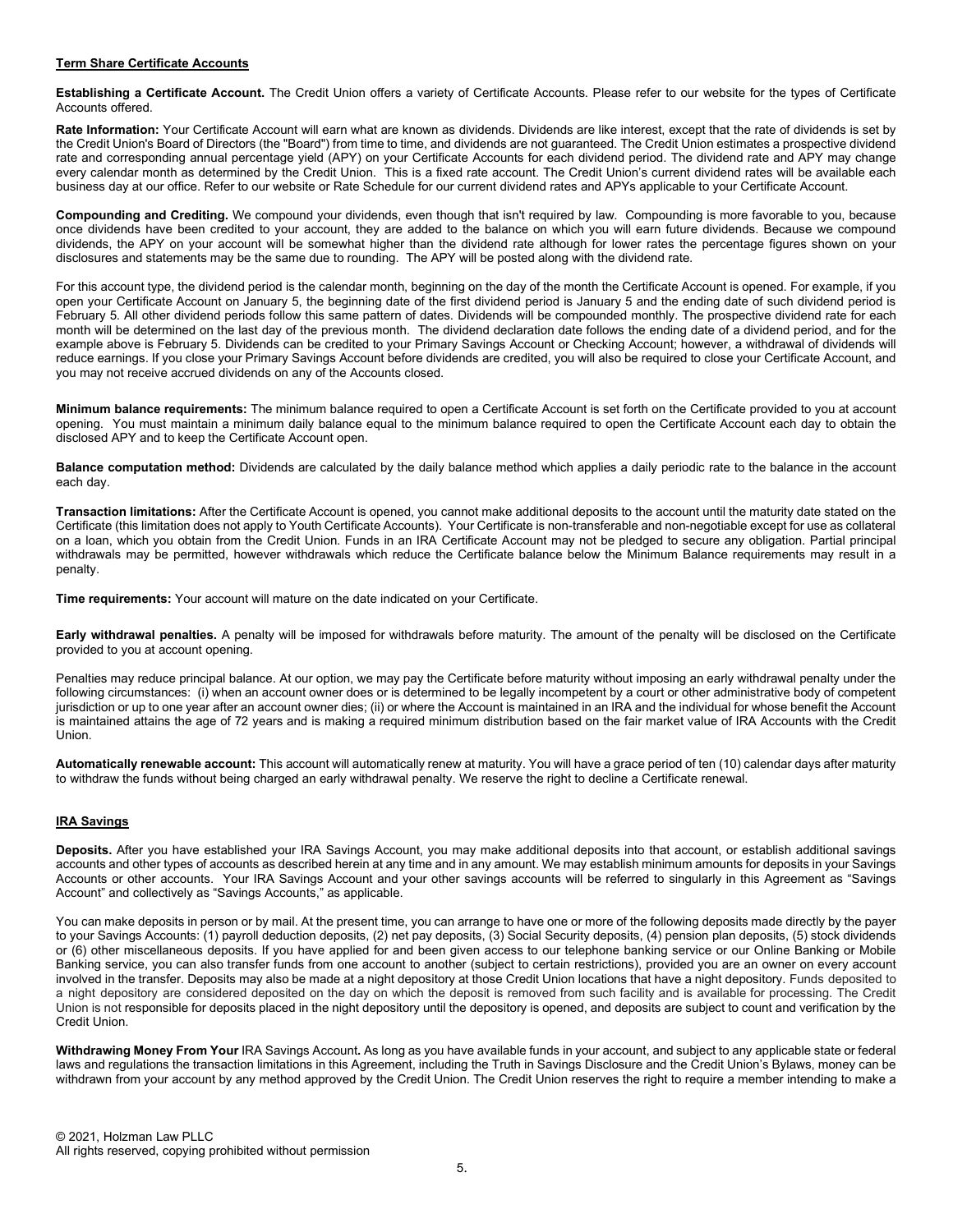withdrawal to give written notice of such intent not less than seven days and up to 60 days before any such withdrawal. Please refer to the "Accounts for Minors" section of this Agreement for special rules applicable to accounts where a minor is the Primary Member on the account.

Rate and Annual Percentage Yield ("APY"). Your IRA Savings Account will earn what are known as dividends. Dividends are like interest, except that the rate of dividends is set by the Credit Union's Board of Directors (the "Board") from time to time, and dividends are not guaranteed. The Credit Union estimates a prospective dividend rate and corresponding annual percentage yield (APY) on your Savings Accounts for each dividend period. The dividend rate and APY may change every calendar month as determined by the Credit Union. This is a variable rate account. The Credit Union's current dividend rates will be available each business day at our office. Refer to our website or Rate Schedule for our current dividend rates and APYs applicable to your IRA Savings Account.

Balance computation method: Dividends are calculated by the daily balance method which applies a daily periodic rate to the balance in the account each day.

Compounding. We compound your dividends, even though that isn't required by law. Compounding is more favorable to you, because once dividends have been earned by your account, they are added to the balance on which you will earn future dividends. Because we compound dividends, the Annual Percentage Yield (APY) on your account will be somewhat higher than the dividend rate although for lower rates the percentage figures shown on your disclosures and statements may be the same due to rounding. The Annual Percentage Yield (APY) will be posted along with the dividend rate. For this account type, the dividend period is the calendar month. For example, the beginning date of the first dividend period of the calendar year is January 1 and the ending date of such dividend period is January 31. All other dividend periods follow this same pattern of dates. Dividends will be compounded monthly. The prospective dividend rate for each month will be determined on the last day of the previous month. The dividend declaration date follows the ending date of a dividend period, and for the example above is February 1.

Crediting Dividends. Dividends will be credited monthly. Dividends are not available to you until they have been credited to your account. Even though your account earns dividends every day, we don't actually credit them to your account until the last day of the applicable Dividend Period. Dividends that are credited to your account will be added directly into your account. If you close your account before dividends are paid, you will not receive the accrued but unpaid dividends.

Minimum Balance Requirements. You must maintain a minimum balance of \$100.00 in your IRA Savings Account each day to obtain the disclosed Annual Percentage Yield. There is no minimum balance requirement to open an IRA Savings Account. You must meet the minimum balance requirements in order to avoid fees. We reserve the right to adjust minimum deposit balance requirements from time to time.

How Withdrawals Affect Dividends. Even though we don't credit your dividends to your account until the date specified above, we calculate them on a daily basis. Therefore, if you make a withdrawal, you won't receive any further dividends on the withdrawn amount from the day you make the withdrawal until the day that dividends are credited.

Transaction Limitations. Your IRA Savings Account is subject to limitations and/or penalties imposed by the Internal Revenue Service. Please see your IRA Agreement and/or your tax advisor for additional information.

Fees. Please refer to our Fee Schedule for fees associated with your IRA Savings Account.

### EZ Checking Account

Deposits. You can make deposits in person or by mail. At the present time, you can arrange to have one or more of the following deposits made directly by the payer to your EZ Checking Account: (1) payroll deduction deposits, (2) net pay deposits, (3) Social Security deposits, (4) pension plan deposits, (5) stock dividends or (6) other miscellaneous deposits. If you have an automated teller machine (ATM) card, you may also make a deposit through automated teller machines equipped to accept deposits. If you have applied for and been given access to our telephone banking service or our Online or Mobile Banking service, you can also transfer funds from one account to another, provided you are an owner on every account involved in the transfer. Deposits may also be made at a night depository at those Credit Union locations that have a night depository. Funds deposited to a night depository are considered deposited on the day on which the deposit is removed from such facility and is available for processing. The Credit Union is not responsible for deposits placed in the night depository until the depository is opened, and deposits are subject to count by the Credit Union.

Withdrawing Money from Your EZ Checking Account. As long as you have available funds in your EZ Checking Account, and subject to any applicable state or federal laws and regulations, the transaction limitations in this Agreement, including the Truth in Savings Disclosure, and the Credit Union's Bylaws, money can be withdrawn from this account by any method approved by the Credit Union. If checks are not ordered through the Credit Union, the Credit Union may assess a fee whenever problems in clearing such checks in an automated fashion arise. When you order checks through the Credit Union, the Credit Union will charge your account for the cost of those checks, which will vary depending on the style ordered. You may select checks from the current styles available. You agree that we may refuse to pay a check you write if it is presented at our offices by a person (other than a bank, clearing house, or governmental unit) who is not a member unless the presenter pays us the Non-Member Check Cashing Fee set forth in our Fee Schedule.

### Rate and Annual Percentage Yield ("APY"). No dividends are paid on this Account.

Transaction Limitations. There are no transaction limitations associated with this account, however the Credit Union reserves the right to impose transaction limitations in the future upon notice to you as required by applicable law.

Minimum Balance to Earn Dividends. No minimum balance requirements apply to this Account. We reserve the right to adjust minimum deposit balance requirements from time to time.

Fees. Please refer to our Fee Schedule for a listing of fees associated with this account.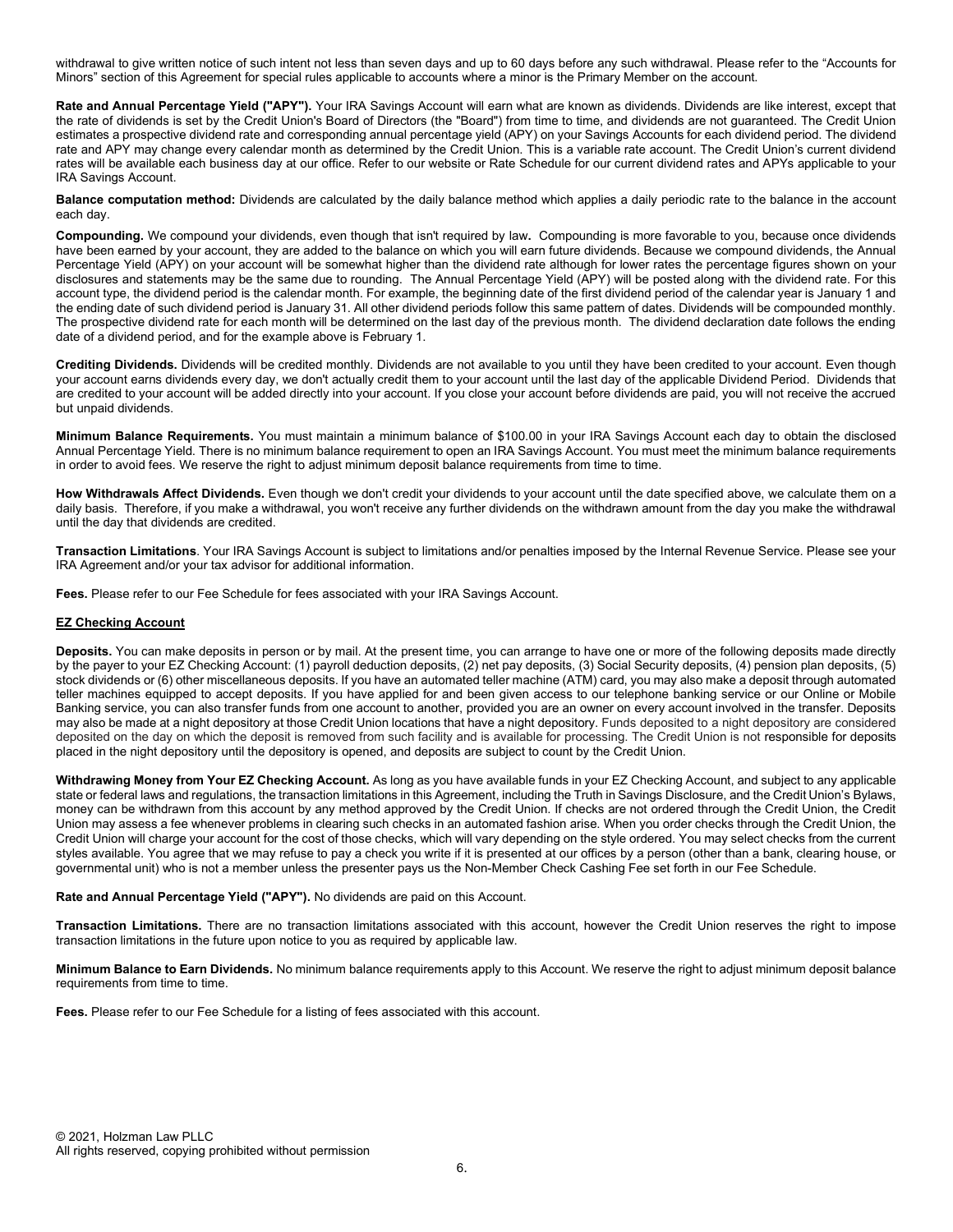# Fresh Start Checking

Deposits. You can make deposits in person or by mail. At the present time, you can arrange to have one or more of the following deposits made directly by the payer to your Fresh Start Checking: (1) payroll deduction deposits, (2) net pay deposits, (3) Social Security deposits, (4) pension plan deposits, (5) stock dividends or (6) other miscellaneous deposits. If you have an automated teller machine (ATM) card, you may also make a deposit through automated teller machines equipped to accept deposits. If you have applied for and been given access to our telephone banking service or our Online or Mobile Banking service, you can also transfer funds from one account to another, provided you are an owner on every account involved in the transfer. Deposits may also be made at a night depository at those Credit Union locations that have a night depository. Funds deposited to a night depository are considered deposited on the day on which the deposit is removed from such facility and is available for processing. The Credit Union is not responsible for deposits placed in the night depository until the depository is opened, and deposits are subject to count by the Credit Union.

Withdrawing Money from Your Fresh Start Checking. As long as you have available funds in your Fresh Start Checking, and subject to any applicable state or federal laws and regulations, the transaction limitations in this Agreement, including the Truth in Savings Disclosure, and the Credit Union's Bylaws, money can be withdrawn from this account by any method approved by the Credit Union. If checks are not ordered through the Credit Union, the Credit Union may assess a fee whenever problems in clearing such checks in an automated fashion arise. When you order checks through the Credit Union, the Credit Union will charge your account for the cost of those checks, which will vary depending on the style ordered. You may select checks from the current styles available. You agree that we may refuse to pay a check you write if it is presented at our offices by a person (other than a bank, clearing house, or governmental unit) who is not a member unless the presenter pays us the Non-Member Check Cashing Fee set forth in our Fee Schedule.

### Rate and Annual Percentage Yield ("APY"). No dividends are paid on this Account.

Transaction Limitations. There are no transaction limitations associated with this account, however the Credit Union reserves the right to impose transaction limitations in the future upon notice to you as required by applicable law.

Minimum Balance to Earn Dividends. The minimum balance required to open a Fresh Start Checking Account is \$10.00. This amount will be secured over the par value of the Account. We reserve the right to adjust minimum deposit balance requirements from time to time.

Fees. Please refer to our Fee Schedule for a listing of fees associated with this account.

# Terms Applicable to All Checking Accounts

Funds Availability. Funds from deposits you make into your Checking Account may not always be immediately available for withdrawal. Information about our funds availability policy is provided to you in the "Funds Availability Disclosure" included further below in this Agreement.

Payment of Checks. The Credit Union is under no obligation to pay a check that is more than 6 months old. Except for negligence, the Credit Union is not liable for any action it takes regarding the payment or non-payment of a check. All checks drawn on your Checking Account may be returned by us unpaid for any reason that checks are normally returned, such as, for example, insufficient available funds, uncollected funds, or litigation. We may disregard any information on any check other than the signature of the drawer, the amount, and any magnetic encoding. You agree that we do not fail to exercise ordinary care in paying an item solely because our procedures do not provide for sight examination of items.

Postdated and Stale Dated Checks. We may pay any check without regard to its date unless you notify us of a postdating. The notice must be given to us in time so that we can notify our employees and reasonably act upon it. The notice must accurately describe the check, including the exact number, date, and amount. You understand that the exact information is necessary for the Credit Union's computer to identify the check. We are not responsible if you give us an incorrect or incomplete description or untimely notice. You may make an oral notice which lapses in fourteen (14) calendar days unless confirmed in writing. The Fee for a Notice of Postdating is the same as the fee for a Stop Payment Order; please refer to our Fee Schedule for the amount of the fee. A written notice is effective for six (6) months and may be renewed in writing from time to time. You agree not to deposit checks, drafts, or other items before they are properly payable. We are not obligated to pay a check drawn on your account that is presented more than six (6) months past its date.

Remotely Created Checks. A remotely created check is a check created by someone other than the person on whose account the check is drawn. A remotely created check is generally created by a third-party payee as authorized by the owner of the account on which the check is drawn. Authorization is usually made over the telephone or through online communication. The account owner does not sign a remotely created check. In place of the owner's signature, the remotely created check usually bears a statement that the owner authorized the check or bears the owner's printer or typed name. If you wish to stop payment of a remotely created check, we may require you to close your account.

#### Your Liability For Overdrafts. Please review this information carefully. If you do not understand any provision of this section, or if you have any questions, please contact us at 616-336-3490 or toll free at 888-336-3490 or visit any branch location.

### A. GENERAL.

1. What Does it Mean to Overdraw Your Account? "Overdrawing" your account means that there are not sufficient available funds (as described in Section B below) in your account to pay for a transaction, resulting in a negative or "overdrawn" balance. Some transactions that can result in an overdraft in your account include, but are not limited to:

- the payment of checks, electronic fund transfers, telephone-initiated transactions, preauthorized payments under our Bill Payment Service, debit card transactions, or other withdrawal requests authorized by you,
- the return (unpaid) of items deposited by you,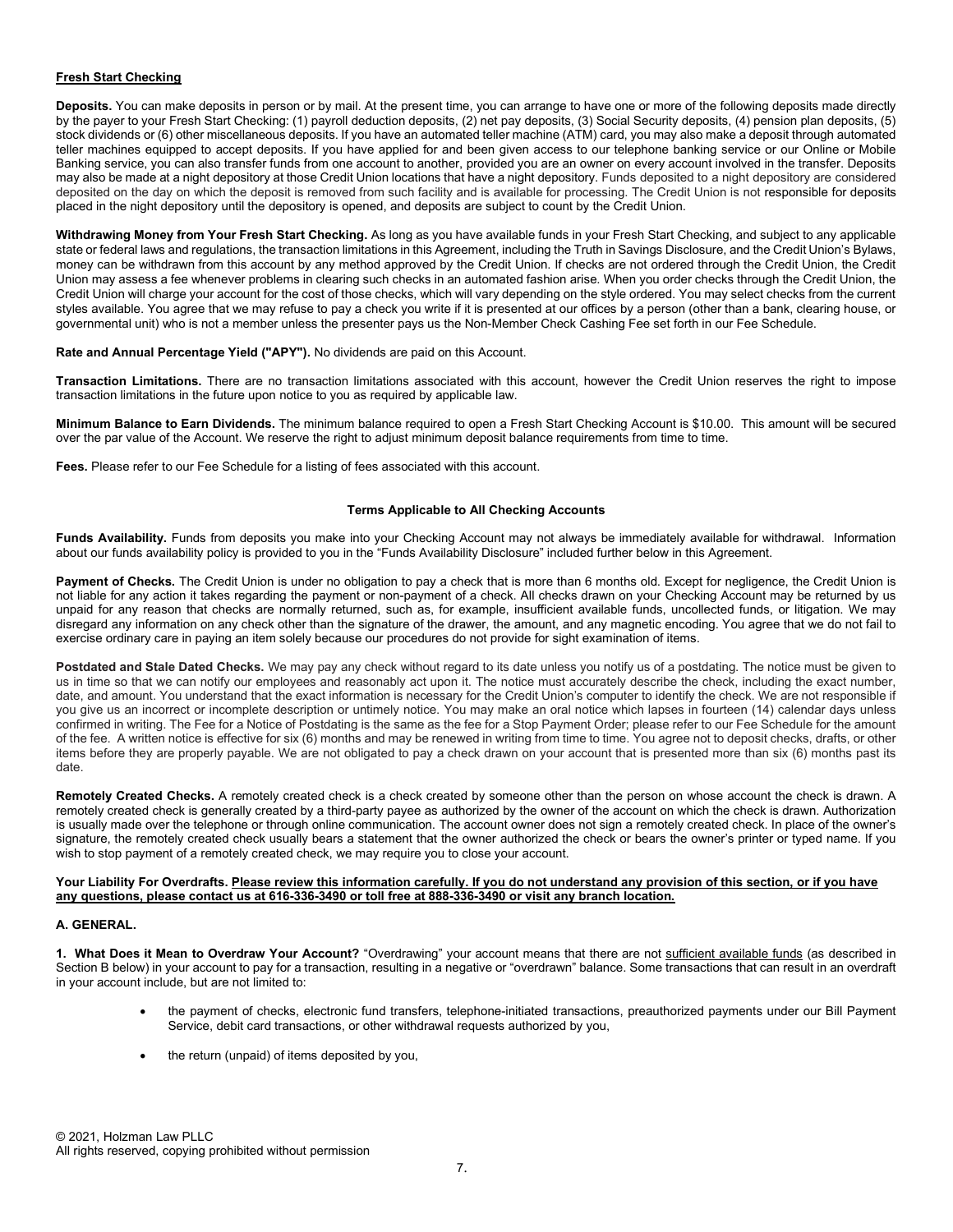- the assessment of service charges by us; or
- the deposit of items that are treated as not yet "available" according to our Funds Availability Policy.

2. What Happens if the Credit Union Refuses to Pay the Item? If you overdraw your account, we may return the item unpaid, commonly known as a return for "non-sufficient funds" or "NSF." It is important to understand that the Credit Union has no control over how many times an intended payee will resubmit an item to us for payment. When we return an item unpaid, we will assess you an NSF Fee each time the item is presented to us for payment. There is no limit on the number of NSF Fees we may assess against your account. NSF items are described in more detail in Section D.

3. What Happens if the Credit Union Pays the Item? If you overdraw your account and we pay the item, we may do so in one of two ways:

- through standard overdraft practices that come with your account, which we call "Overdraft Privilege;" or
- through an overdraft protection plan, which we call "Overdraft Transfer Service"

You can elect to decline either of these services at any time, which may result in your transactions being declined for non-sufficient funds if the available balance in your account is insufficient to pay for your transaction.

The Credit Union also offers an overdraft line of credit for qualifying members. This "Your Liability for Overdrafts" section describes only our Overdraft Privilege and Overdraft Transfer Services. If you have questions regarding applying for an overdraft line of credit, please contact the Credit Union for additional information.

4. Your Obligation to Keep Records of Your Transactions. While we provide Overdraft Privilege and the Overdraft Transfer Service for your convenience and as a way to help you avoid overdrafts, NSF transactions, and associated fees, you are responsible for keeping track of the funds in your account that are available for you to use before you write a check, preauthorize a payment under our Bill Payment service, authorize an ACH transaction, make a cash withdrawal at an ATM, or use your debit card for a transaction. Among other things, you should keep a running balance that reflects all of your transactions. It is imperative that you keep track of the transactions you may have authorized (such as outstanding checks or automatic bill payments), as your available balance (discussed in more detail below) may not reflect these transactions until they are paid from your account.

# B. YOUR AVAILABLE BALANCE.

1. Actual Balance Versus Available Balance. Your checking account has two kinds of balances: the "actual" balance and the "available" balance. Both can be checked when you review your account online, at a Credit Union-owned ATM, by phone, or at a branch. It is important to understand how these two balances work so that you know how much money is available to you in your account at any given time. This section explains actual and available balances and how they work.

2. Your "Actual Balance". Your "actual" balance is the amount of money that is actually in your account at any given time, but not all funds included in the actual balance are considered "available" for transactions on your account. The actual balance is also sometimes referred to as your "ledger balance." Your actual balance reflects transactions that have posted to your account, but it does not reflect transactions that have been authorized and are pending or deposits that may be on hold. While the term "actual" may sound as though the number you see is an up-to-date indication of what is in your account that you can spend, that is not always the case because any purchases, holds, fees, other charges, or deposits made on your account that have not yet posted will not appear in your actual balance. For example:

> assume you have a \$50 actual balance, but you just wrote a check for \$40, then your actual balance is \$50 but it does not reflect the pending check transaction. Though your actual balance is \$50, you have already spent \$40.

3. Your "Available Balance". Your available balance is the amount of money in your account that is available to you to use without incurring a fee. The available balance takes into account factors such as holds placed on deposits and pending transactions, like pending debit card purchases, that the Credit Union has authorized, but that have not yet posted or settled to your account. For example:

> assume you have an actual balance of \$50. If you were to use your debit card at a restaurant to buy lunch for \$20, then that merchant could ask us to pre-authorize the payment in that amount (or even a different amount). If the merchant requests preauthorization in the amount of \$20, we will place a "hold" on your account for \$20 (referred to as an "authorization hold"). Your actual balance will still be \$50 because this transaction has not yet posted, but your available balance will be \$30 because of the restaurant's \$20 preauthorization request. When the merchant submits its bill for payment (which could be days later and for a different amount than the amount of the authorization hold), we will release the authorization hold, post the transaction to your account, and your actual balance will be reduced by the amount of the posted transaction.

4. Your Available Balance and Non-Debit Card Transactions. For electronic funds transfers (ACH), checks, bill payments, and any other non-debit card transactions, we use your available balance at the time a transaction posts to determine whether your account is overdrawn and whether a fee will be assessed. For information on your available balance works with respect to debit card transactions, please see Section C.

### C. AUTHORIZATION HOLDS FOR DEBIT CARD TRANSACTIONS.

1. What is an Authorization Hold? When you use your debit card to pay for goods or services, the merchant may seek preauthorization from us for the transaction. When we preauthorize the transaction, we commit to make the requested funds available when the transaction finally posts and as such, we generally place a temporary hold against some or all of the funds in the account linked to your debit card, based on the amount of the preauthorization request from the merchant. We refer to this temporary hold as an "authorization hold," and the amount of the authorization hold will be subtracted from your available balance as authorization requests are received by us throughout each day.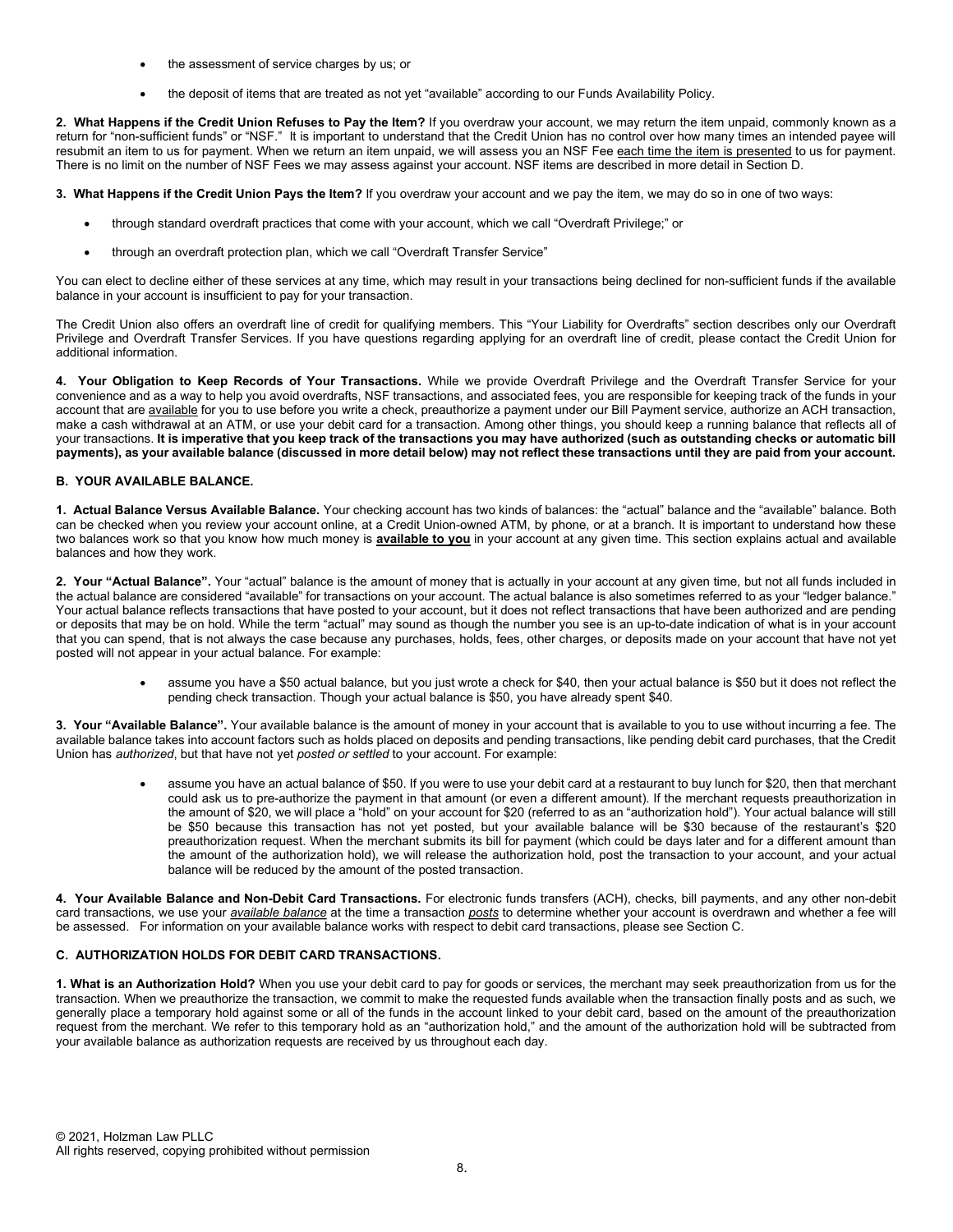2. How Does an Authorization Hold Affect Your Available Balance? Until the transaction finally settles, or we otherwise remove the hold (for example, we may remove the hold because it exceeds the time permitted or we determine that it is unlikely to be processed), the funds subject to the hold will not be available to you for other purposes. At some point after you sign for the transaction, it is processed by the merchant and submitted to us for payment. This can happen hours or sometimes days after you signed for it, depending on the merchant and its processing company. We have no control over when a merchant may present an item for payment. Merchant payment requests are received in real time throughout the day and are posted to your account as they are received.

3. The Amount of an Authorization Hold May Differ From the Amount of the Actual Transaction. The amount of an authorization hold may differ from the actual transaction amount because the actual transaction amount may not yet be known to the merchant when the authorization request is submitted. For example, this can happen in connection with transactions where your debit card is authorized before your actual transaction amount is known, such as at a restaurant (where you may choose to add a tip to the transaction amount) or a gas station. For these types of transactions, there may be no authorization hold, or the amount of the authorization hold may be different from the transaction amount. In some other cases we may not receive an authorization request from the merchant, and there will be no authorization hold reflected in your available balance. We cannot control how much a merchant asks us to authorize, or when a merchant submits a transaction for payment.

4. Length of an Authorization Hold. We are permitted to place an authorization hold on your account for up to three (3) business days (or for up to thirty (30) business days for certain types of debit card transactions) from the time of the authorization or until the transaction is paid from your account. However, if the transaction is not submitted for payment, we will release the authorization hold, which will increase your available balance until the transaction is submitted for payment by the merchant and finally posted to your account. If this happens, we must honor the prior authorization and will pay the transaction from your account.

In certain instances, when the amount of the authorization hold is either more or less than the amount of the actual transaction, we may maintain the authorization hold even after the purchase amount is actually paid from your account, which will decrease your available balance. However, in these instances, we will not maintain an authorization hold for longer than three (3) business days (or for up thirty (30) business days for certain transactions).

5. Your Available Balance and Debit Card Transactions. Everyday debit card transactions are processed against your account at two different times: first, when the transaction is authorized, and again when the transaction actually settles to your account, usually days later. This delay between the time a particular transaction is authorized and when it actually settles to your account is solely within the control of the merchant and its processor. The Credit Union has no control with respect to the time period that elapses between the time a merchant seeks authorization and finally submits the transaction for settlement.

For debit card transactions, we use your *available balance* at the time a transaction is *authorized* and again when the transaction settles to your account to determine if each specific transaction will overdraw your account and whether a fee will be assessed. It is important to remember that your available balance may not reflect all of your transactions.

When the Credit Union authorizes an everyday debit transaction, the amount of the transaction is subject to a preauthorization hold. This means that the amount of the transaction is subtracted from your actual balance. It is important to understand that even if you have sufficient available funds in your account at the time the transaction is authorized, it is possible that the settlement of the transaction may result in an overdraft to your account, and the incurring of a fee. The two most common scenarios are as follows:

- Example 1: Purchase transactions where the final amount is initially unknown. The most common examples of a purchase transaction where the final amount is initially unknown are gas station purchases, restaurant charges, hotel, and car reservations. In such cases the transaction will be communicated to the Credit Union for authorization in one amount, but when the transaction actually settles your account, it does so for a greater amount. For example, if you use your debit card to pay at the pump for a gasoline purchase, you typically must utilize your debit card before operating the pump. The Credit Union may receive an authorization request in the amount of \$15.00. At the time of the authorization request, the available balance in your account is \$30.00, so the Credit Union approves the authorization request, and the available balance in your account is reduced to \$15.00. You proceed with the transaction, and purchase gasoline totaling \$40.00. When that transaction actually settles to your Account in the amount of \$40.00 as opposed to the \$15.00 that was authorized, the available balance in your Account is not sufficient to cover the settlement of the preauthorized transaction. Accordingly, the Credit Union's payment of the preauthorized transaction results in an overdraft, and you will incur a fee (assuming you have opted into the Credit Union's payment of overdrafts for everyday debit transactions).
- Example 2: Purchase transactions where intervening items paid between authorization and settlement result in the overdrafting of your Account. Assume the same gas station scenario as described in Example 1, except that you purchase gasoline totaling just \$15.00, so the authorized amount of the transaction is the same as the settlement amount of the transaction. However, between the day the transaction was authorized and the day the transaction settles to your account, a check you wrote in the amount of \$35.00 is presented for payment. The available balance in your account at the time of presentment is \$15.00, but the Credit Union pays the item in accordance its Overdraft Privilege service, resulting in an overdraft. When the \$15.00 gas station transaction actually settles to your account, the available balance in your account is not sufficient to cover the settlement of the preauthorized transaction, even though the settlement amount of the transaction is the same as the preauthorized amount of the transaction. Accordingly, the Credit Union's payment of the preauthorized transaction results in an additional overdraft, and you will incur a fee (assuming you have opted into the Credit Union's payment of overdrafts for everyday debit transactions).

For debit card transactions involving merchant authorization holds, we look at the available balance at the time a transaction is authorized and again at settlement to determine whether the transaction will result in an overdraft and a fee. If your available balance is insufficient to pay the preauthorization amount requested by a merchant, and you have not opted into Overdraft Privilege for payment of everyday debit transactions, we will decline the request. If your available balance is sufficient to cover a merchant's authorization request, the authorization request will be approved, and an authorization hold will be placed on your account in the amount of the merchant's authorization request.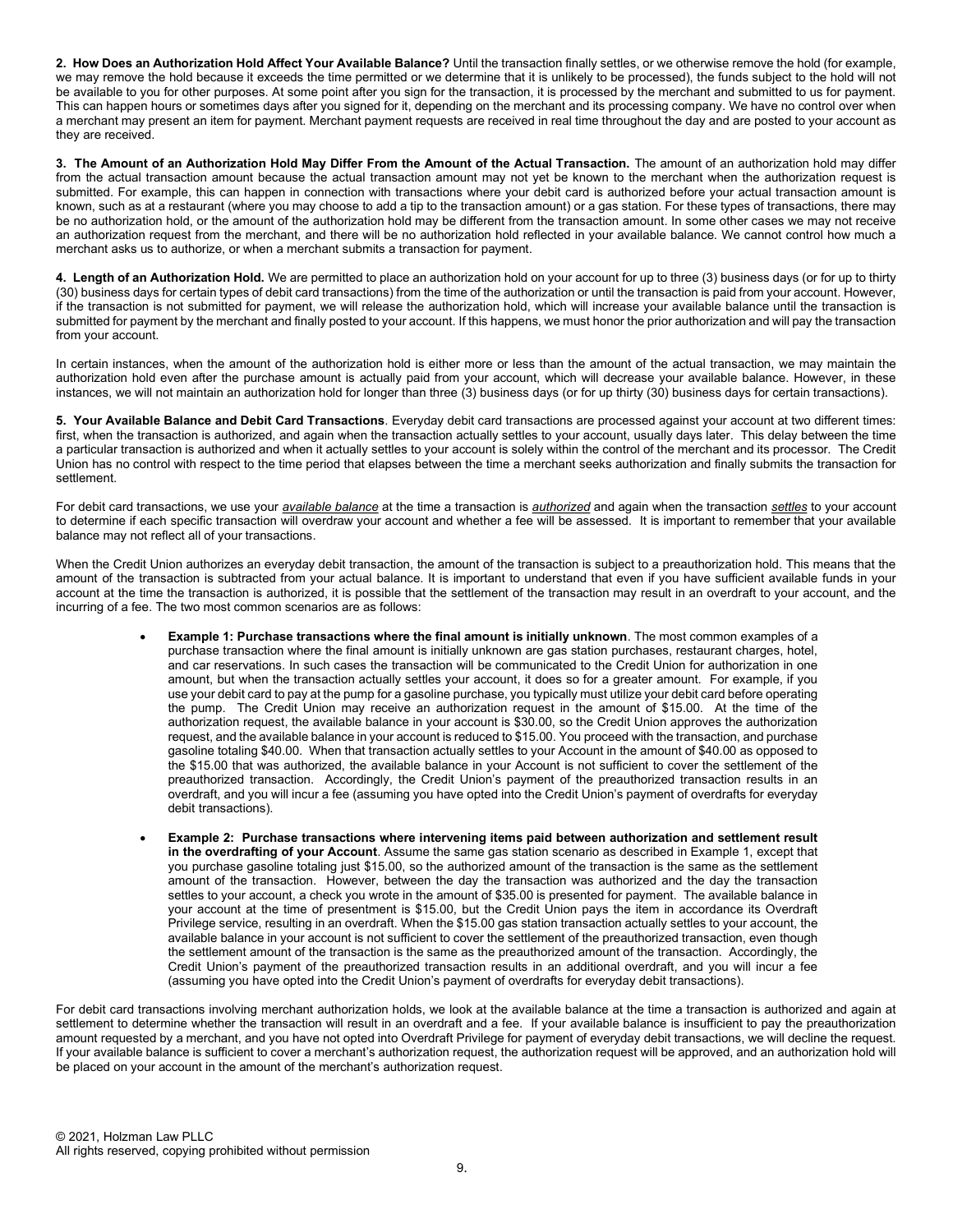If your available balance is insufficient to cover a merchant's authorization request, and you have opted into Overdraft Privilege for everyday debit transactions, we may choose to approve the authorization request. In the instance where your available balance was insufficient to cover a merchant's authorization request at the time of authorization without causing the account to have a negative balance, and we choose to authorize the transaction using Overdraft Privilege, we will charge a Non-Return Fee on that transaction when it posts, regardless of the available balance in the account at the time of posting.

Note that transactions authorized with a merchant as recurring debit card transactions may be covered by Overdraft Privilege regardless of whether you have opted into Overdraft Privilege for the payment of everyday debit card transactions.

# D. PAYMENT OF OVERDRAFTS.

1. The Credit Union Has No Obligation to Pay Your Overdrafts. We are not obligated to pay any item presented for payment if your account does not contain sufficient available funds. If we pay a transaction that overdraws your account, we are not obligated to continue paying such transactions in the future. We may pay all, some, or none of your overdrafts, without notice to you. You are liable to us to repay any overdrafts on your account whether you created them or not. If you do not pay us, and we take collection action against you, you agree to pay for any costs of collection. We may close, without notice, any account with excessive overdraft activity, and report the account to a consumer reporting agency.

2. Fees Associated with Overdrawing Your Account – Overdraft Privilege Fees. We assess a fee each time an item is presented for payment that we either pay, resulting in an overdraft, or which we decline pay because payment of the item would result in an overdraft had we paid it. If we pay an item in accordance with Overdraft Privilege, we will charge you a "Non-Return Fee". There is no limit on the total fees we can charge you for overdrafting your account.

3. Fees Associated with Overdrawing Your Account - Overdraft Transfer Service. There are fees associated with using our Overdraft Transfer Service. These fees may be less expensive than a Non-Return or NSF Fees. If we pay an item in accordance with our Overdraft Transfer Service, we will charge you an "O/D Transfer Fee. There is no limit to the total fees we can charge you for overdrafting your account.

4. Fees Associated with Overdrawing Your Account – NSF Fees. If we do not pay an item, we will return the item and charge you an NSF Fee each time an item is presented for payment, and we return it unpaid due to an insufficient available balance. We have no control over the number of times an intended payee may resubmit the same item to us for payment. There is no limit on the total fees we can charge you for overdrafting your account.

5. Fee Schedule. Please refer to the Fee Schedule for a current listing of all fees associated with overdrawing your account.

6. YOU ACKNOWLEDGE THAT YOU MAY STILL OVERDRAW YOUR ACCOUNT EVEN THOUGH THE AVAILABLE BALANCE APPEARS TO SHOW THERE ARE SUFFICIENT AVAILABLE FUNDS TO COVER A TRANSACTION THAT YOU WANT TO MAKE. This is because your available balance may not reflect all of the outstanding checks, automatic bill payments that you have authorized, or other outstanding transactions that have not yet been paid from your account. For example, you may have written a check that is still outstanding because it has not been submitted for payment by the payee. That check will not be reflected in your available balance until it is presented to us and paid from your account.

In addition, your available balance may not reflect all of your debit card transactions. We have no control over when a merchant submits an item for payment. For example, if a merchant obtains our prior authorization but does not submit an everyday debit card transaction for payment within three (3) business days of authorization (or for up to thirty (30) business days for certain types of debit card transactions including, but not limited to, car rental transactions and international transactions), we are required to release the authorization hold on the transaction. Your available balance will not reflect this transaction once the hold has been released. Please refer to the section entitled "Authorization Holds for Debit Card Transactions" for information about how authorization holds affect your available balance.

Finally, your available balance may not reflect the most recent deposits to your account. Please refer to the Funds Availability Disclosure for information regarding the availability of your deposits for withdrawal.

### E. HOW TRANSACTIONS ARE POSTED TO YOUR ACCOUNT.

There are basically two types of transactions in your account: credits or deposits of money into your account, and debits or payments out of your account. It is important to understand how each is applied to your account so that you know how much money is available to you at any given time. This section explains generally how and when we post transactions to your account.

When processing items drawn on your account, our policy is to pay them as we receive them. We commonly receive items to be processed against your account(s) multiple times per day in what are referred to as presentment files. Each presentment file received commonly contains a large amount of a specific type of item (checks, ACH transactions, or ATM/POS transactions). It is common for each of these presentment files to contain multiple items to be processed against your particular account. When multiple items are received at the same time, the items will be paid as follows:

- Checks are paid in the order presented.
- ACH items in each presentment file post credits first in the order presented, then debits in the order presented (we typically receive up to four ACH presentment files per day; debits are typically not posted until the end of the day).
- ATM/POS items are paid in the order they are presented.
- Transactions performed in person, such as withdrawals or checks cashed at one of our locations or a shared branch, are generally paid at the time they are performed.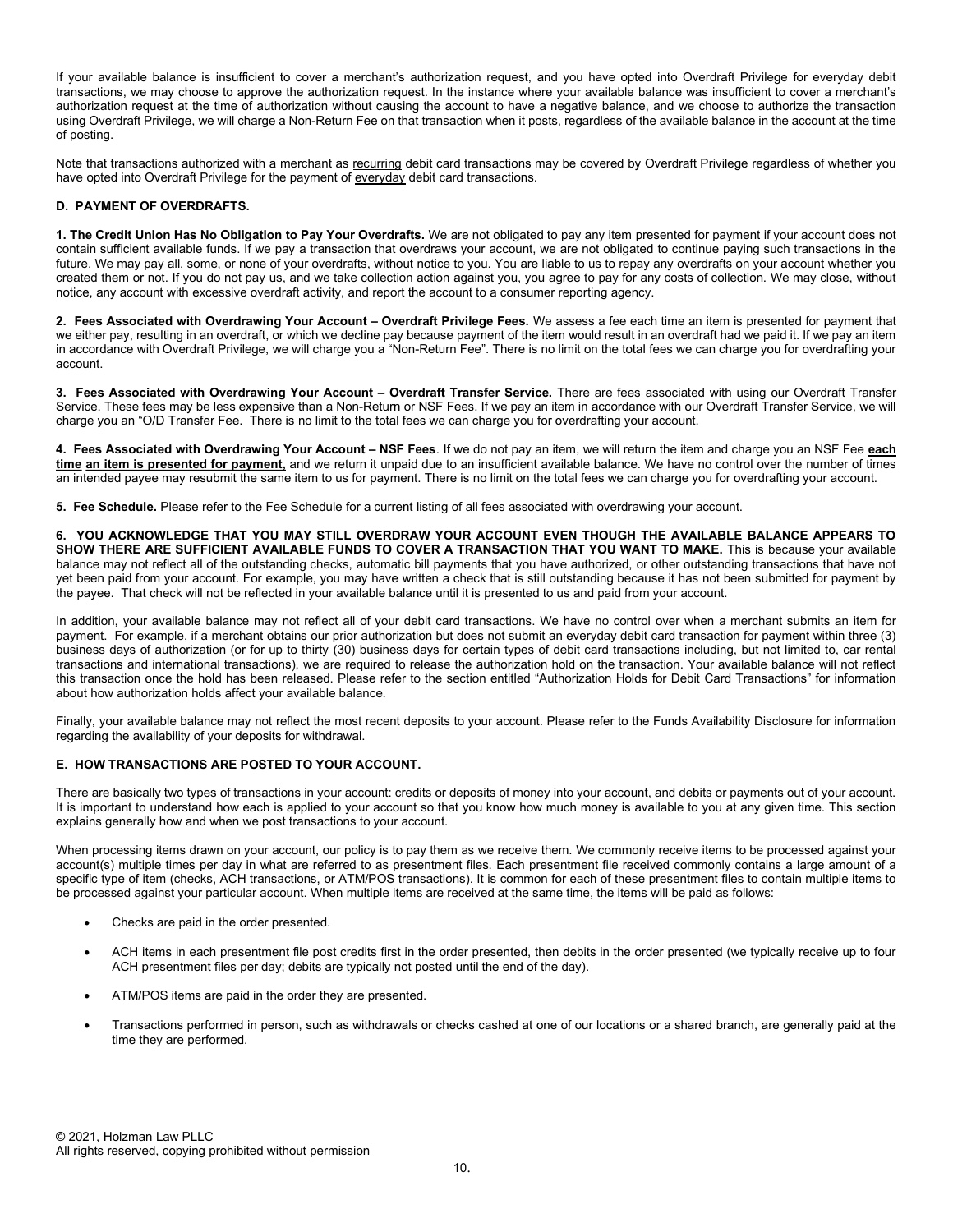The order in which items are paid is important if your account does not contain sufficient available funds to pay all of the items that are presented. If an item is presented for payment and your available balance is insufficient to pay it, we may, at our discretion, automatically transfer available funds from your designated account pursuant to the Overdraft Transfer Service, pay the item pursuant to Overdraft Privilege, or return the item (NSF).

Please understand that the above information is only a general description of how certain types of transactions are posted. These practices may change, and the Credit Union specifically reserves the right to pay items in any order, as permitted by law.

### F. OVERDRAFT PROTECTION PLAN – OVERDRAFT TRANSFER SERVICE.

1. Overdraft Transfer Service. We offer an overdraft protection plan that we refer to as our "Overdraft Transfer Service" where funds from a designated linked account are used for overdraft protection. We will look first to this service for overdraft protection before applying our discretionary Overdraft Privilege Overdraft Service when your account is overdrawn. The Overdraft Transfer Service may save you money on the total fees you pay us for overdraft protection.

With this service, you authorize us to make transfers of available funds automatically from your designated linked account, plus the O/D Transfer Fees, to cover overdrafts in your checking account. To terminate the Overdraft Transfer Service: (1) call us at 616-336-3490 or toll free at 888-336-3490; (2) visit any branch and speak with a Representative; or (3) mail a request to Intandem Credit Union, 1619 Plainfield Avenue NE, Grand Rapids, MI 49505.

Overdrafts paid pursuant to the Overdraft Transfer Service are subject to a per-item O/D Transfer Fee as set forth in the Fee Schedule.

If you decline or terminate the Overdraft Transfer Service and are not eligible for Overdraft Privilege, and there are insufficient available funds in your checking account to pay an item, your item will not be paid unless it was a previously authorized everyday debit card transaction. The items will be returned, and an NSF fee will be charged, each time an item is presented for payment and returned unpaid due to an insufficient available balance. It is important to remember that we have no control over how many times an intended payee may present the same item for payment. Multiple presentments of the same item will result in multiple fees. Transfers will appear on your periodic statements for each applicable account.

2. Limits on Overdraft Transfer Service. We will not transfer more than the available account balance in designated linked account if the amount of the overdraft and related fee(s) exceed the available amount. If the available balance in a designated linked account is not enough to pay the full amount of the transaction(s) you have initiated on any day plus the O/D Transfer Fee(s), we will transfer up to the available balance to pay one or more transactions, plus the applicable fee for each item. Any transactions that are not paid by the transfer will either be paid through our Overdraft Privilege Service or returned, and O/D Transfer Fees, Non-Return Fees, and/or NSF Fees, as applicable, will be assessed.

The following example illustrates how this works if both Overdraft Transfer Service and Overdraft Privilege Overdraft Service are used to pay a transaction:

Assume your actual and available balances in your checking account are both \$50, and your available balance in your savings account is \$10. You write a check for \$80. When the check is presented for payment because you don't have \$80 available in your checking account or regular savings account, the item cannot be fully paid using the Overdraft Transfer Service from the regular savings account. However, we may elect to transfer the \$10 in your linked savings account and pay the remaining portion of the item using Overdraft Privilege. In such case, you will be assessed only a Non-Return Fee.

However, because Overdraft Privilege is a discretionary service, we may instead elect to decline to pay the transaction. If we decline to pay the transaction, we will not transfer any funds from your linked savings account, we will decline the transaction, and we will assess you an NSF Fee each time the item is presented for payment. It is important to remember that we have no control over how many times an intended payee may present the same item for payment. Multiple presentments of the same item will result in multiple fees.

3. We May Return Items Unpaid. We are not obligated to pay any item presented for payment if your account does not contain sufficient available funds. If we do not authorize and pay an overdraft, then we decline or return the transaction or item unpaid and charge a related NSF Fee as stated in our Fee Schedule. You are responsible for ensuring that your account includes sufficient available funds to pay the transactions you initiate or authorize when they are processed for payment from your account, and you also acknowledge that the timing of when merchants or payees submit transactions to us for payment may vary.

If your account does not have sufficient available funds when a transaction or item is presented to us for payment and, as a result, returned unpaid, the merchant or payee of your transaction or item may choose to resubmit the same transaction, and may do so multiple times. In the event a transaction or item is resubmitted for payment at a time when your account lacks sufficient available funds to pay it and we decline it, we will charge a related NSF Fee each time that same transaction is returned unpaid.

4. Termination of Overdraft Transfer Service. We may terminate the Overdraft Transfer Service at any time with or without notice to you. Any owner of the checking account or any owner of a linked regular savings account used for overdraft protection may decline the Overdraft Transfer Service. To terminate the Overdraft Transfer Service: (1) call us at 616-336-3490 or toll free at 888-336-3490; (2) visit any branch and speak with a Representative; or (3) mail notice of your decision to decline the Overdraft Transfer Service to Intandem Credit Union, 1619 Plainfield Avenue NE, Grand Rapids, MI 49505. Your election to decline will be effective after we have received notice and have had a reasonable time to act on it.

### G. OVERDRAFT PRIVILEGE OVERDRAFT SERVICE

1. Overdraft Privilege. In accordance with our commitment to provide valued service and benefits, we may, if you qualify, at our discretion, pay overdrafts that would cause your eligible checking account to have a negative balance up to the amount of your limit, which is determined by us in our sole and absolute discretion. Overdraft Privilege is different than the Overdraft Transfer Service. Overdraft Privilege is a backup to the Overdraft Transfer Service and will only be activated if funds are not available from the Overdraft Transfer Service.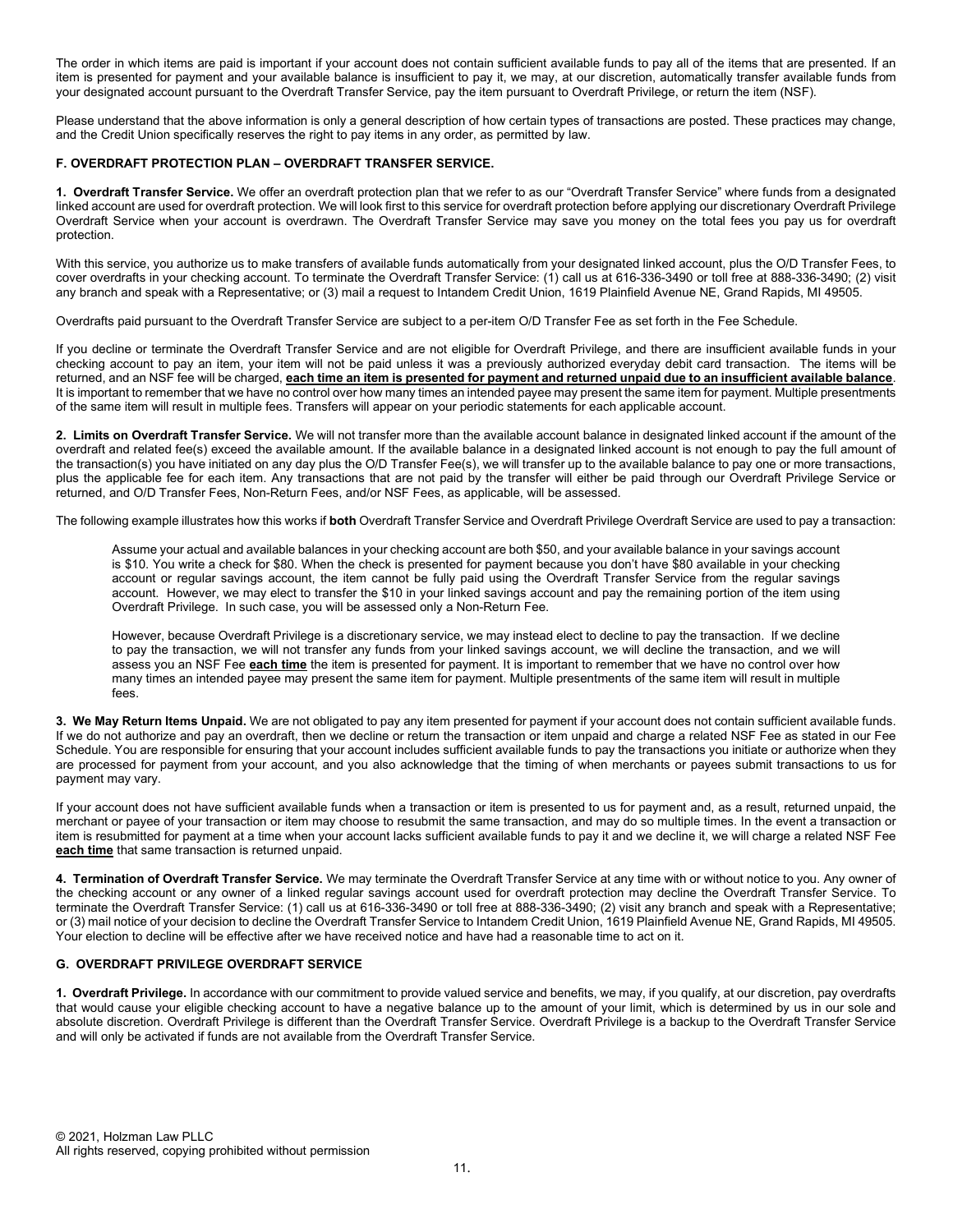2. What Overdraft Transactions are Covered? Overdraft Privilege is available for the payment of checks, preauthorized payments under our Bill Payment Service, ACH drafts, cash over the counter, and recurring debit transactions. Overdraft Privilege is also available for everyday debit card transactions, if you opt-in, as described in the next section below.

3. Optional Overdraft Transactions. The following types of transactions require you to "opt in" (in other words, you must provide us with your affirmative consent) if you would like to include them in Overdraft Privilege. Choosing not to opt in may result in these transactions being declined:

- ATM transactions
- Everyday Debit Card transactions

We do not require you to authorize Overdraft Privilege for your ATM and everyday debit card transactions as a condition of us providing Overdraft Privilege to you for your checks, ACH transactions or other transactions. If you want the Credit Union to authorize and pay overdrafts for ATM and everyday debit card transactions through Overdraft Privilege, you must provide us with your consent by: (1) calling us at 616-336-3490 or toll free at 888-336-3490; (2) visiting any branch and speaking with a Representative; or (3) mailing notice of your decision to opt in to Overdraft Privilege for ATM and everyday debit card transactions to Intandem Credit Union, 1619 Plainfield Avenue NE, Grand Rapids, MI 49505.

4. Eligibility for Overdraft Privilege. Overdraft Privilege is not a credit product. It is a feature that is automatically included with eligible checking accounts (unless you decline Overdraft Privilege entirely as described below or information we get from a consumer reporting agency does not meet Credit Union standards). Eligibility is at the sole discretion of the Credit Union and is based on you managing your checking account in a responsible manner. Overdraft Privilege may be available for checking accounts for which the primary checking account owner is 18 years of age or older. We reserve the right to limit Overdraft Privilege to one (1) account per household or member. We may suspend or permanently revoke Overdraft Privilege from your checking account, in our sole and absolute discretion, based on any one or more of the following criteria:

□ You do not bring your checking account to a positive balance for at least one full business day within a thirty (30) day period,

- □ Your membership is not in good standing,
- $\Box$  You are more than thirty (30) days past due or are in default in any other respect on any loan or other obligation to us,
- □ You have an outstanding balance due on an overdraft repayment plan,
- □ Your Primary Savings Account does not have a positive balance,
- $\Box$  Your checking account is subject to any legal or administrative orders or levies,
- □ You have insufficient credit or negative credit history,
- □ You are a party to a bankruptcy proceeding,
- $\Box$  Any or all of your account(s) with us are being reviewed for improper activity or transactions,
- □ Your checking account is classified as inactive,
- $\Box$  You use the Service to pay items written to check cashing agencies,
- □ You have an unresolved prior loss with us, or
- □ We believe you are not managing your checking account in a responsible manner which may harm you or us.

5. Overdraft Privilege is a Discretionary Privilege. Any payment made by us under Overdraft Privilege will be made on a case-by-case basis, in our sole and absolute discretion. Overdraft Privilege does not constitute an actual or implied agreement between you and the Credit Union, nor does it constitute an actual or implied obligation of the Credit Union. Overdraft Privilege is a privilege that the Credit Union provides from time to time, and which may be withdrawn or withheld by the Credit Union at any time, without prior notice, reason, or cause.

6. Notification. If you qualify for Overdraft Privilege, we will notify you that Overdraft Privilege has been added to your account. However, we may refuse to pay an overdraft at any time, even though we may have previously paid overdrafts. We have no obligation to notify you before we pay or return any item. It is important to remember that Overdraft Privilege is a purely discretionary benefit offered by the Credit Union. If at any time we determine that your account is no longer eligible for Overdraft Privilege for any reason, we can discontinue it immediately without notice to you.

7. How Overdraft Privilege is Administered. If you are eligible for the Service, we will generally pay your overdraft items up to a maximum amount established by the Credit Union in its sole and absolute discretion, including fees. We are not required to notify you of any nonsufficient funds checks, ACH items, or other transactions that may have been paid or returned. We may refuse to pay any overdrafts without first notifying you even though your account is in good standing and even if we have paid previous overdrafts.

8. When is the overdraft payment due? The total of the overdraft (negative) balance in your checking account, including any and all fees and charges, is due and payable upon demand, and you are required to immediately deposit sufficient funds to cover the overdraft paid by us and pay the related fees.

9. Overdraft Privilege Fees. A Non-Return Fee will be charged to your checking account, in accordance with our Fee Schedule, for each overdraft that is authorized and paid through Overdraft Privilege. This means that more than one Non-Return Fee may be assessed against your checking account per day depending upon the number of overdrafts authorized and paid through Overdraft Privilege. You understand that your Overdraft Privilege Limit will be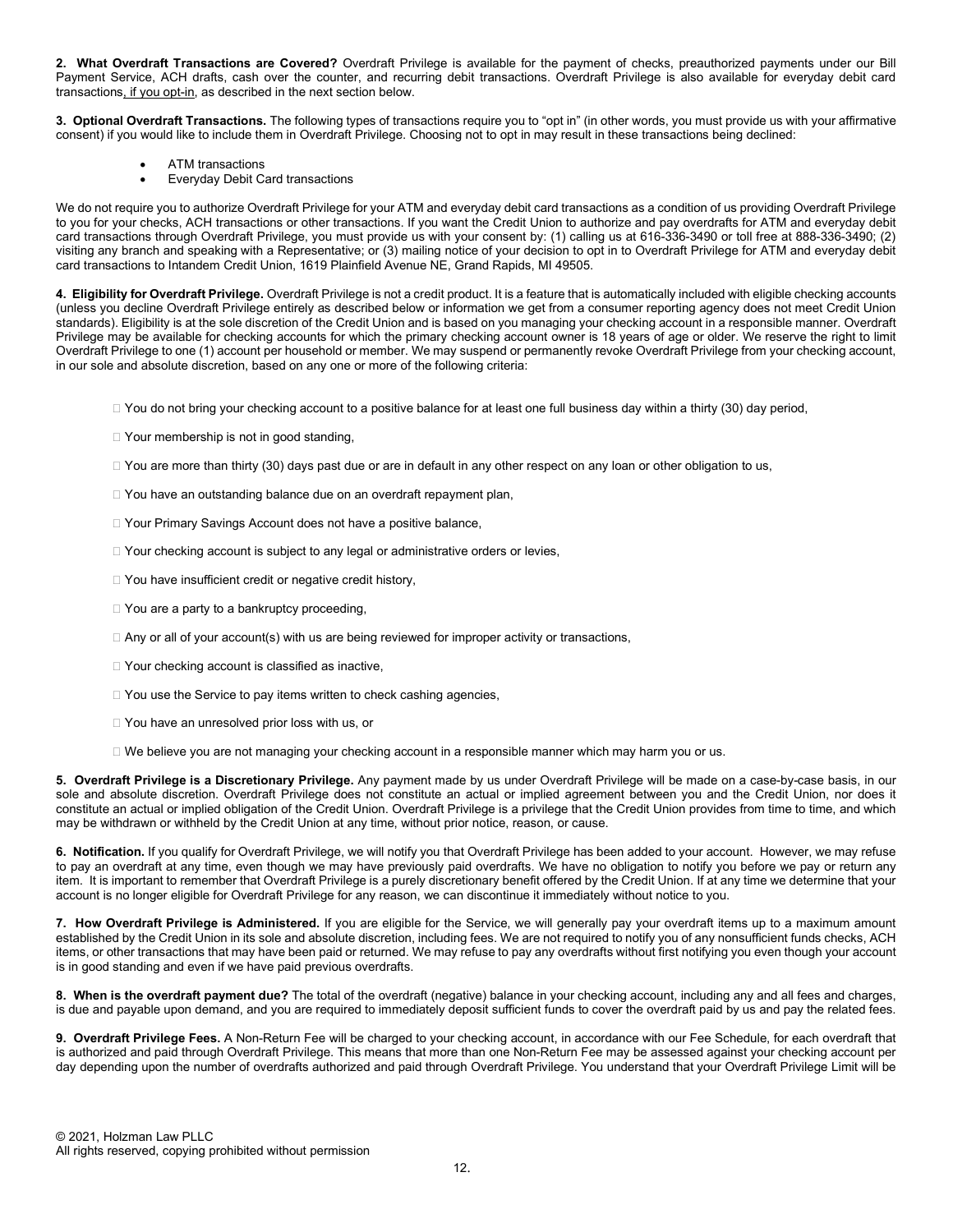reduced by the amount of each overdraft paid by us through Overdraft Privilege and the amount of the related Non-Return Fee imposed until such amounts are repaid by you as set forth herein at which time we may replenish your Overdraft Privilege Limit by the amount of the repayment. If we choose not to pay the item/transaction under Overdraft Privilege, you are subject to a Non-Sufficient Funds (NSF) Fee in accordance with our Fee Schedule for each such item each time it is presented for payment and returned unpaid due to an insufficient available balance. Your periodic statement will itemize Non-Return Fees and NSF Fees for each cycle, as well as the year-to-date total of fees.

10. Transfers to Cover Overdrafts. You understand and agree that we have the right to transfer available funds to your checking account from any of your other account(s) with us (excluding IRAs and certificate accounts), including account(s) upon which you are a joint owner, in an amount equal to the overdraft and related fees.

11. Right of Setoff. In addition to any other rights that we may have, you agree that any deposits, future deposits, or other credits to any account in which you may now or in the future may have an interest are subject to our right of setoff for any liabilities, obligations or other amounts owed to us by you (e.g., overdrafts and any related fees and charges) and such is applicable irrespective of any contribution to the account or source of funds in the account. Moreover, unless you decline Overdraft Privilege (see below), you consent and expressly agree that the application of setoff of funds in any account includes the setoff of government benefits (such as Social Security and other public benefit funds) deposited to the account from which the overdraft or related fees are paid to the maximum extent permitted by applicable state and federal law. Each person who causes an overdraft, which is paid by us, agrees to be individually and jointly obligated to repay the unpaid negative balance in accordance with the terms and conditions of Overdraft Privilege.

12. Default. You will be in default under the terms of Overdraft Privilege if you fail to live up to any of the terms and conditions set forth herein or you are in default on any loan obligation with us and/or a negative balance exists in any other deposit account with us on which you are an owner. If you are in default, in addition to any other rights we may have, we may temporarily suspend overdraft privileges, terminate Overdraft Privilege, or close your checking account and demand immediate payment of the entire unpaid negative balance. You also agree to pay any collection costs, attorneys' fees, and court costs that we may incur as a result of your default.

13. Termination; Suspension. We may terminate or suspend Overdraft Privilege at any time without prior notice. In no event will any termination relieve you of your obligation to repay any negative account balance, overdraft fees, collection costs and attorneys' fees, if any. We can delay enforcing any of our rights without losing them.

14. Your Right to Decline Overdraft Privilege. Any owner of the checking account may decline the service. If you prefer not to have the Service, visit us in a branch, contact us at 616-336-3490 or toll free at 888-336-3490, or write to us at Intandem Credit Union, 1619 Plainfield Avenue NE, Grand Rapids, MI 49505, and include your name, member number and a statement that you are declining the Credit Union's Overdraft Privilege Service and we will remove the Service from your checking account. If you decline the Service, you will still be charged an NSF Fee for each item returned each time an item is presented for payment and returned unpaid due to an insufficient available balance.

15. Optional Overdraft Protection Plans. As discussed in more detail above, we also offer the optional Overdraft Transfer Service which links your checking account to a savings account, as well as other overdraft sources and may be less expensive than Overdraft Privilege. To learn more, please ask us about these plans.

#### THE BEST WAY TO KNOW HOW MUCH MONEY YOU HAVE AND AVOID PAYING OVERDRAFT FEES IS TO RECORD AND TRACK ALL OF YOUR TRANSACTIONS CLOSELY. PLEASE REVIEW THIS INFORMATION CAREFULLY. IF YOU HAVE ANY QUESTIONS, PLEASE CONTACT US AT 616-336-3490 or toll free at 888-336-3490 OR VISIT ANY BRANCH.

Truncated Checks; Statements. Your canceled checks (the checks drawn against your account that we honor) will not be returned to you, they will become Credit Union property and be held by us ("truncated") for you. They also may be truncated earlier in the check clearing process, such as by the bank into which the payee deposits them. This may be done either pursuant to a contractual electronic presentment process or under a federal law commonly referred to as "Check 21." Your monthly statement will itemize your canceled checks by number, date of clearing and the amount of the check. Any objection respecting any item shown on a periodic statement is waived unless made in writing to the Credit Union within sixty (60) days after the statement is mailed. A copy of any check will be available to you as required by law. There may be a small fee to obtain a copy of a check (see the Fee Schedule for a list of fees). When a copy of a check is requested, the Credit Union may provide it to you in the form of a "substitute check" as prescribed in the "Check 21" law. Upon issuance, the Credit Union will provide you with a disclosure regarding your rights regarding substitute checks and how you may make a claim for a refund for losses related to a substitute check.

### Stop Payments.

Stop Payment Order Request. You may request a stop payment order on any check drawn on your account. To be binding, an order must be dated, signed within 14 days, and describe the account and check number and the exact amount. The stop payment order will be effective if the Credit Union receives the order in time for the Credit Union to act upon the order and you state the number of the account, number of the check, and its exact amount. You understand that the exact information is necessary for the Credit Union's computer to identify the check. If you give us incorrect or incomplete information, we will not be responsible for failing to stop payment on the check. If the stop payment order is not received in time for us to act upon the order, we will not be liable to you or to any other party for payment of the check. If we recredit your account after paying a check over a valid and timely stop payment order, you agree to sign a statement describing the dispute with the payee, to transfer to us all of your rights against the payee or other holders of the check, and to assist us in any legal action.

Duration of Order. A stop payment order is effective for six (6) months and may be renewed in writing from time to time. We do not have to notify you when a stop payment order expires.

Liability. Fees for stop payment orders are set forth on the Fee Schedule. You generally may NOT stop payment on any certified check, teller's check, or any other check or payment guaranteed by us. Even if payment of such an item is stopped, you may remain liable to any item holder, including us. You agree to indemnify and hold the Credit Union harmless from all costs, including attorney's fees, damages or claims related to (1) our refusing payment of an item, including claims of any multiple party, account owner, payee, or endorser or (2) our failing to stop payment of an item as a result of incorrect information provided by you.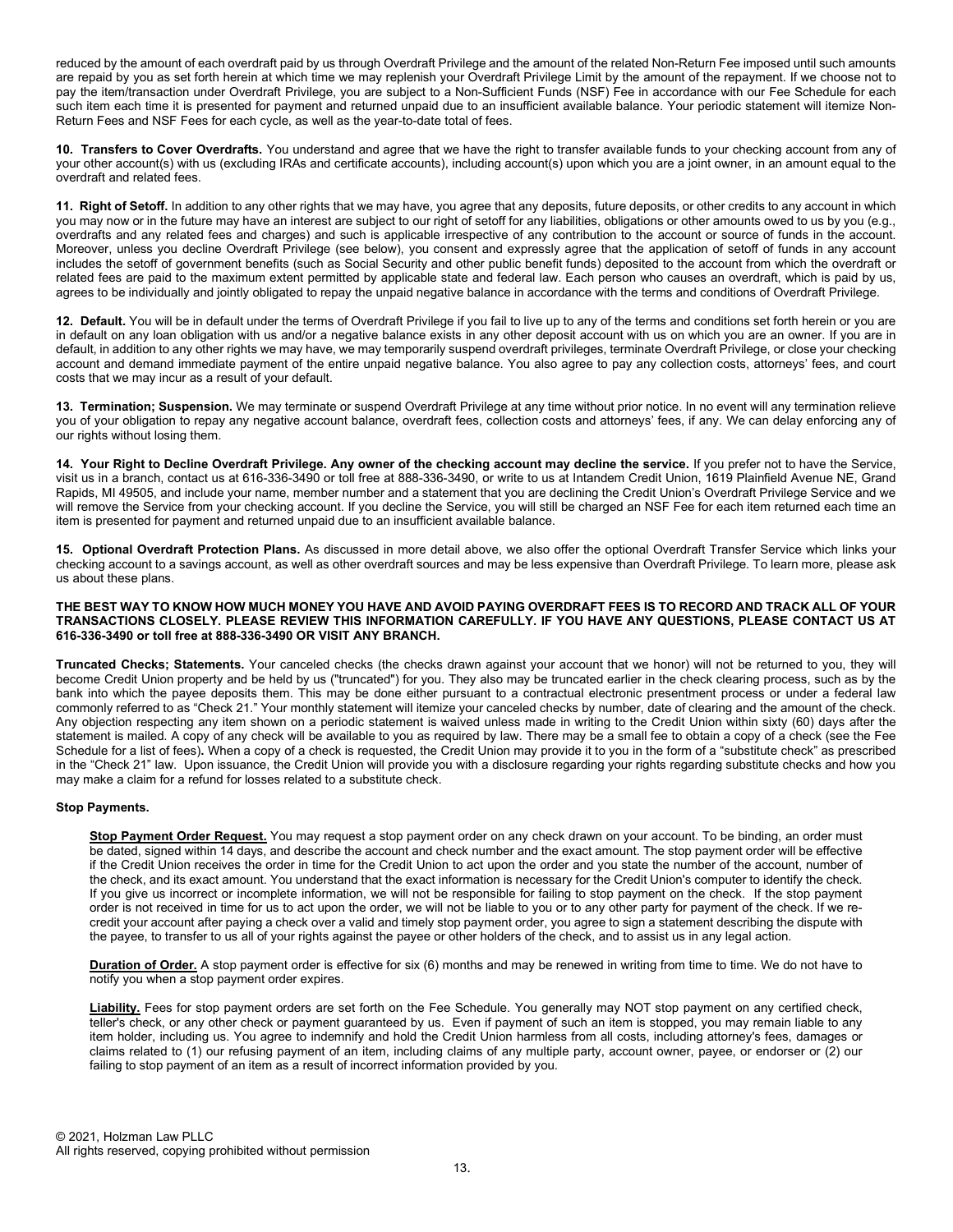Payment of Checks after Death. The Credit Union may, after the date of your death, pay checks drawn before death unless ordered to stop payment by the Personal Representative or other appropriate person claiming an interest in the account.

### Fiduciary Accounts

### A. Accounts for Trusts

1. Products and Services. We reserve the right not to allow certain accounts to be opened as Trust Accounts. To the extent applicable and not superseded by this section, the terms, and conditions governing types of accounts for individuals, as described elsewhere in this Agreement, govern accounts established for trusts.

2. Documentation. In order to open an account for a trust, a trustee must provide such documentation as is required by the Credit Union with regard to the trust, including, but not necessarily limited to a Certificate of Trust prepared by an attorney and/or a Certificate of Trust Existence and Authority. The Credit Union reserves the right to refuse membership to a trust when it is not drafted in accordance with and governed by the laws of the State of Michigan or for any other reason in its sole discretion.

3. Distribution of Accounts. If an account is opened for a trust, the trust is the party with which the Credit Union is contracting, and the trust agrees that the Credit Union may distribute funds pursuant to the terms of the most recently dated trust agreement or Certificate of Trust on file at the Credit Union, and the trust, forever indemnifies and holds the Credit Union harmless for distributions made pursuant to that trust made in good faith reliance on that trust agreement or Certificate of Trust. The trust further agrees that it is the responsibility of the trust (through its trustee) and the settlor of the trust to notify the Credit Union when a trust for which an account has been opened has been revoked, rescinded, revised, or in any way modified.

4. Withdrawals. All sums paid to the Credit Union on deposits (less setoffs allowed by law and/or provided by contract) shall be paid on proper withdrawal demand. Such demand must be made by the trustee(s) as indicated on the Membership Card for Revocable Trust Account. The Credit Union has no obligation to monitor the further distribution of any funds withdrawn from the account, but we reserve the right to deny any withdrawal request. Only methods approved by the Credit Union may be used to make account withdrawals.

5. Representations of Trustee(s). Any trustee for a trust who signs a Membership Card for Revocable Trust Account represents the following: (i) the trust is in full force and effect and it has not been revoked or amended in any manner which would cause the representations made herein to be inaccurate or incorrect; (ii) the named trustee(s) has qualified, is acting as trustee(s), and is authorized to open this account; (iii) the trustee(s) is authorized to hold, manage, deposit, withdraw, invest and reinvest funds deposited, purchase and sell certificates of deposit, and accomplish any or all other banking transactions; (iv) the trust agreement contains a hold harmless provision for any third party dealing with the trust or any trustee and that such provision applies to the Credit Union; (v) trustee(s) will send written notice of any change in trustee(s), of any amendment or modification of the trust which would cause the representations made herein to be or become inaccurate or incorrect, or of the occurrence of any event which would affect the trust's revocability, the powers of the trustee(s), or any other representations made to the Credit Union; and (vi) any one trustee has the power to authorize withdrawals or transfers from authorized accounts, or authorize new accounts or services. The Credit Union may rely on these representations and any instructions by the trustee(s) and act in accordance therewith in any respect affecting the account before or after termination of the trust, unless and until it receives a written notice of changes to the trust, with notice of changes in trustee(s), or written notice of any events affecting the trustee(s) powers described above or in any documents required by the Credit Union.

6. Acknowledgement of Fiduciary Responsibility. Any trustee for a trust who signs a Membership Card for Revocable Trust Account acknowledges and understands the trustee's legal obligations as a fiduciary and as more fully set forth in the Michigan Estates and Protected Individuals Code. Such trustee further agrees to conduct all business with the Credit Union on behalf of the trust in accordance with state and federal laws as well as orders from any court of competent jurisdiction.

7. Indemnification. Any trustee for a trust who signs a Membership Card for Revocable Trust Account hereby jointly and severally (if more than one) agrees to hold the Credit Union and each of its officers, directors, employees, agents, and affiliates harmless and indemnify them against any claims, judgments, settlement amounts, or other liabilities or costs of defense or settlement, including attorney's fees arising out of or related to any alleged or actual improper or unsuitable actions taken at the instruction of trustee(s) in connection with account for the trust or for any distribution of trust assets to any person or entity. This indemnification is made by the trustee(s) both in the capacity as trustee and individually and shall not be limited by any other independent documentation. If a trustee provides instructions or an order to the Credit Union that the Credit Union reasonably believes might expose it to claims, suits, losses, expenses, liability, or damages, it may refuse to follow the instruction or order.

# B. Account for Other Fiduciary Relationships

1. Generally. A separate membership account may be opened by a fiduciary for another named person if the named person involved qualifies for membership or, in the case of an estate for a deceased individual, the deceased individual was a member of the Credit Union at the time of death. For example, an account can be opened by a conservator, guardian, personal representative, representative payee, etc. These accounts are referred to collectively as "Fiduciary Accounts" and the individuals or estates for whose benefit they are opened are referred to collectively as "Protected Persons." The person opening the account will be referred to as the "Fiduciary." As Fiduciary, you understand and agree that you owe the Protected Person a legal fiduciary responsibility to care for his or its property, including funds held on deposit in this Account, and you understand and agree that funds in this type of account may not be pledged as security for any purpose.

### 2. Products and Services.

We reserve the right not to allow certain accounts to be opened as Fiduciary Accounts. To the extent applicable and not superseded by this section, the terms and conditions governing those types of accounts for individuals, as described elsewhere in this Agreement, govern Fiduciary Accounts.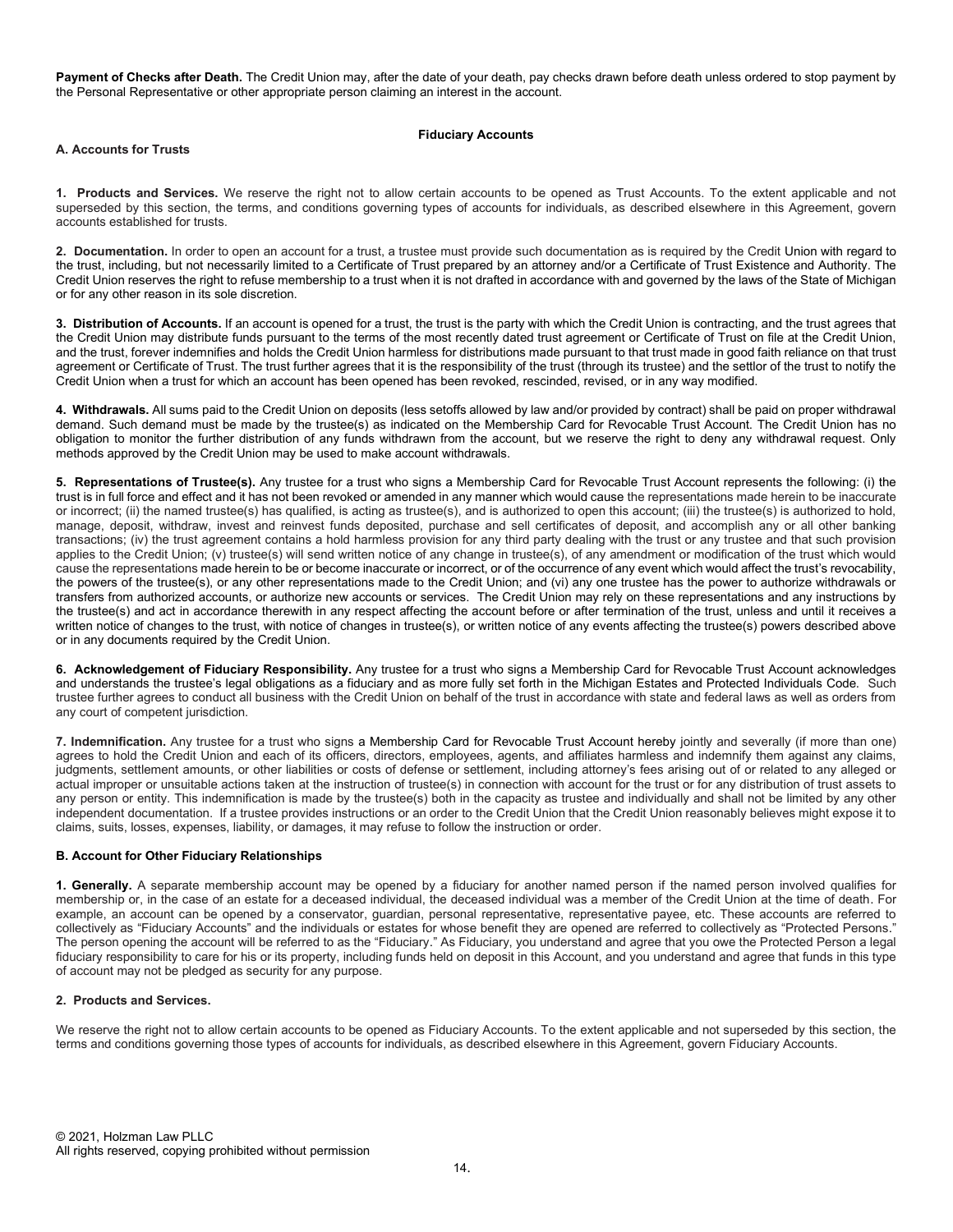3. Documentation. In order to open a Fiduciary Account, you agree to provide such documentation as is required by the Credit Union with regard to the fiduciary relationship, including, but not necessarily limited to, Letters of Authority naming you as Conservator, Guardian, Personal Representative, etc. The Credit Union reserves the right to refuse to open a Fiduciary Account when documentation does not derive from the authority of the laws of the State of Michigan or Social Security Rules and Regulations.

4. Distribution of Accounts. If you have opened an account for a Protected Person, an Estate, or a Social Security Beneficiary, you, as Fiduciary, understand and agree that the Credit Union may distribute funds pursuant to the terms of the most recently dated Letters of Authority or other documentation on file at the Credit Union, and you, on behalf of the Protected Person, forever indemnify and hold the Credit Union harmless for distributions made in good faith reliance on those Letters of Authority or other documentation. You further agree that it is your responsibility to notify the Credit Union when your authority as a Fiduciary has been revoked, rescinded, revised, or in any way modified.

5. Withdrawals. All sums paid to the Credit Union on deposits (less setoffs allowed by law and/or provided by contract) shall be paid on proper withdrawal demand made by the named Fiduciary. The Credit Union has no obligation to monitor the further distribution of any funds withdrawn from the account, unless required to do so by court order. We reserve the right to deny any withdrawal request. The Credit Union shall not be liable for the misappropriation of funds resulting from a withdrawal from a Fiduciary Account.

#### Other Terms and Conditions

The following paragraphs apply to all Accounts opened with the Credit Union, except as specifically modified above.

Share Insurance. Your savings in the Credit Union are insured up to at least \$250,000 by the National Credit Union Administration (NCUA), an agency of the Federal Government, in accordance with regulations promulgated by the NCUA. For more information regarding share insurance, please refer to the NCUA brochure entitled "Your Insured Funds," which can be found at the Credit Union office or at www.ncua.gov. Because we are not authorized to provide legal advice, we cannot counsel you as to how to structure your accounts in order to maximize your account insurance protection.

Accrual of Dividends on Non-Cash Deposits. Dividends will begin to accrue on the business day you deposit non-cash items (for example, checks) to your account.

Cash Withdrawal Limitations. For security reasons we may limit the amount of withdrawals that may be taken in cash from an account or by any given individual; we will establish such limits in our discretion from time to time. Please contact us if you have any questions about such limits.

Funds Availability. If you make a deposit into any account you have with us, that money may not be available to you right away. Refer to the Funds Availability Disclosure below for information regarding the availability of funds deposited into a Checking Account. For other accounts, the funds may not be available for a longer period of time. Ask us at the time of deposit (or any time afterward) if you need to know when funds from any given deposit will be available.

Notice of Withdrawals. All of your accounts are subject to the Credit Union's right to require advance notice of withdrawal, as provided by law or in the Credit Union's Bylaws.

Fees. Any account may be subject to service charges in accordance with the Fee Schedule adopted by the Credit Union from time to time. You agree to pay us fees in connection with your accounts in accordance with the Fee Schedule then in effect (refer to the Fee Schedule for a current list of fees). We will provide advance notice of any increase in current charges, or any new charges, as required by law. We may deduct any fees owed from any of your accounts, except that no fee may be deducted from an IRA unless the fee relates to the IRA. We reserve the right to waive any fees in our sole discretion. Fees may reduce earnings on any of your accounts.

Return of Deposits/Closed Accounts. We may, at any time, in our sole discretion, refuse to accept any deposit, or close any or all of your accounts with us without prior notice to you. However, we may not terminate your membership in the Credit Union without satisfying the requirements of applicable law. If we close an account, we will notify you and send you a check for any balance in that account after deducting all applicable charges and fees. We may, in our discretion, exercise our right of setoff with regard to such amounts if we have such a right with regard to the account. Any withdrawal that reduces the amount in an account to zero (other than a Checking Account) may automatically close that account. We are not liable for any check, withdrawal or other payment order after an account is closed. Any checks or other payment orders presented after your account has been closed will be returned unpaid. We reserve the right to advise consumer reporting agencies and other third parties of accounts closed for misuse.

Final Credit for Deposits. All deposits are subject to proof and verification. If you deposit a check, draft, or other non-cash item, we have the right to clear it before we make the money available to you subject to applicable federal law and regulations. If there are special fees for collecting your deposit, you promise to pay them (see the Fee Schedule for a list of fees). We may deduct them directly from the account into which the deposit was made. If we feel there is a reason, we may refuse, limit, or return any deposit. We have the right to refuse to accept any deposit. We specifically reserve the right to refuse to accept checks for any purpose that have more than one endorsement; However, we generally will not refuse to accept such a deposit if all of the endorsers are original payees on the check and all are owners of the account into which the deposit is being made. We reserve the right not to pay interest or dividends on amounts subject to garnishment, levy or other legal process; and we reserve the right not to pay interest or dividends on the amount of any deposited item that is returned to us unpaid by the financial institution on which it is drawn (even if that means a reversal of credited interest or dividends).

Form of Negotiable Instruments. All negotiable instruments presented must be in a format that can be processed and/or photographed. The Credit Union may refuse to accept any check or draft that does not meet this requirement. You agree not to deposit checks or other items before they are properly payable.

Endorsement. All endorsements placed on the reverse side of any check or draft which you deposit to your account or otherwise negotiate must be placed so that they are on the left side of the item when looking at it from the front and must be placed so they do not go beyond an area located 1 and  $\frac{1}{2}$  inches from the left edge of the item when looking at it from the front. The Credit Union may refuse to accept any item that does not meet this requirement, and, if the credit union does accept it, you agree that you are completely responsible for any loss we incur which is premised on an endorsement not meeting this requirement, including any court costs and reasonable attorney fees. We may accept checks for deposit into any of your accounts if they are made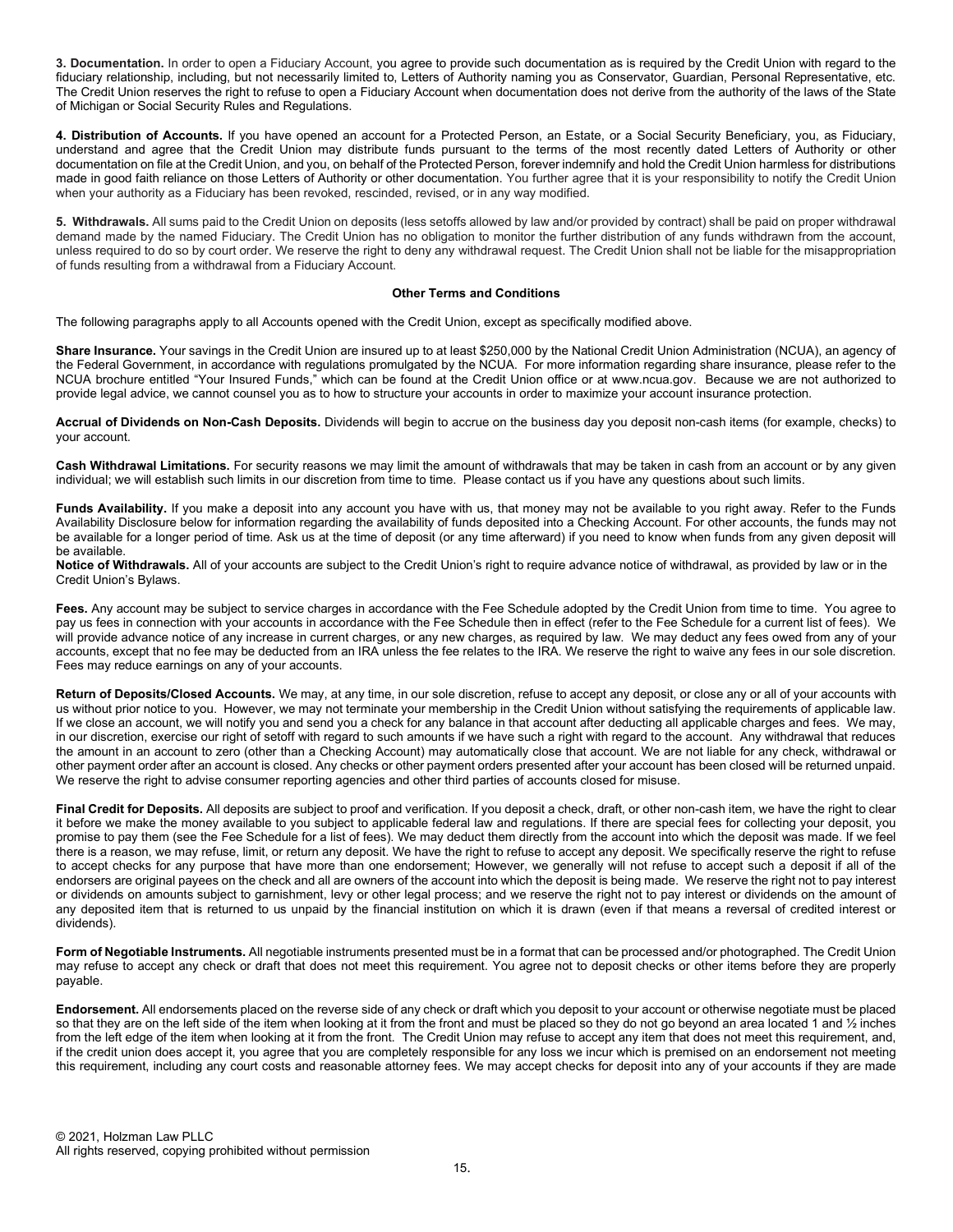payable to you, or to the order of one (1) or more account owners even if they are not endorsed by all payees. You authorize us to supply missing endorsements of any owners if we choose. However, for checks with more than one payee we may at our option require the endorsement of all payees and may require that all of them be present for negotiating the check.

Inactive Accounts. The Credit Union will consider your account inactive after 12 months of no consistent deposits or withdrawals on your account. This excludes interest or dividends credited to your account by the Credit Union. Michigan Law permits the Credit Union to turn these funds over to the State after two years of no activity and requires the Credit Union to turn these funds over to the State after three years of no activity. Before turning funds from inactive accounts over to the State of Michigan, the Credit Union will send notices as required by Michigan law advising you of your rights. The Credit Union may charge a fee on inactive accounts. Please refer to our Fee Schedule. The Credit Union also reserves the right to close any account for inactivity.

Statement. You will receive a periodic statement (normally monthly) for your Checking Account. You will receive a periodic statement (normally quarterly) for your Savings Account or other savings accounts unless you have an electronic funds transfer transaction during a monthly period (in which case you will receive a monthly statement), or you will receive a combined statement on a monthly basis if you have a Checking Account and other savings accounts. Each such statement shall show the transactions on your accounts and any fees and other charges. We reserve the right not to send statements for accounts we consider inactive, or for those accounts for which we do not have a valid address on file.

You should examine each periodic statement carefully and reconcile the accounts reflected on that statement. If there are any discrepancies, you should notify us immediately. Except as expressly provided for elsewhere, you have the responsibility for any fraud loss if you fail to exercise reasonable care in examining the statement or fail to report forgeries or alterations to the Credit Union within 60 days of the mailing date of the earliest statement containing those items.

Agreement. This Agreement shall be effective and shall govern all share/deposit accounts with us. By signing a Membership Application, signing any application to add an account after your Savings Account has been established, making deposits or withdrawals, or leaving amounts on deposit, you agree to the terms of this Agreement and to all amendments to this Agreement. This Agreement shall supersede all previous agreements for such accounts.

Amendment. We may change any of the items of this Agreement at any time without prior notice to you if the change is favorable to you. We may make changes that are adverse to you only if we provide you with any notice required by law or required in this Agreement. You agree that our provision of a notice to you summarizing the changes together with information on how you may obtain a complete copy of the revised Agreement constitutes sufficient notice of the change. When we change this Agreement, you may close the account if you do not agree to the changes; if you continue to use the account or keep the account open after the effective date of such change, you will be deemed to have agreed to the changes.

Notice of Name or Address Changes. You are responsible for notifying us of any address or name change. Whenever we are required to send you notice, the Credit Union is only required to attempt to communicate with you at the most recent address you have provided to us in writing. The Credit Union requires all notices of change in address or name to be in writing. Notices to us should be sent to:

### Intandem Credit Union 1619 Plainfield Avenue NE Grand Rapids, MI 49505

You may also make these changes through Online Banking.

Other Notices. All notices regarding the account will be posted in our office lobbies or will be sent to you to the address shown on your statement. In the event of joint ownership, notice by or to any one joint owner shall be deemed notice by or to all. We reserve the right not to send notice for accounts we consider inactive.

Effect of Notice. Any written notice you give us is effective when we receive it. Any written notice we give to you is effective when it is deposited in the U.S. Mail, postage prepaid and addressed to you at your statement mailing address.

Indemnity. If by following your instructions we are exposed to a claim or suit by an adverse claimant, you shall hold us harmless and indemnify us from any losses, expenses, liabilities, or damages including actual attorneys' fees resulting from such a claim or suit. If you ask us to follow instructions that we believe might expose us to claims, suits, losses, expenses, liabilities, or damages, whether directly or indirectly, we may refuse to follow your instructions, or we may require a bond or other protections.

Severability. If any of this Agreement is found by any other court or regulatory body of competent jurisdiction to be invalid or unenforceable in whole or in part for any reason whatsoever, the enforceability of the remaining provisions or portions hereof shall not be affected thereby.

Accounts not Transferable. None of your accounts are transferable, except on the Credit Union's books and records, without the Credit Union's prior written consent.

Waiver. We may waive any of these provisions at our sole discretion, but any such waiver will apply only on that occasion. If we choose to waive any provision, we will not be bound to waive the same provision or any other provision on another occasion.

Offset. Except for debts that are secured by your principal residence, if you owe us money as a borrower, guarantor, endorser or otherwise, we have a lien on the funds in any account in which you have an ownership interest, regardless of their source, unless the account is an IRA or the lien is prohibited by law, and any other funds or property under our care, custody and/or control. We may apply these funds in any order to pay off your indebtedness. By not enforcing a lien, we do not waive our right to enforce it later. In addition, you grant the Credit Union a consensual security interest in your accounts (except IRAs), and we may use the funds from your accounts to pay any debt or amount now or hereafter owed the Credit Union, except for obligations secured by your residence, unless prohibited by applicable law. You agree that our rights will continue even after your account(s) are closed, and for as long as we are legally permitted to collect the debt.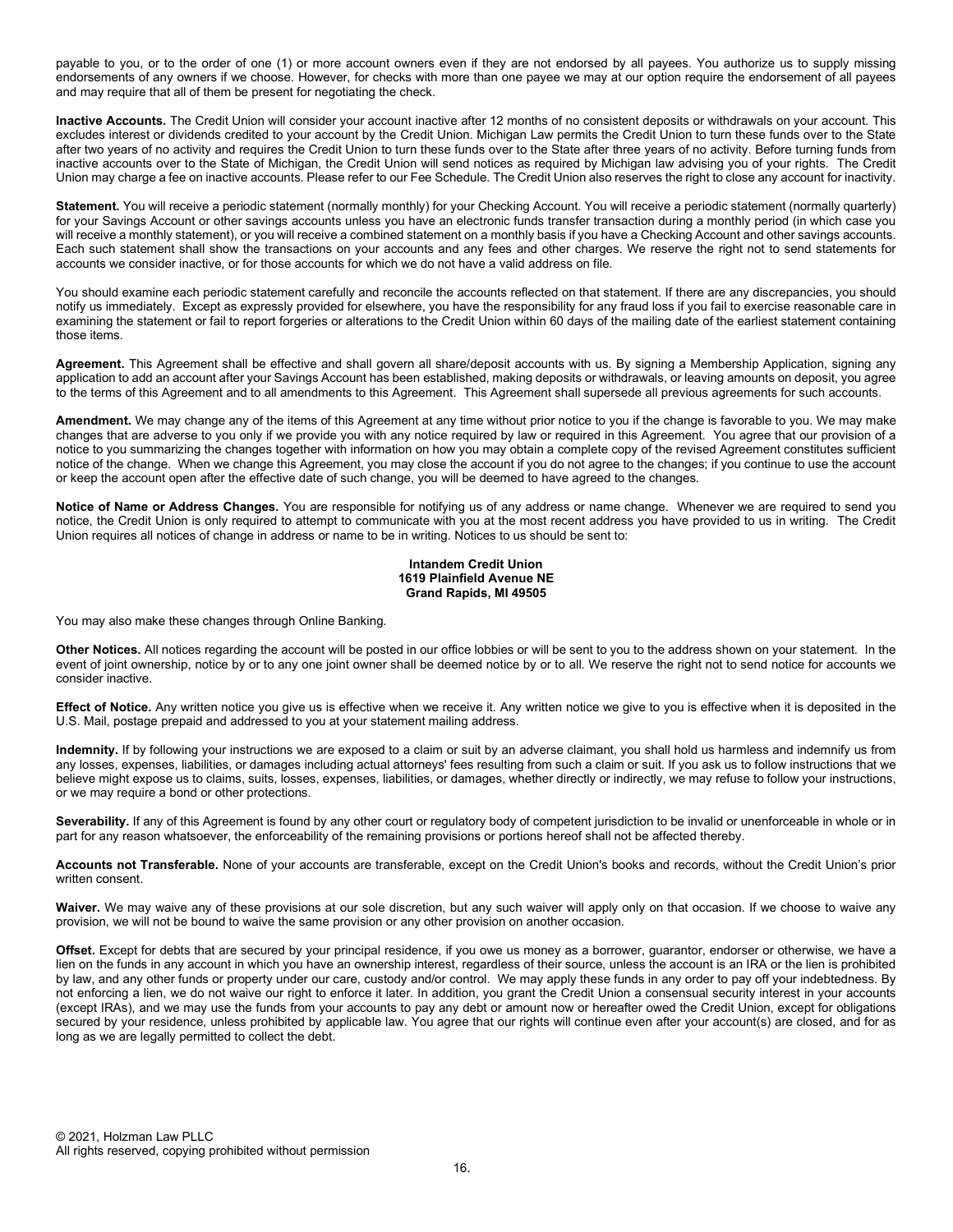Telephone Requests. You agree (for joint accounts, all joint owners agree jointly and severally) that funds in any of your accounts with us can be transferred upon the telephone request of any signer on the account. We may refuse to execute any telephone request or order. Telephone requests will not be accepted for Multiple Signatures Required Accounts.

Information About Your Accounts and About You. Generally, we will not disclose information to third parties about your accounts or about you without your permission. However, we may disclose information: (1) when it is necessary to complete transfers or transactions, or to send notice of dishonor or nonpayment; (2) to our accountants, attorneys or other professional advisors; (3) to Credit Union or financial institution regulators; (4) to exchange, in the regular course of business, credit information with other financial institutions or commercial enterprises, directly or through credit reporting agencies; (5) to advise third parties of accounts closed for misuse; (6) to furnish information to the appropriate law enforcement authorities when we believe we have been a victim of a crime; (7) to comply with government agency or court orders, or to furnish any information required by statute; (8) to furnish information about the existence of an account to a judgment creditor of yours who has made a written request for such information if the court rendering the judgment has jurisdiction over the Credit Union and could issue a garnishment that would be binding on the Credit Union; (9) when we are attempting to collect an obligation owed to us; or (10) as required by law. In addition, you understand and agree that we may, from time to time, request and review credit reports and other information about you prepared by consumer reporting agencies or others.

Section Headings. Section headings in this Agreement are for convenience of reference only and shall not govern the interpretation of any of the provisions of this Agreement.

Joint Accounts. If two or more parties have signed an Application and Agreement with respect to one or more accounts, you are creating, and intend to **CERT FOR STREAD THAT THAT THAT IS THAT IS A** THAT IS, you as the owners of the account agree with yourselves and the Credit Union that all sums paid in shares or other deposits (as applicable), together with all accumulations, prior to now or hereafter, less setoffs as allowed by law for any sums due the Credit Union by any party, shall be owned by all of you jointly with full right of survivorship, and shall be subject to withdrawal or receipt by any of you in whole or in part. Payment to any of you or the survivor(s) of you, or the personal representative, administrator or assign of the last survivor of you, shall be valid and discharge the Credit Union from any liability for such payment and amount.

Each signer appoints each other signer to be his or her irrevocable attorney in fact: to make deposits to the account; to endorse, for cash or deposit, any checks or other items whether payable to one of the signers alone or with others; and to receive and receipt for all funds all without obligation to us to inquire into the source or application of funds. Subject to the Credit Union's approval, any joint owner may remove his/herself from a joint account, however no joint owner may be removed without the consent of joint owner being removed.

To induce us to act hereunder, each person signing the Membership Application and Agreement jointly and singly agrees to hold the Credit Union harmless and indemnify us from loss, cost, and damage in all respects in connection with any of the foregoing, including court costs and attorneys' fees, except as may be limited by applicable law. Unless specifically prohibited in writing from doing so, any or all of the joint owners may pledge all or part of the shares or deposits in the account as collateral for security on a loan(s). Any owner who is a surviving owner agrees that the Credit Union to the extent allowed by law may set off any money in the account against any obligation of a deceased owner within thirty days after the Credit Union becomes aware of the deceased owner's death unless such a setoff would not have been allowed during the deceased individual's lifetime (such as would be the case with certain tax favored accounts). All owners who are surviving owners also agree that their interests in the account are subject to any security interest or pledge granted by a deceased owner, even if they individually did not consent to it. No authority or obligation of the Credit Union may be changed or terminated by one or more of the joint owners without prior written notice to the Credit Union, and no such change or termination shall affect transactions already made. Further, each joint owner is subject to the terms and disclosures of this Agreement, and hereby acknowledges receipt of the Agreement. We may refuse to authorize a withdrawal from a joint account when we have knowledge of a dispute between the joint accountholders until the matter is resolved.

If a deposited item in a joint account is returned unpaid, the account is overdrawn, or if the Credit Union does not receive final payment on a transaction, the owners, jointly and severally, are liable to the Credit Union for the amount of the returned item, overdraft, or unpaid amount and any charges, regardless of who initiated or benefited from the transaction. If any account owner is indebted to the Credit Union, the Credit Union may enforce its rights against any account of an owner or all funds in the joint account regardless of who contributed them.

Except as modified in this Agreement, joint accounts shall be subject to and governed by PA 41 of the Public Acts of 1968 (Michigan), as amended, being M.C.L. 490.51 et seq., and commonly known as the Credit Union Multiple-Party Accounts Act. An account owned by a person that is not a natural person (that is, an account owned by a corporation or other legal entity or by a trust) may not have joint owners.

Beneficiary Designation. When opening an account or, if all owners agree, at any time thereafter, you may designate one or more persons as beneficiaries of the account under the Michigan Credit Union Beneficiary Accounts Act (Public Act 31 of 1992), being M.C.L. 490.81 et seq. Upon the death of the last surviving owner of the account, the surviving beneficiaries shall become the owners of the funds in the account. If there is more than one surviving beneficiary, the account shall be divided equally between them, and each beneficiary shall be the sole owner of that beneficiary's share. In accordance with the Credit Union Beneficiary Accounts Act, there shall be no joint ownership among beneficiaries. Any funds deposited into an account after the last surviving account owner's date of death, and prior to the closing of the account, shall be payable to the beneficiary(ies), and not to the estate of the last surviving account owner (subject to the Credit Union's right of setoff, as set forth below). The Credit Union is not obligated to notify any beneficiary/payee of the existence of any account or the vesting of the beneficiary/payee's interest in any account, except as otherwise provided by law. The interests of the beneficiary(ies) is subject to the right of the Credit Union, to the extent allowed by law, to set off any money in the account against any obligation of the deceased owner (or the last owner to die, if there was more than one) within thirty days after the Credit Union becomes aware of the deceased owner's death unless such a setoff would not have been allowed during the deceased individual's lifetime (such as would be the case with certain tax favored accounts). The Credit Union reserves the right to require documentation in order to confirm that an account has become properly payable to a beneficiary or beneficiaries. An account owned by a person that is not a natural person (that is, an account owned by a corporation or other legal entity or by a trust) may not have beneficiaries.

There must be agreement among all account owners in order to add or remove a beneficiary from an account.

Accounts for Minors. We may require any account established by a minor to be a multiple party account with an owner who has reached the age of majority under Michigan law and who shall be jointly and severally liable to us for any returned item, overdraft, or unpaid charges or amounts on such account. Except where expressly provided otherwise, we may pay funds directly to a minor without regard to his or her minority. Unless a guardian or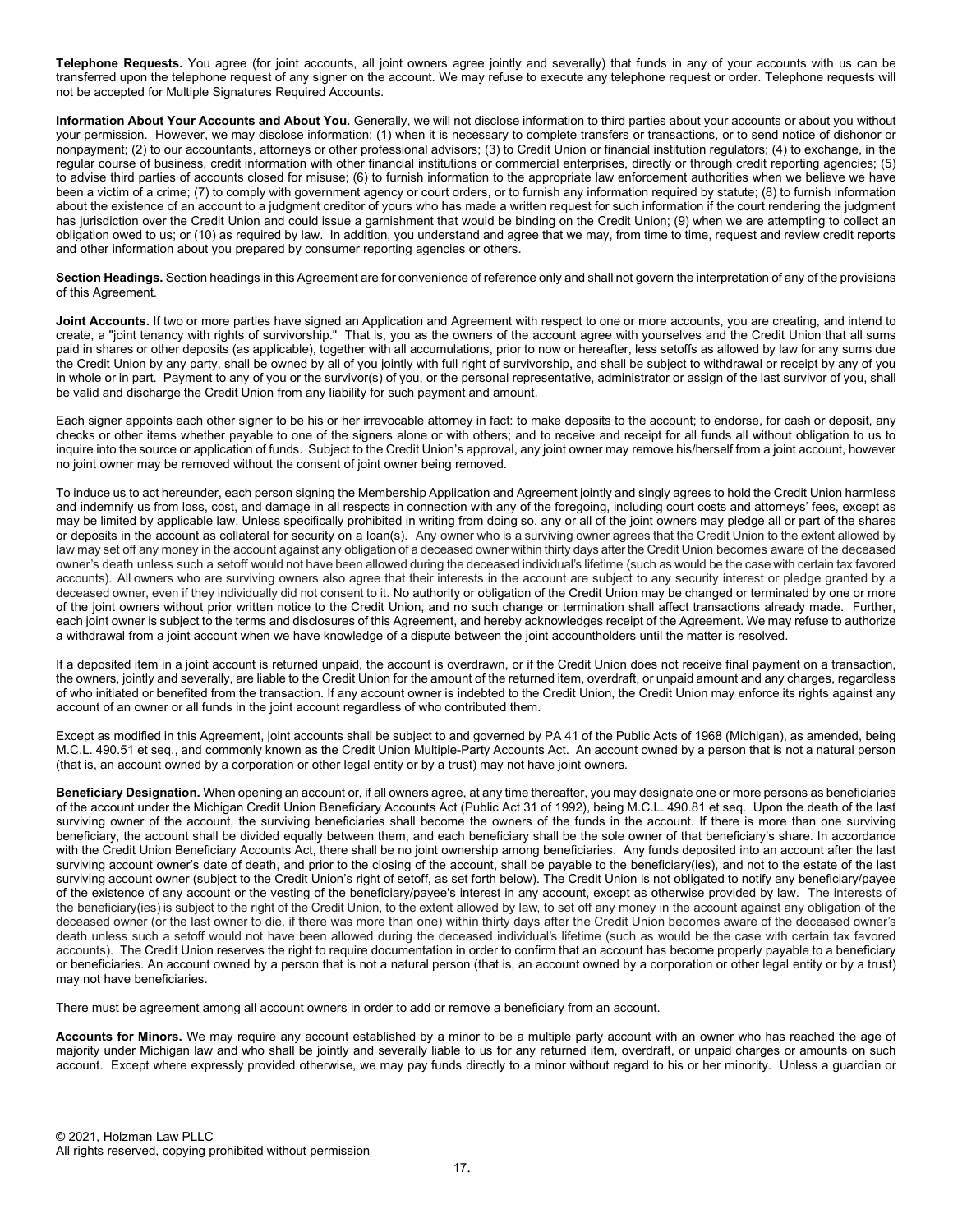parent is an account owner, the guardian or parent shall not have any account access rights. We have no duty to inquire about the use or purpose of any transaction. We will not change the account status when the minor reaches the age of majority, unless authorized in writing by all account owners.

Agency Designation on an Account. An agency designation on an account is an instruction to us that the owner authorizes another person to make transactions as agent for the account owner regarding the accounts designated. An agent has no ownership interest in the account(s) or Credit Union voting rights. The Credit Union is under no obligation to honor any agency designation. If we do honor an agency designation, we have no duty to inquire about the use or purpose of any transaction made by the agent. The Credit Union shall not be liable for loss resulting from the misappropriation of funds withdrawn from an account by an authorized agent.

Powers of Attorney. Unless it has contracted to the contrary, the Credit Union is under no obligation to honor a power of attorney. However, the Credit Union may choose to do so at its discretion. It will generally honor a power of attorney if the original document has been first presented to the Credit Union by the account owner (Principal) involved and the Credit Union finds it to be in satisfactory form. Exceptions to presentation by the Principal will only be made in extenuating circumstances (such as military service) and will generally either require a representation by the attorney for the Principal of the document's continuing validity or certification by appropriate medical personnel. The Credit Union must identify the attorney-in-fact pursuant to the requirements of the USA PATRIOT Act in all cases before the agent will be allowed to use the power of attorney. The Credit Union may impose additional requirements from time to time at its sole discretion.

Legal Process. If any legal action is brought involving your account, we may pay out funds according to the terms of the action or refuse any pay out until the dispute is resolved. Any expenses or attorney fees we incur responding to legal process may be charged against your account without notice, unless prohibited by law. In lieu of expenses other than attorneys' fees, we may charge a Legal Process Fee as set forth on the Fee Schedule. Any legal process against your account is subject to our lien and security interest.

Costs for Failure to Follow Agreement. Except as otherwise required by law, you are liable to us for any losses, costs, and expenses we incur resulting from your failure to follow this agreement. You authorize us to deduct any such losses, costs, or expenses from your account without prior notice to you. If we bring a legal proceeding to collect any amount due under or to enforce this agreement, we shall be entitled, subject to applicable law, to payment of reasonable attorney's fees and costs, including fees on any appeal, bankruptcy proceedings, and any post judgment collection actions.

Cooperation in Loss Recovery Efforts. Except as otherwise required by law, you agree to fully cooperate in any effort we undertake to recover funds that were taken from your account without authorization. For example, you will sign affidavits of loss or forgery that may be required by our insurance company. You also agreed to cooperate fully in any prosecution that may be initiated by the proper authorities pursuant to us filing a complaint about unauthorized activities involving your account. If a loss is the result of our actions (we lose a check you deposited, for example), you agree to help us to recover the loss but we will be responsible for all expenses involved.

Standard of Care. Except where applicable law or this Agreement provides otherwise, we will not be liable for any events not involving our intentional misconduct or gross negligence.

Responsibility for your transactions not involving an account. If (i) you present a check or other item to us drawn on another financial institution for cash over the counter or for payment of any obligation owing to us or (ii) we initiate an automated clearinghouse (ACH) transfer to another financial institution for any obligation owing to us and the check, other item, or ACH transfer is returned to us unpaid for any reason not attributable to us, we may charge a returned deposit/returned payment fee to any of your accounts (except accounts described in the "Offset" section as not being subject to lien or setoff rights) or, to the extent allowed by law, charge a returned transaction fee to the obligation for which payment was intended.

Taxpayer Identification Numbers and Backup Withholding. Your failure to furnish a correct Taxpayer Identification Number (TIN) or meet other Internal Revenue Code requirements may result in backup withholding. If your account is subject to backup withholding, we must withhold and pay to the Internal Revenue Service (IRS) a percentage of dividends, interest, and certain other payments. If you fail to provide us with a fully completed W-9 or W-8BEN, the Credit Union may begin withholding from your account.

Special Account Instructions. You may request that we facilitate certain business, trust, will, or court-ordered account arrangements. However, because we do not give legal advice, we cannot counsel you as to which account arrangement most appropriately meets the specific requirements of your business, trust, will, or court order. If you ask us to follow any instructions that we believe might expose us to claims, lawsuits, expenses, liabilities, or damages, whether directly or indirectly, we may refuse to follow your instructions or may require you to indemnify us or post a bond or other protection.

Changes Requested by You. Account changes requested by you, such as adding or closing an account or service, must be submitted by you and accepted by us. The Credit Union reserves the right to require account changes to be submitted in writing.

Termination of Account(s) and Service(s). We, in our sole discretion, may terminate, limit or restrict, as we in our sole discretion deem appropriate, any of your account(s) or service(s), including but not limited to loan services and electronic services, or place a freeze on any sums on deposit with us at any time without notice or require you to close your account(s)/service(s). We may also require you to apply for a new account(s)/service(s) if: (1) there is a request to change the owners or authorized users; (2) there is a fraud/forgery or unauthorized use committed or reported; (3) there is a dispute as to ownership of any account or sum on deposit; (4) there are any share drafts that are lost or stolen; (5) there are returned unpaid items-transactions not covered by an overdraft protection plan with us or any abuse of any such plan per our assessment thereof; (6) there is any misrepresentation regarding any account(s) or service(s) or any other abuse of any of your accounts(s) or service(s); (7) the Credit Union incurs any loss or believes it may incur any loss relating to any loan(s), account(s) or service(s) you have with us; (8) if we believe you have been negligent in protecting any access devices or codes; (9) we deem it necessary to protect the Credit Union from any risks or losses, or otherwise deem it to be in the best interests of the Credit Union, our members or our employees; (10) you breach any promise under this Agreement or any other agreements with us including but not limited to any default or other delinquency with regard to any loan or other agreements; (11) if bankruptcy or any other insolvency proceeding is filed by or against you, or if we otherwise deem you to be insolvent or incapable of meeting your obligations to us; (12) you refuse or fail to cooperate as provided in this Agreement; or (13) you violate any Credit Union policy, procedure or standard or any law, regulation or rule. We, on our own accord, may place a stop payment on any share draft, item, or transaction if we are notified or otherwise reasonably believe that any of the foregoing circumstances have occurred. If you do not accept any deposit or part of a deposit that we attempt to return after termination, then such deposit will no longer earn dividends. You may terminate an individual account by notifying us in writing. We have the right to require the written consent of all owners to terminate a joint account. We are not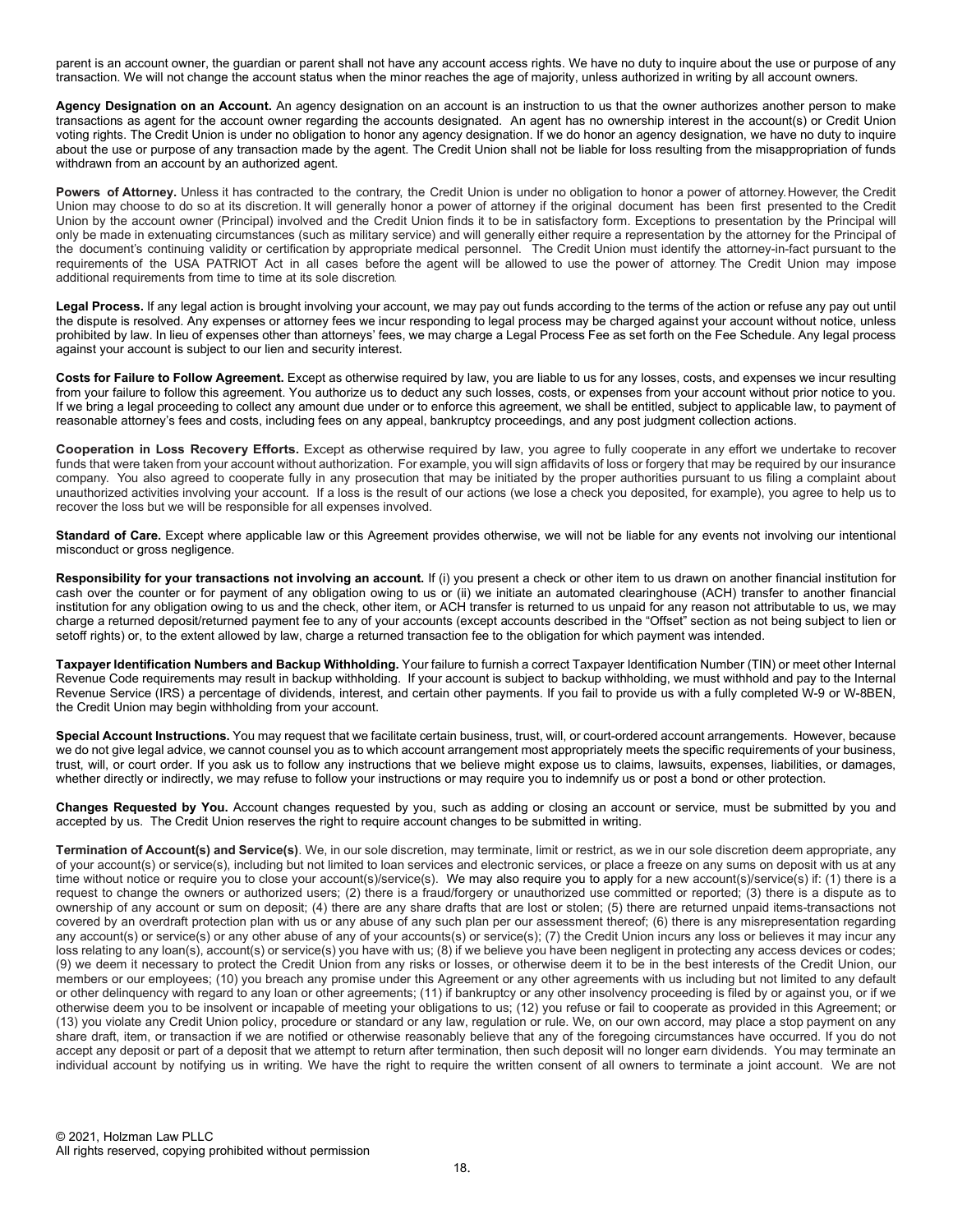responsible for any draft, withdrawal, item, or transaction after your account is terminated. However, if we pay any item after termination, you agree to reimburse us.

Negative Information Notice. We may report information about your loan, share, or deposit accounts to consumer reporting agencies. Late payments, missed payments, negative balances, and other default on your accounts may be reflected in your credit report.

Periodic Check of Ownership Arrangements. You agree to check all records related to your account periodically (not less than once per year) to ensure that all ownership and beneficiary arrangements are set up in the way that you desire. You agree to contact the credit union immediately if any ownership or beneficiary arrangement is not how you wish it to be. You further agree to hold the credit union harmless from any claims that any ownership or beneficiary arrangement related to your account is not set up as you desire.

Telephone Monitoring and Calling. From time to time, you agree we may monitor and record telephone calls made or received by us or our agents regarding your account to assure the quality of our service. In order for us to service the account or to collect any amounts you may owe, and subject to applicable law, you agree that we may from time to time make calls and send text messages to you using prerecorded/artificial voice messages or through the use of an automatic dialing device at any telephone number you provide to us in connection with your account, including a mobile telephone number that could result in charges to you.

Termination of Membership. You may terminate your membership by giving us notice in person or in writing. You may be denied services or expelled for any reason allowed by applicable law, including causing a loss to the Credit Union.

Governing Law. This Agreement shall be governed by the laws, including applicable principles of contract law, and regulations of the State of Michigan, except as superseded by federal laws and regulations. This Agreement is also subject to the Credit Union's Bylaws, and to local clearinghouse rules. Except as otherwise set forth in the Resolution of Disputes by Arbitration provision below, unless otherwise required by applicable law, any action brought pursuant to this Agreement against the Credit Union must be brought in the local State District Court or State Circuit Court with jurisdiction over the location of the Credit Union's principal place of business.

Rewards and Incentives Programs. From time to time, we may make rewards and incentives programs available to you in connection with one or more of your accounts. These programs will be governed by separate documents related to such programs and the credit union reserves the right to change or terminate such programs at any time.

Our Right to Place a Hold on Your Account(s). If at any time we believe that your account may be subject to irregular, unauthorized, fraudulent or illegal activity, we may, at our discretion, freeze the funds in the account and in other accounts you maintain with us, without any liability to you, until such time as we are able to complete our investigation of the account and transactions. If we do freeze your account funds, we will provide notice to you as soon as reasonably possible. Notice may be made by mail or verbally or provided by other means, such as online banking or text alerts as permitted by law. We may not provide this notice to you prior to freezing the account if we believe that such notice could result in a security risk to us or to the owner of the funds in the account.

Permitted Time for Filing a Lawsuit or Requesting Arbitration. You must file any lawsuit or request arbitration against us within one year after the cause of action arises, unless federal or state law or an applicable agreement provides for a shorter time. This one-year limit is in addition to any time limits on notice as a condition of making a claim. For purposes of a lawsuit or arbitration concerning a fee or charge assessed to your account, the cause of action will be deemed to have arisen or accrued on the date the first such fee or charge being complained of was assessed regardless of whether you had actual or constructive knowledge of any such cause of action, and You expressly waive any application of or reliance on any theory or doctrine of a continuing violation or breach or any other doctrine which might otherwise serve to toll or delay the beginning of the one-year limitation period. For any and all causes of action arising or accruing before the date this p and all causes of action arising or accruing before the date this paragraph first became effective, arbitration against us within one year after \_\_\_\_\_\_\_, and you acknowledge and agree that one year is a reasonable period of time to discover any such cause of action and bring suit or request arbitration, and you expressly waive any reliance on any vested or unvested rights You may have had under any other, longer statute of limitation

LIMITATION OF LIABILITY. EXCEPT WHERE REQUIRED BY LAW OR THIS AGREEMENT SPECIFICALLY PROVIDES OTHERWISE, WE WILL NOT BE LIABLE FOR ANY ACTION OR INACTION EXCEPT FOR OUR INTENTIONAL MISCONDUCT OR GROSS NEGLIGENCE. EXCEPT AS MY BE OTHERWISE REQUIRED BY LAW, YOU AGREE THAT IN NO EVENT SHALL THE CREDIT UNION'S LIABILITY TO YOU EXCEED YOUR ACTUAL DAMAGES OR THE SUM OF \$5,000.00, WHICHEVER IS LESS. IN NO EVENT WILL CREDIT UNION BE LIABLE FOR ANY INDIRECT, SPECIAL, CONSEQUENTIAL OR EXEMPLARY DAMAGES, INCLUDING, BUT NOT LIMITED TO, LOSS OF ANTICIPATED PROFITS OR OTHER ECONOMIC LOSS IN CONNECTION WITH OR ARISING OUT OF THIS AGREEMENT.

Use of Recording Devices. The Credit Union does not permit its members, you, or members of the general public to use electronic, digital or other recording devices to record in-person, telephonic or other communications or interactions of or with Credit Union personnel without the express prior consent of the Credit Union management. The Credit Union expressly revokes, rescinds, and withdraws any consent or permission to such recording that might otherwise be implied by law.

Member Provided Content. If you send the Credit Union a photograph, image, video or other content ("Content"), you are granting the Credit Union a non-exclusive, transferrable, sublicensable, royalty-free, worldwide license to use, host, publish, distribute and/or display such Content for any purpose, in any and all media now known or hereafter devised, on the Credit Union's website, in promotional or informational materials, and/or on social media, for publicity and promotional purposes without further compensation unless prohibited by law. By providing Content to the Credit Union, you represent and warrant that you have the right to grant the rights and licenses described in this section and further represent and warrant that the Content does not violate, misappropriate or infringe on the rights of any third party.

Consent to Filming and Photography. When you enter upon Credit Union property or attend a Credit Union meeting, event, or program, you enter an area where photography, audio, and/or video recording may occur. By participating in any of the foregoing activities, you consent to photography, audio recording, video recording and the release, publication, exhibition, distribution, display or reproduction of same for any and all purposes, including promotional purposes, advertising, inclusion on the Credit Union website, social media or any other purpose by the Credit Union. You release the Credit Union, its officers, directors and employees, and all other persons involved from any liability connected with the taking, recording, digitizing, display,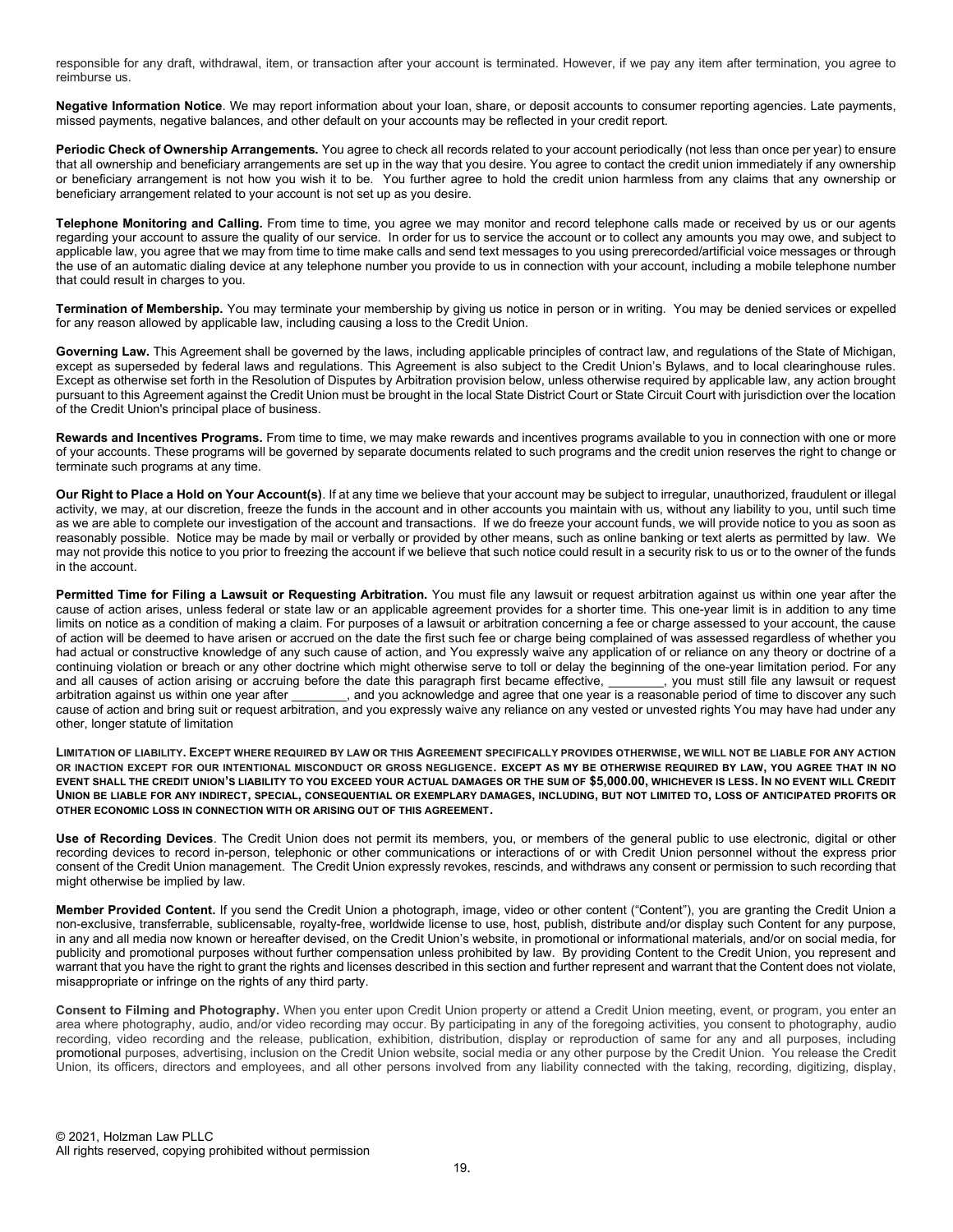distribution, or publication and use of photos, images, video and/or sound recordings. You waive all rights you may have to any claims for payment of royalties in connection with any use, display, exhibition, streaming, webcasting, distribution or other publication of these materials regardless of the purpose of same, and further waive any right to inspect or approve any photo, video or audio recording taken by the Credit Union or the person/entity designated to do so by the Credit Union.

Non-Solicitation. The Credit Union prohibits the solicitation, distribution and posting of materials on or at the Credit Union's property by any member, employee. As used herein, the term "solicitation" includes canvassing, soliciting or seeking to obtain support for an elected office or Board position; seeking to obtain membership in or support for any organization; requesting contributions; posting or distributing handbills, pamphlets, petitions, or other materials of any kind; use of Credit Union resources (including without limitation bulletin boards, computers, mail, e-mail and telecommunication systems, photocopiers and telephone lists and databases); peddling or otherwise selling, purchasing or offering goods and services for sale or purchase; and distributing advertising materials, circulars or product samples, or engaging in any other conduct relating to any outside business interests or for profit or personal economic benefit. The Credit Union reserves the right, in its sole and absolute discretion, to exempt from this non-solicitation prohibition, certain non-political non-profit organizations/charities that support the mission of the Credit Union and/or that the Credit Union supports as part of charitable and community mission, as well as Credit Union-sponsored programs/events related to the Credit Union's products and services. Whether a particular group, organization or person satisfies this exception shall be determined by the Credit Union in its sole discretion.

Binding Arbitration and Class Action Waiver – Resolution of Disputes by Arbitration: THIS SECTION CONTAINS IMPORTANT INFORMATION REGARDING YOUR ACCOUNTS AND ALL RELATED SERVICES. IT PROVIDES THAT EITHER YOU OR WE CAN REQUIRE THAT ANY DISPUTES BE RESOLVED BY BINDING ARBITRATION. ARBITRATION REPLACES THE RIGHT TO GO TO COURT, INCLUDING THE RIGHT TO A JURY TRIAL AND THE RIGHT TO PARTICIPATE IN A CLASS ACTION OR SIMILAR PROCEEDING. IN ARBITRATION, THE DISPUTE IS SUBMITTED TO A NEUTRAL PARTY, AN ARBITRATOR, INSTEAD OF A JUDGE OR JURY. ARBITRATION PROCEDURES MAY BE MORE LIMITED THAN RULES APPLICABLE IN COURT.

- A. Agreement to Arbitrate Disputes. Either you or we may elect, without the other's consent, to require that any dispute between us concerning your membership, your deposit accounts ("Accounts") and the services related to your membership and Accounts, including but not limited to all disputes that you may raise against us, must be resolved by binding arbitration, except for those disputes specifically excluded below.
- B. No Class Action or Joinder of Parties. YOU ACKNOWLEDGE THAT YOU AND WE AGREE THAT NO CLASS ACTION, CLASS-WIDE ARBITRATION, PRIVATE ATTORNEY GENERAL ACTION, OR OTHER PROCEEDING WHERE SOMEONE ACTS IN A REPRESENTATIVE CAPACITY, MAY BE PURSUED IN ANY ARBITRATION OR IN ANY COURT PROCEEDING, REGARDLESS OF WHEN THE CLAIM OR CAUSE OF ACTION AROSE OR ACCRUED, OR WHEN THE ALLEGATIONS OR FACTS UNDERLYING THE CLAIM OR CAUSE OF ACTION OCCURRED. Unless mutually agreed to by you and us, claims of two or more persons may not be joined, consolidated, or otherwise brought together in the same arbitration (unless those persons are joint account holders or beneficiaries on your account and/or related accounts, or parties to a single transaction or related transaction), whether or not the claim may have been assigned.
- C. Disputes Covered by Arbitration. YOU ACKNOWLEDGE THAT IN ARBITRATION THERE WILL BE NO RIGHT TO A JURY TRIAL. Any claim or dispute relating to or arising out of your accounts or our relationship will be subject to arbitration, regardless of whether that dispute arose before or after your receipt of this notice. Disputes include claims made as part of a class action, private attorney general or other representative action, it being expressly understood and agreed to that the arbitration of such claims must proceed on an individual (non-class, non-representative) basis and the arbitrator may award relief only on an individual (non-class, non-representative) basis. Disputes also include claims relating to the enforceability or interpretation of any of these arbitration provisions. Any questions about whether disputes are subject to arbitration shall be resolved by interpreting this arbitration provision in the broadest way the law will allow it to be enforced.

All disputes are subject to arbitration, no matter what legal theory they are based on, or what remedy (damages, or injunctive or declaratory relief) they seek. Disputes include any unresolved claims concerning any services relating to your Accounts. Disputes include not only claims made directly by you, but also made by anyone connected with you or claiming through you, such as a joint account holder, account beneficiary, employee, representative, agent, predecessor or successor, heir, assignee, or trustee in bankruptcy. Disputes include not only claims that relate directly to the Credit Union, but also its affiliates, successors, assignees, officers, directors, employees, and agents, and claims for which we may be directly or indirectly liable, even if we are not properly named at the time the claim is made. Disputes include claims based on any theory of law, contract, statute, regulation, tort (including fraud or any intentional tort), or any other legal or equitable ground, and include claims asserted as counterclaims, crossclaims, third-party claims, interpleaders or otherwise; and claims made independently or with other claims. If party initiates a proceeding in court regarding a claim or dispute which is included under this Resolution of Disputes by Arbitration provision, the other party may elect to proceed in arbitration pursuant to this Resolution of Disputes by Arbitration provision.

- D. Disputes Excluded from Arbitration. Disputes filed by you or by us individually in a small claims court are not subject to arbitration, so long as the disputes remain in such court and advance only an individual (non-class, non-representative) claim for relief. However, if a matter in small claims court is removed, transferred, or appealed to a non-small claims court, that claim shall be subject to this Resolution of Disputes by Arbitration provision. Our Claims or disputes against you arising from your status as a borrower under any loan agreement with the Credit Union or to collect any funds you may owe us are also excluded from this Resolution of Disputes by Arbitration provision.
- Commencing an Arbitration. The arbitration must be filed with one of the following neutral arbitration forums and follow its rules and procedures for initiating and pursuing an arbitration: American Arbitration Association or JAMS. If you initiate the arbitration, you must notify us in writing at:

Intandem Credit Union 1619 Plainfield Avenue NE Grand Rapids, MI 49505 Attention: CEO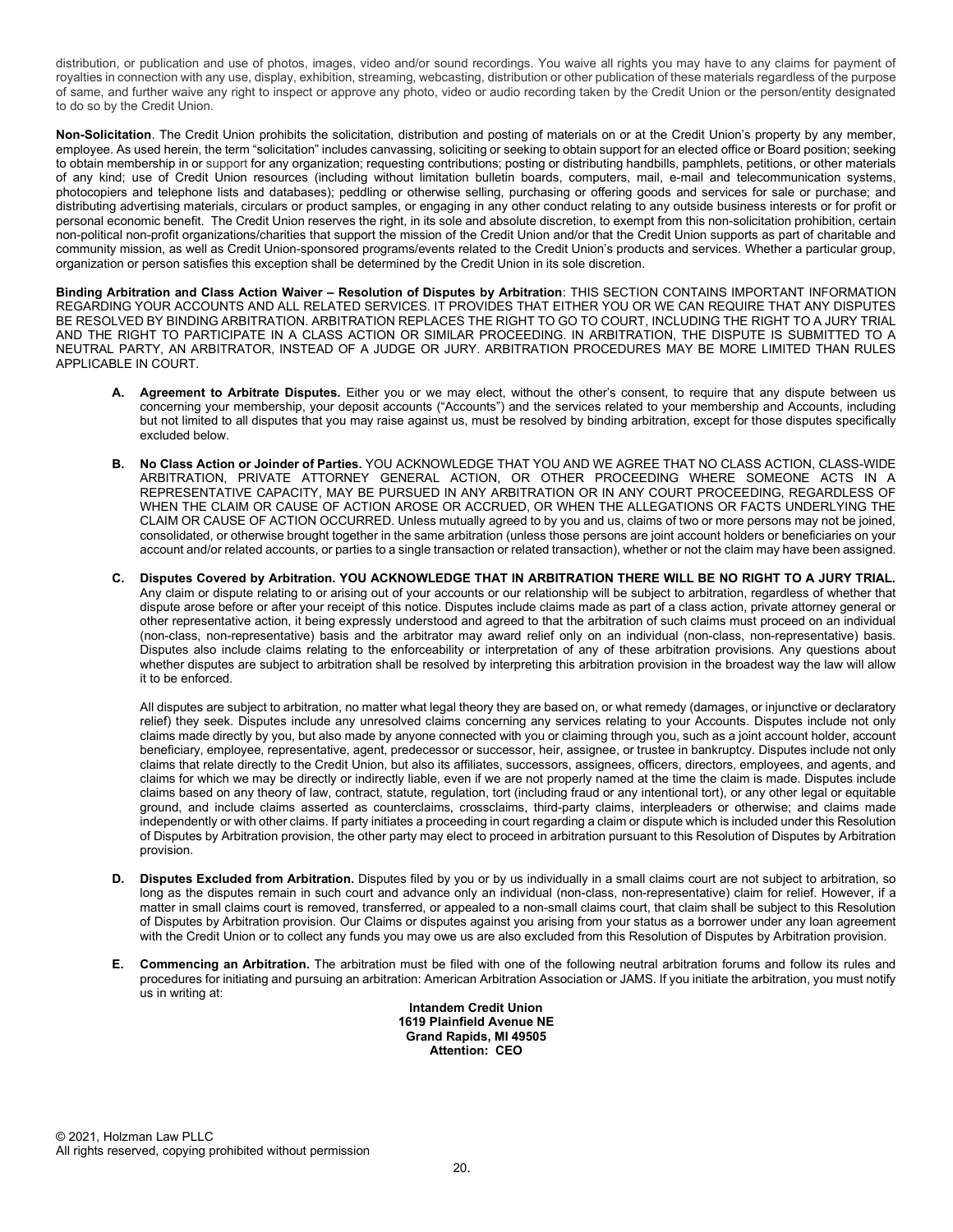If we initiate the arbitration, we will notify you in writing at your last known address on file. You may obtain a copy of the arbitration rules for these forums, as well as additional information about initiating an arbitration by contacting these arbitration forums:

> American Arbitration Association 1-800-778-7879 (toll-free) www.adr.org

#### JAMS 1-800-352-5267 (toll-free) www.jamsadr.com

The arbitration shall be conducted in the same city as the U.S. District Court closest to your home address unless the parties agree to a different location in writing.

- F. Administration of Arbitration. The arbitration shall be decided by a single, neutral arbitrator. The arbitrator will be either a lawyer with at least ten years of experience or a retired or former judge selected in accordance with the rules of the arbitration forum. The arbitrator shall follow procedures and rules of the arbitration forum in effect on the date the arbitration is filed unless those rules and procedures are inconsistent with this arbitration provision, in which case this arbitration provision will prevail. Those provisions and rules may limit the discovery available to you or us. The arbitrator will take reasonable steps to protect customer account information and other confidential information if requested to do so by you or by us. The arbitrator shall decide the dispute in accordance with applicable substantive law consistent with the Federal Arbitration Act and applicable statutes of limitations, will honor claims of privilege recognized at law, and will be empowered to award any damages or other relief provided for under applicable law. The arbitrator will not have the power to award relief to, or against, any person who is not a party to the arbitration. An award in arbitration shall determine the rights and obligations between the named parties only, and only in respect of the claims in arbitration, and shall not have any bearing on the rights and obligations of any other person, or on the resolution of any other dispute. You or we may choose to have a hearing and be represented by counsel. The decision rendered by the arbitrator shall be in writing. At your or our request, the Arbitrator shall issue a written, reasoned decision following applicable law and relief granted must be relief that could be granted by the court under applicable law. Judgment on the arbitration award may be entered by any court of competent jurisdiction.
- G. Costs. The party initiating the arbitration shall pay the initial filing fee. If you file the arbitration and an award is rendered in your favor, we will reimburse you for your filing fee. If there is a hearing, we will pay the fees and costs of the arbitration for the first day of that hearing. All other fees and costs will be allocated in accordance with the rules of the arbitration forum. However, we will advance or reimburse filing and other fees if the arbitrator rules that you cannot afford to pay them or finds other good cause for requiring Us to do so, or if you ask us in writing and we determine there is good reason for doing so. Each party shall bear the expense of their respective attorneys, experts, and witnesses and other expenses, regardless of who prevails, but a party may recover any or all costs and expenses from another party if the arbitrator, applying applicable law, so determines.
- H. Right to Resort to Provisional Remedies Preserved. Nothing herein shall be deemed to limit or constrain our right to resort to self-help remedies, such as the right of set-off or the right to restrain funds in an account, to interplead funds in the event of a dispute, to exercise any security interest or lien we may hold in property, or to comply with legal process, or to obtain provisional remedies such as injunctive relief, attachment, or garnishment by a court having appropriate jurisdiction; provided, however, that you or we may elect to arbitrate any dispute related to such provisional remedies, except in an action by us against you that has been initiated by Us to collect funds that you may owe to us.
- I. Arbitration Award. The arbitrator's award shall be final and binding unless a party appeals it in writing to the arbitration forum within fifteen days of notice of the award or pursuant to the rules of the arbitration forum, whichever is later. The appeal must request a new arbitration before a panel of three neutral arbitrators selected in accordance with the rules of the same arbitration forum. The panel will consider all factual and legal issues anew, follow the same rules that apply to a proceeding using a single arbitrator, and make decisions based on the vote of the majority. Costs will be allocated in the same manner as allocated before a single arbitrator. An award by a panel is final and binding on the parties after fifteen days of notice of the award or pursuant to the rules of the arbitration forum, whichever is later. A final and binding award is subject to judicial intervention or review only to the extent allowed under the Federal Arbitration Act or other applicable law. A party may seek to have a final and binding award entered as a judgment in any court having jurisdiction.
- J. Governing Law. You and we agree that our relationship includes transactions involving interstate commerce and that these arbitration provisions are governed by, and enforceable under, the Federal Arbitration Act. To the extent state law is applicable, the laws of the State of Michigan shall apply.
- K. Severability, Survival. These arbitration provisions shall survive (a) termination or changes to your accounts or any related services; (b) the bankruptcy of any party; and (c) the transfer or assignment of your Accounts or any related services. If any portion of this Resolution of Disputes by Arbitration provision is deemed invalid or unenforceable, the remainder of this Resolution of Disputes by Arbitration provision shall remain in force. No portion of this Resolution of Disputes by Arbitration provision may be amended, severed, or waived absent a written agreement between you and us.
- L. Applicability. Arbitration will not apply to your Account as long as you are an active-duty Service Member.
- M. Right to Reject this Resolution of Disputes by Arbitration Provision. YOU MAY CHOOSE TO REJECT THIS RESOLUTION OF DISPUTES BY ARBITRATION PROVISION BY SENDING US WRITTEN NOTICE AS DESCRIBED BELOW:

# Agreement to the Resolution of Disputes by Arbitration provision:

1. If you agree to be bound by the above Resolution of Disputes by Arbitration provision, then no action is needed on your part.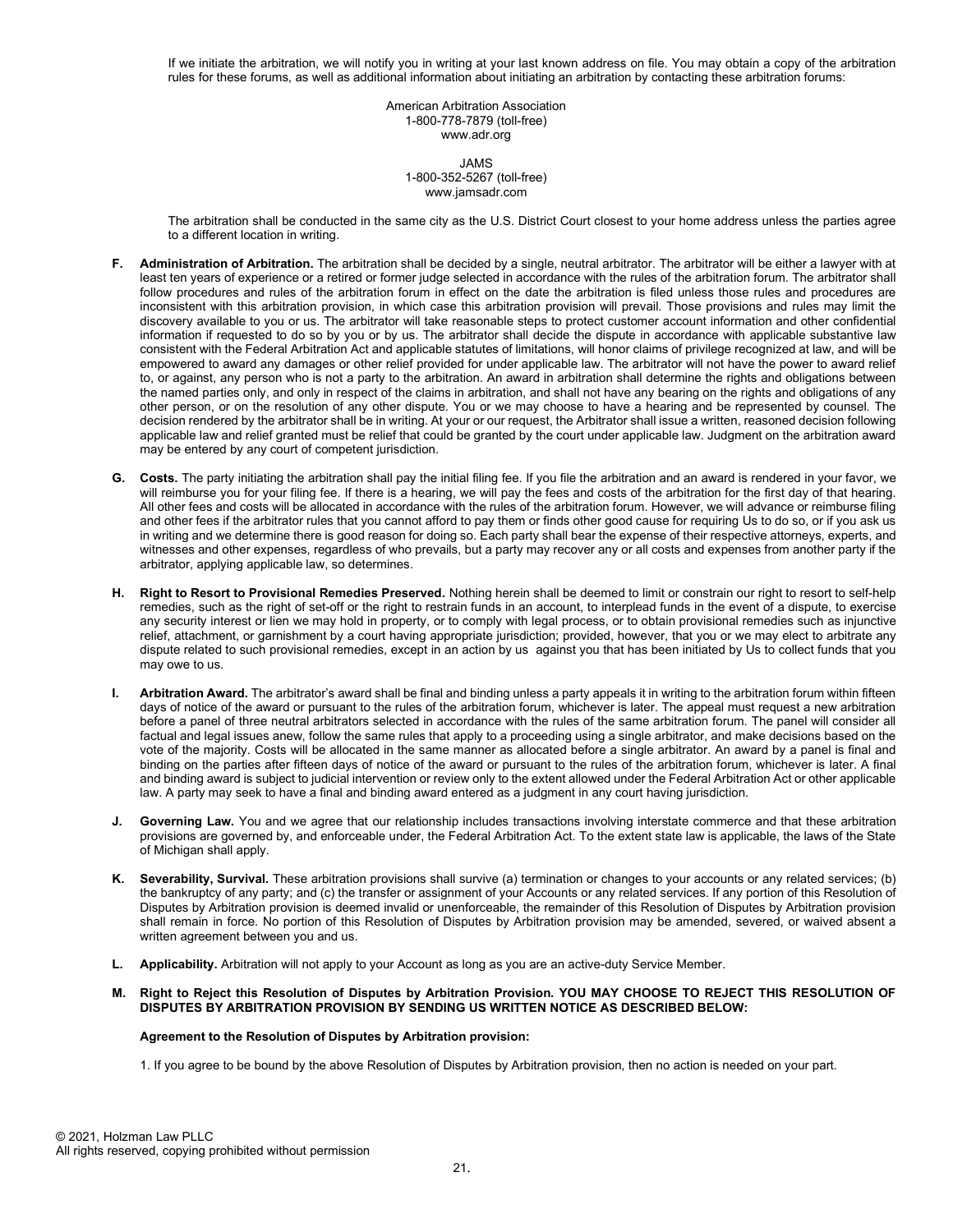2. If you take no action, then effective immediately your Accounts will be bound by this Resolution of Disputes by Arbitration provision.

### Rejection of the Resolution of Disputes by Arbitration provision:

1. If you do not agree to be bound by this Resolution of Disputes by Arbitration provision, you must send us written notice that you reject the Resolution of Disputes by Arbitration provision within 30 days of account opening or within 30 days of receiving this notice, whichever is sooner, including the following information:

a. Your written notice must include: your name, as listed on your account, your account number, and a statement that you reject the Resolution of Disputes by Arbitration provision, and

b. You must send Your written notice to us at the following address:

Intandem Credit Union 1619 Plainfield Avenue NE Grand Rapids, MI 49505 Attention: CEO

#### Electronic Fund Transfers Agreement and Disclosures

This Electronic Fund Transfers Agreement and Disclosures contains additional Agreement provisions setting forth your and our rights and responsibilities concerning the electronic funds transfer ("EFT") services offered to you by Intandem Credit Union. This Electronic Fund Transfers Agreement and Disclosures will be referred to herein as "EFT Disclosure." By signing any card we issue to you, or by using any services covered by this EFT Disclosure, you agree to the terms and conditions in this EFT Disclosure and any amendments for the EFT services offered. The terms and conditions of the account agreements relating to your accounts with us remain in effect except to the extent modified by this EFT Disclosure.

### EFT SERVICES AVAILABLE

Indicated below are types of Electronic Fund Transfers we are capable of handling, some of which may not apply to your account. Please read this EFT Disclosure carefully because it tells you your rights and obligations for the transactions listed. You should keep this disclosure for future reference. We do require you to maintain a minimum balance in your Primary Savings Account of \$5.00 as a condition of using an access device (card or code) to accomplish a transfer. We do not require you to maintain a minimum balance in any other account.

Electronic Funds Transfers Initiated By Third Parties. You may authorize a third party to initiate electronic funds transfers between your account and the third party's account. These transfers to make or receive payment may be one-time occurrences or may recur as directed by you. These transfers may use the Automated Clearinghouse (ACH) or other payments network. Your authorization to the third party to make these transfers can occur in a number of ways. In some cases, your authorization can occur when a merchant posts a sign informing you of its policy. In all cases, the transaction will require you to provide the third party with your account number and credit union information. This information can be found on your check or draft as well as on a deposit slip. Thus, you should only provide your credit union and account information (whether over the phone, the Internet, or via some other method) to trusted third parties whom you have authorized to initiate these electronic funds transfers. Examples of these transfers include, but are not limited to:

Preauthorized credits. You may make arrangements for certain direct deposits to be accepted into your account(s). We reserve the right to reject or return any ACH Direct Deposit that comes into an account when the name on the deposit does not match the name of the owner or a joint owner of the account.

Preauthorized payments. You may make arrangements to pay certain recurring bills from your Checking Account. If these regular payments may vary in amount, the person you are going to pay will tell you, 10 days before each payment, when it will be made and how much it will be. (You may choose instead to get this notice only when the payment would differ by more than a certain amount from the previous payment, or when the amount would fall outside certain limits that you set.)

Electronic check or draft conversion. You may provide your check or draft to a merchant or service provider who will scan the check or draft for the encoded credit union and account information. The merchant or service provider will then use this information to convert the transaction into an electronic funds transfer. This may occur at the point of purchase, or when you provide your check or draft by other means such as by mail or drop box.

Note that some merchants or service providers will initiate an electronic funds transfer to collect the amount of a check or draft and a returned check/draft charge in the event a check or draft, even if originally presented in paper form, is returned for insufficient funds.

Telephone Banking. You may access your account by telephone 24 hours a day at 616-285-5720 using your personal identification number, a touch tone phone, and your account number and our access code 074 to make the following types of transfers:

- Transfer available funds from your Savings Account(s) to your Checking Account(s).
- Transfer available funds from your Checking Account to your Savings Account(s)
- Transfer available funds between your Savings Accounts
- Make payments from your Checking Account(s) to loan accounts with us
- Make payments from your Savings Account(s) to loan accounts with us

You may also use telephone banking to obtain information about: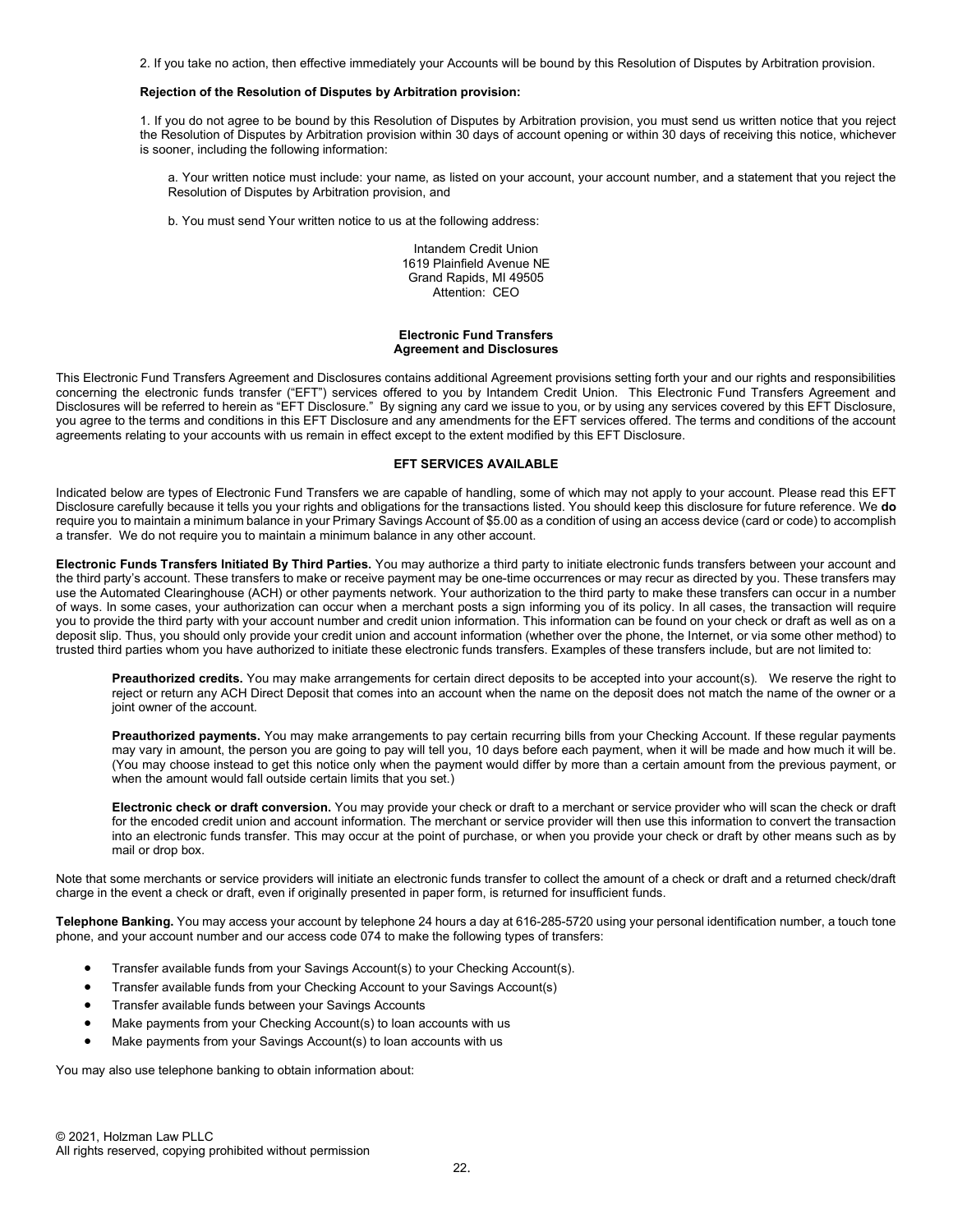- The account balance of your Checking Account(s)
- Deposits to your Checking Account(s)
- Withdrawals from your Checking Account(s)
- The account balance of Savings Account(s)
- Deposits to your Savings Account(s)
- Withdrawals from your Savings Account(s)

Automated Teller Machine (ATM) Transactions. You may access your account(s) by ATM using your debit card and personal identification number to:

- Make deposits to your Account(s)
- Get cash withdrawals from your Account(s). You may withdraw no more than \$600.00 per day (combined with Point-of-Sale transactions), provided you have sufficient available funds in your account. The credit union reserves the right to increase or decrease this limit. If we decrease your limit, we will provide you with notice as required by applicable law.
- Transfer available funds from your Account(s)
- Obtain balance information on your Accounts

Some of these services may not be available at all terminals. ATM deposit access may not be available during the first 60 days of account opening or longer for accounts with limited activity.

Mastercard Debit Card Transactions. You may access your account(s) by ATM and such other machines and facilities as we may designate by using your Mastercard Debit Card and personal identification number. You may use your Mastercard Debit Card to

- Get cash withdrawals from your Account(s). You may withdraw no more than \$600.00 per day provided you have sufficient available funds in your account
- Transfer available funds from your Account(s)
- Transfer available funds from your Account(s)
- Obtain balance information about your Accounts
- Make deposits to your Account(s)

You may also use your Card to purchase goods and services ("Point of Sale" or "POS") at any business establishment where the Card is accepted. There is a \$2,500.00 signature limit per day.

Note that if your Mastercard Debit Card is linked to your Savings Account, you will be limited to PIN-based transactions only.

Online Banking. You may access your account(s) by computer at www. intandemcu.com and using your password and your account username to access these services:

- Transfer available funds between your accounts
- Check balances

.

- Apply for a loan and make loan payments
- Confirm cleared checks
- Review transaction history
- Sign up for electronic statements

Online BillPay. If you have signed up for Online Banking and we approve your application for our online bill payment service, this service will be added to the services available for your Checking Account and you will be able to schedule withdrawals from your checking account to be sent to third parties. All transactions are limited to available funds in your checking account plus any available Savings backup for your checking account. Your use of Online BillPay is in addition governed by a separate agreement and disclosure which will be provided to you when you sign up and are approved for the service unless it has been provided to you earlier.

Mobile Banking. You may access your account(s) from your compatible mobile device to access these services:

- Transfer available funds between your accounts
- Check balances
- Obtain rate information
- Apply for a loan
- Pay bills
- Review transaction history

Other Remote Access Agreements. In addition to our Online BillPay service, this EFT Disclosure may be supplemented by other agreements for specific electronic services if you request such services, such as mobile or other remote access banking services, P2P, or remote deposit services.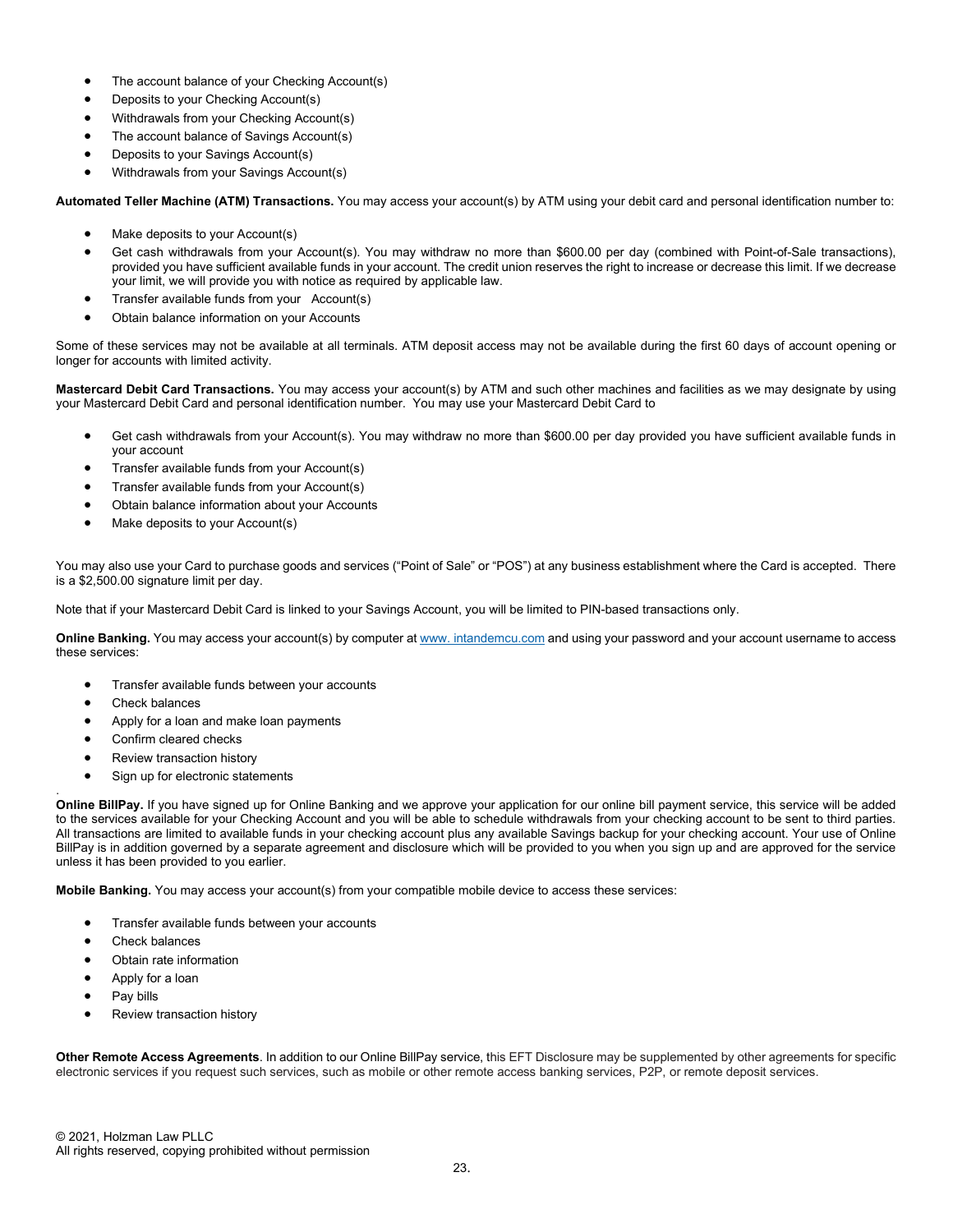Point-of-Sale Transactions (ATM Card). You can use your specially encoded plastic card at any retail location displaying the PLUS, CO-OP, Interlink or NYCE symbol. At PLUS, CO-OP, CIRRUS or NYCE Network locations, there is no limit to the number of transactions you can make each day. POS transactions are subject to a daily POS withdrawal/purchase of \$600.

Debit Card Transactions. Using your Debit Card, you may access your Checking Account(s) to purchase goods (in person, online, or by phone), pay for services (in person, online, or by phone), get cash from a merchant, if the merchant permits, or from a participating financial institution, and for any transaction that a participating merchant will accept.

Reversing Electronic Fund Transfers. If an "electronic fund transfer" described in this section was a payment of \$50.00 or more for goods or services, you have the right to require us to reverse such transfer and to re-credit your account with the full amount of the transfer if (1) you tell us, within 4 calendar days after the date of the transfer, to make such a reversal, (2) you notify us that you have made a good faith attempt to resolve your dispute with the third party involved, and (3) you assure us that any returnable goods involved in the dispute will be returned.

If you do these things in writing, you MUST send the letter to our address as set forth at the end of this EFT Disclosure.

If you phone us, you MUST call at the phone number as set forth at the end of this EFT Disclosure.

If you tell us orally that you want such a transfer reversed, you MUST send us a letter to confirm your reversal request, your notice of attempted resolution of the dispute, and your assurance to return any returnable goods involved. You are required to get this letter back to us within 14 calendar days after the date of your oral request for reversal. We reserve the right to impose a reasonable charge for handling such reversal requests, and to increase such charges thereafter.

# CONDITIONS OF EFT SERVICES

Transaction Limitations. Using your ATM card: You may not exceed \$600.00 in PIN transactions per day, \$250.00 if offline (offline limits may not be imposed in all instances). For the purposes of Debit Card transactions one day is 6:00 pm to 6:00 pm. Debit Card Point of Sale (POS) transactions are permitted from your Checking Account. If you do not maintain a Checking Account, PIN-based and POS transactions are permitted from your Savings Account. ATM/Debit card usage may be blocked if any loan account is 15 or more days past due, or for any negative balance in any of your accounts. We reserve the right to impose any such restrictions in the future as we deem reasonable, but we will give you at least twenty-one (21) days' notice before doing so.

Merchants. Merchants and others who honor your ATM Card or Debit Card may give credit electronically for returns or adjustments. They will do so by initiating a credit to us, and your account will be credited. We are not responsible or liable for the refusal of any merchant, financial institution, or electronic terminal to honor your card, complete a withdrawal from your account or for its retention of your card even if funds are available.

### Additional Charges for Foreign Currency and Cross Border transactions:

Cross Currency Conversion Fee – If you effect or authorize a transaction with your ATM/debit card in a currency other than U.S. Dollars, MasterCard will convert the charge into a US Dollar amount. The MasterCard currency conversion procedure includes use of either a government mandated exchange rate, or a wholesale exchange rate selected by MasterCard, as applicable. The exchange rate MasterCard uses will be a rate in effect on the day the transaction is processed. This rate may differ from the rate in effect on the date of the purchase or the date the transaction was posted to your account. A Cross Currency Conversion Fee of up to 2% will be applied to transactions that are converted from foreign currencies to U.S. Dollars.

Cross-Border Transaction Fee – In addition, MasterCard charges us a Cross-Border Assessment up to 2% on each transaction on all cross-border transactions regardless of whether there is a currency conversion. For purposes of this Section, cross-border transaction shall include both (a) transactions initiated in a foreign country which are subsequently settled in the United States, and (b) transactions initiated in the United States but which are ultimately settled in a country outside of the United States. The Credit Union will assess these fees to you to reimburse it for the fee it is required to pay for each of your transactions subject to these terms. The Cross-Border transaction fee will be shown separately on your periodic billing statement. The Cross Currency Conversion Fee, if it applies to the transaction, will be included in the transaction amount posted on your statement.

### NOTE: foreign transactions include transactions initiated in the United States but processed by a merchant in another country.

Advisory Against Illegal Use. You agree not to use your card(s) for (i) any online gambling, whether legal or illegal, (ii) illegal gambling, or(iii) any other illegal purpose. Display of a payment card logo by, for example, an online merchant does not necessarily mean that transactions are lawful in all jurisdictions in which the cardholder may be located.

# FEES

We may charge you fees for electronic fund transfers as set forth in this EFT Disclosure or as set forth in our Fee Schedule. We reserve the right to amend the fees from time to time upon thirty (30) days prior written notice. In addition, if you use an ATM or other terminal not owned by us to complete a transaction or make a balance inquiry, the owner of that ATM or network may charge you a fee.

# **DOCUMENTATION**

Terminal Transfers. You can get a receipt at the time you make any transfer to or from your account using automated teller machines (ATMs) or pointof-sale (POS) terminals. Note that receipts may not be available for some small POS transactions.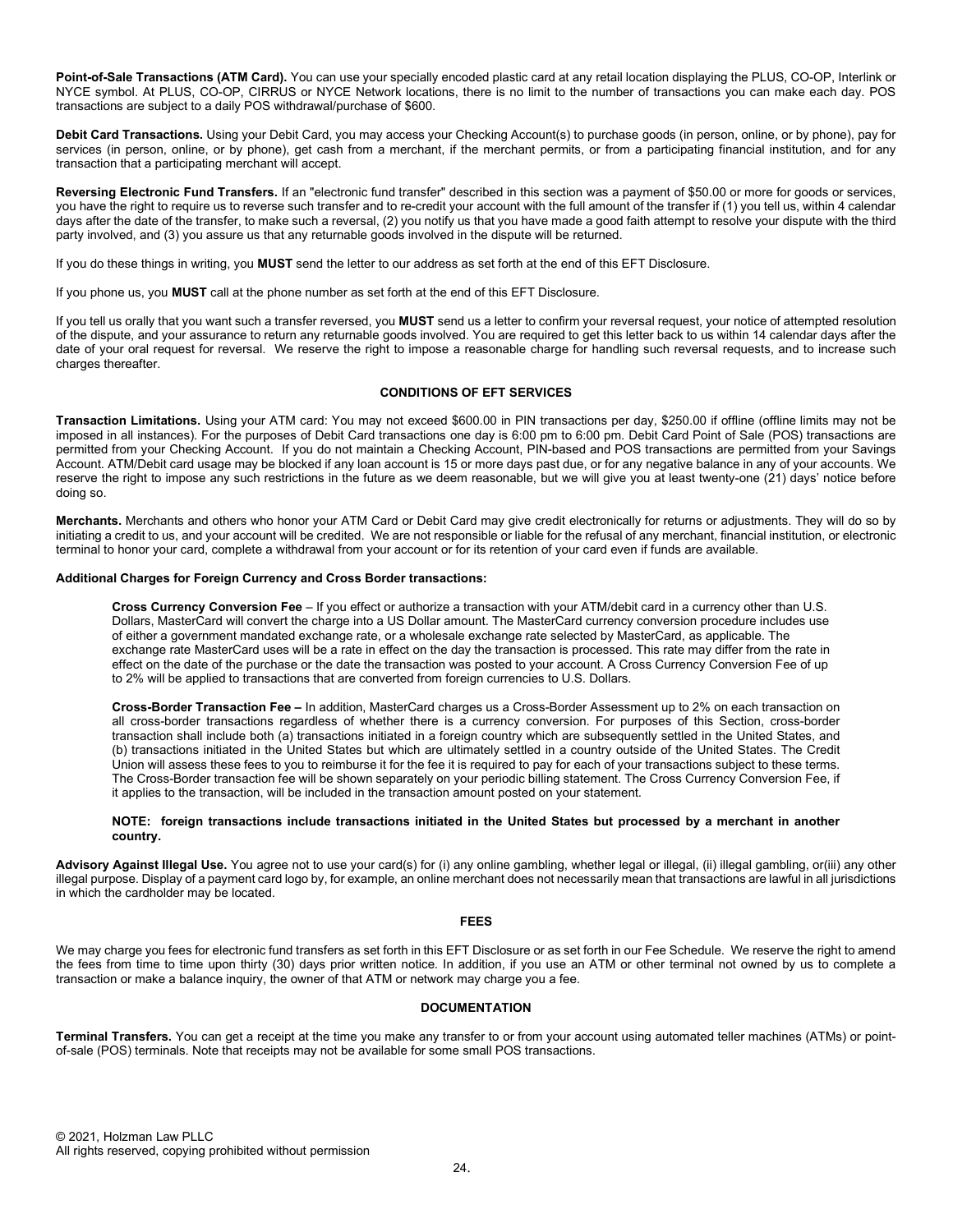Preauthorized Credits. If you have arranged to have direct deposits made to your account at least once every 60 days from the same person or company, you can call us at 616-336-3490 or toll free at 888-336-3490 to find out whether or not the deposit has been made.

Periodic Statements. You will get a monthly account statement from us for your Checking Accounts. You will get a monthly account statement from us for your Savings Accounts unless there are no electronic fund transfers in a particular month. In any case, you will get a statement at least quarterly.

# PREAUTHORIZED PAYMENTS - RIGHT TO STOP PAYMENT

Procedure. If you have told us in advance to make regular payments out of your account, you can stop any of these payments. Here is how:

Call or write us at the telephone number or address listed in this EFT Disclosure in time for us to receive your request 3 business days or more before the payment is scheduled to be made. If you call, we may also require you to put your request in writing and get it to us within 14 days after you call.

We will charge you a fee as set forth in our Fee Schedule for each stop-payment order you give.

Liability for failure to stop payment of preauthorized transfer. If you order us to stop one of these payments 3 business days or more before the transfer is scheduled, and we do not do so, we will be liable for your losses or damages.

### CREDIT UNION'S LIABILITY

Liability for failure to make transfers. If we do not complete a transfer to or from your account on time or in the correct amount according to our agreement with you, we will be liable for your losses or damages.

However, there are some exceptions. We will not be liable, for instance:

- If, through no fault of ours, you do not have sufficient available funds in your account or back up accounts to make the transfer, if any funds in your accounts necessary to complete the transfer are held as uncollected funds or pursuant to our Funds Availability Policy, or if any funds in your accounts necessary to complete the transaction are held subject to legal process or other claim.
- If you used your card or access code in an incorrect manner, or after your right to use your card or access code has been cancelled.
- If the automated teller machine (ATM) where you are making the transfer does not have enough cash.
- If the ATM or other terminal or system was not working properly, and you knew about the breakdown when you started the transfer.
- If circumstances beyond our control (such as fire or flood) prevent the transfer, despite reasonable precautions that we have taken
- If funds in your account necessary to complete the transaction are pledged as collateral, are frozen, or offset because of a delinquent loan.
- If the error was caused by a system of any participating ATM network.
- If the transfer is not completed as a result of your negligent use of your card, access code, or any EFT facility for making such transfers.
- If the telephone or computer equipment you use to conduct audio response or electronic/PC transactions is not working properly and you knew or should have known about the breakdown when you started the transaction.
- If a law or regulation prevents us from completing the transaction.
- If any other exception as established by us and communicated to you applies.

### CONFIDENTIALITY

- We will disclose information to third parties about your account or the transfers you make: Where it is necessary for completing transfers; or
- In order to verify the existence and condition of your account for a third party, such as a credit bureau or merchant; or
- In order to comply with government agency or court orders; or
- If you give us written permission.

# **NOTICES**

All notices from us will be effective when we have mailed them or delivered them to your last known address in our records. Notices from you will be effective when received by us at the address specified in this EFT Disclosure.

### AMENDMENTS

We reserve the right to amend this EFT Disclosure in any manner and at any time. If we do so, we will give you such advance notice thereof as we deem to be reasonable under the circumstances. Where required by law, we will give you at least twenty-one (21) days advance written notice. You agree that we may amend or modify this EFT disclosure without notice if an immediate change is necessary to maintain or restore the security of our account arrangements or of any account.

# TERMINATION OF ELECTRONIC FUND TRANSFER SERVICES

You may terminate this EFT Disclosure or any EFT service under this EFT Disclosure at any time by notifying us in writing and stopping your use of your card(s) and any access code. Upon termination, you agree to return all cards to the credit union or destroy the cards upon request of the credit union. You also agree to notify any participating merchants that the authority to make bill payment transfers has been revoked. We may also terminate this EFT Disclosure at any time by notifying you orally or in writing at your last known address on file with us. If we terminate this EFT Disclosure, we may notify any participating merchants making preauthorized debits or credits to any of your accounts that this EFT Disclosure has been terminated and that we will not accept any further preauthorized transaction instructions. We may also program our computer not to accept your card(s) or access code for any EFT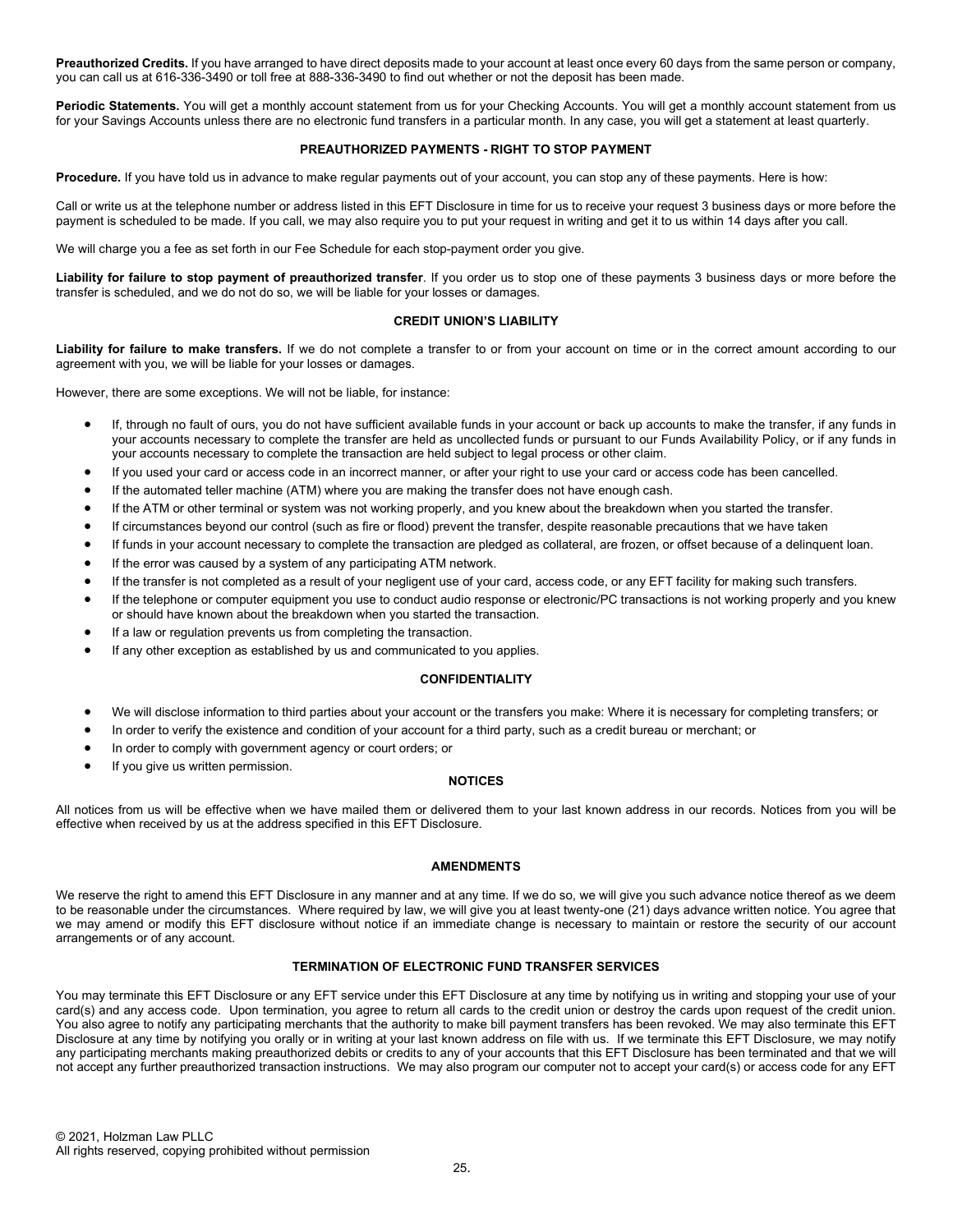service. Whether you or the credit union terminate this EFT Disclosure, the termination will not affect your obligations under this EFT Disclosure or any electronic fund transfers made prior to termination. If either you or we terminate this EFT Disclosure, we have the option of terminating all of your accounts with us that may have any sort of electronic access (such as checking accounts) or restricting such accounts to in office transactions, a written request (such as by mail), or a phone request made directly to a credit union employee only (which generally would be what we will do with your Savings Account). We also may exercise any right described in the "Termination of Account" provisions in the "Other Terms and Conditions" section of the Membership and Account Agreement.

# ACCESS DEVICE REVOCATION .

Any card or other device which we supply you ("Access Device") may be revoked without notice to you in the event that any of the following conditions occur:

• Overdrafts occur as result of insufficient available funds on an account.

• Any transaction that occurs on your account(s) which results in a monetary loss to the Credit Union.

• Account delinquency with the Credit Union, including but not limited to, loans or credit cards.

• Forced closure of a share or share draft account at the Credit Union.

• Any other situation in which the Credit Union deems revocation to be in its best interest.

#### REGULATORY AUTHORITY

Notification of Regulatory Authorities: This EFT Agreement and the EFT services provided in this EFT Agreement are governed by Federal law and Michigan law. You may notify the State agency noted below of any violation of law.

The address of this agency is as follows:

Credit Union Division Department of Insurance and Financial Services P.O. Box 30224 Lansing, Michigan 30220

### YOUR LIABILITY FOR UNAUTHORIZED TRANSFERS

Tell us AT ONCE if you believe your card and/or code has been lost or stolen. Calling is the best way of keeping your possible losses down. You could lose all the money in your account and in any backup account. If you believe your card and/or code has been lost or stolen and you tell us within 2 business days after you learn of the loss or theft, you will have no liability if someone used your card and/or code without your permission.

If you notify us of the loss, theft, or unauthorized use of your card or other devices which we supply to you, you will not be liable for any unauthorized use for purchases processed through Mastercard provided you were not grossly negligent or fraudulent in handling your card and you provide us with a written statement regarding your unauthorized card claim, otherwise the liability limits set forth below will apply.

If you do NOT tell us within 2 business days after you learn of the loss or theft of your card and/or code, under Regulation E, you could lose up to \$500.00. Also, you may have unlimited liability if the unauthorized transaction is not reported within 60 days of when the unauthorized transaction was reported on a periodic statement.

If a good reason (such as a long trip or hospital stay) kept you from telling us, we will extend the time periods.

Additional Limits on Liability for MasterCard Debit Card at Point-of-Sale Transactions: You will not be liable for any unauthorized Point of Sale transactions using your MasterCard Debit Card if you report the loss or theft of your MasterCard Debit Card within two (2) business days. If you report such loss or theft after two (2) business days or provide proper notification of other unauthorized MasterCard Debit Card Point of sale transactions, your liability for unauthorized use will not exceed \$50.00. This additional limitation on liability does not apply to transactions originating at an ATM or from your gross negligence and/or fraudulent use of your MasterCard Debit Card.

Contact in event of unauthorized transfer: If you believe your card and/or code has been lost or stolen or that someone has transferred or may transfer money from your account without your permission, call or write us at the following telephone number or address:

> Intandem Credit Union 1619 Plainfield Avenue NE Grand Rapids, MI 49505

Telephone: 616 336-3490 or Toll Free 888-336-3490 Lost or stolen Debit/ATM cards: 888-336-3490

# ERROR RESOLUTION NOTICE

In case of errors or questions about your electronic transfers, call or write us at the telephone number or address listed in this brochure, as soon as you can, if you think your statement or receipt is wrong or if you need more information about a transfer listed on the statement or receipt. We must hear from you no later than 60 days after we sent the FIRST statement on which the problem or error appeared.

Tell us your name and account number (if any)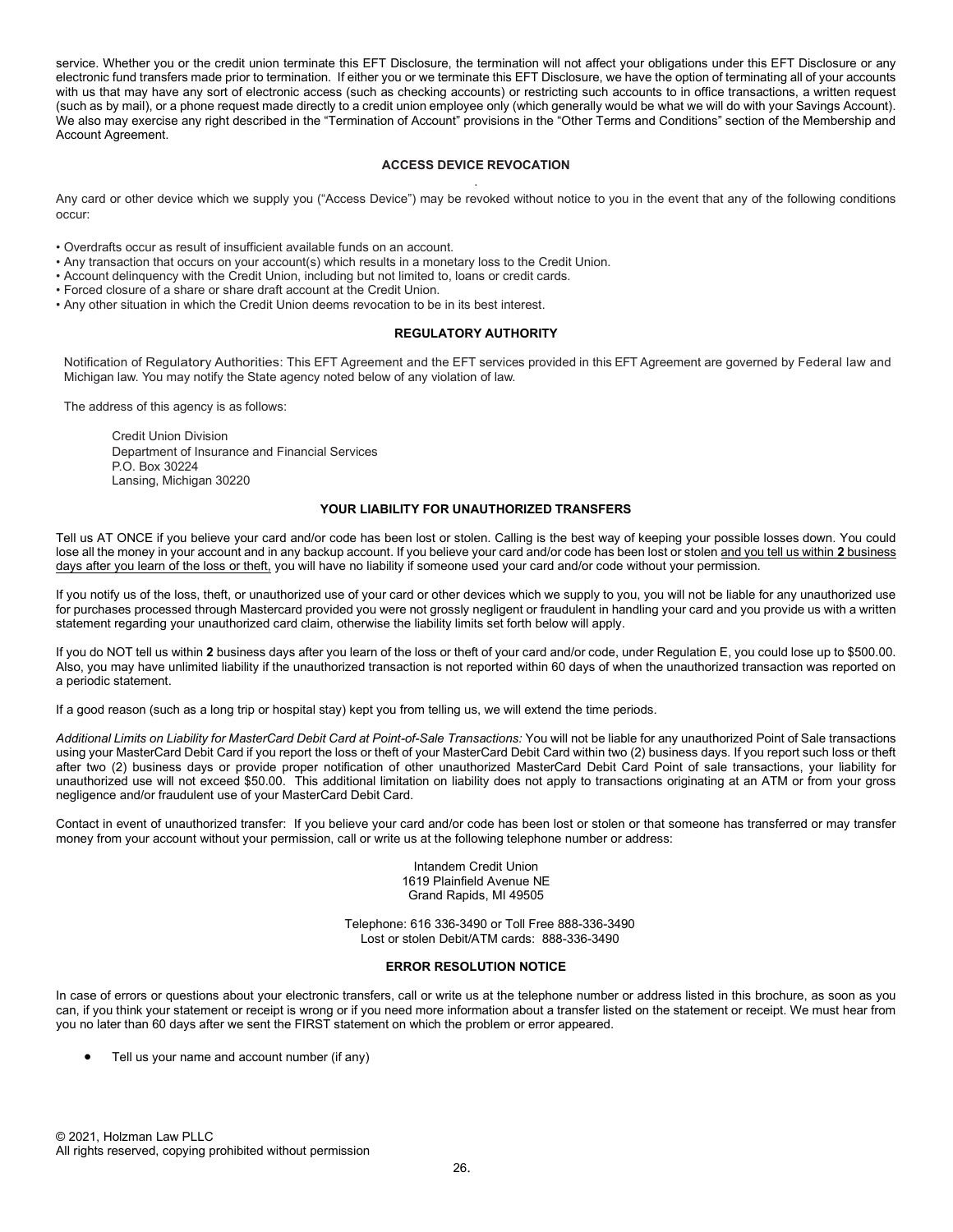- Describe the error or the transfer you are unsure about and explain as clearly as you can why you believe it is an error or why you need more information.
- Tell us the dollar amount of the suspected error

If you tell us orally, we may require that you send us your complaint or question in writing within 10 business days.

We will determine whether an error occurred within 10 business days (20 business days if the transfer involved a new account) after we hear from you and will correct any error promptly. If we need more time, however, we may take up to 45 days (90 days if the transfer involved a new account, a point-ofsale transaction, or a foreign-initiated transfer) to investigate your complaint or question. If we decide to do this, we will credit your account within 10 business days (20 business days if the transfer involved a new account) for the amount you think is in error, so that you will have the use of the money during the time it takes us to complete our investigation. If we ask you to put your complaint or question in writing and we do not receive it within 10 business days, we may not credit your account. Your account is considered a new account for the first 30 days after the first deposit is made, unless each of you already has an established account open at least 30 days with us before the account is opened.

We will tell you the results within three business days after completing our investigation. If we decide that there was no error, we will send you a written explanation.

You may ask for copies of the documents that we used in our investigation by contacting us at the phone number or address shown on the first page of this disclosure.

We are NOT open for business on the following holidays:

| New Year's Day                       |
|--------------------------------------|
| Martin Luther King Day               |
| Saturday before Memorial Day         |
| Memorial Day                         |
| Juneteenth National Independence Day |
| Independence Day                     |
| Saturday before Labor Day            |
| Labor Day                            |
| Columbus Day                         |
| <b>Thanksgiving Day</b>              |
| Day After Thanksgiving Day           |
| Christmas Eve (half day)             |
| Christmas Day                        |
| New Year's Eve (half day)            |

We reserve the right to change our Business Days, hours, and the days we are closed. Please check our web site at www.intandemcu.com or call 616-336-3490 or toll free 888-336-3490 to see if any changes have been made since this document was provided to you.

#### FUNDS AVAILABILITY DISCLOSURE

This disclosure describes your ability to withdraw funds at Intandem Credit Union. It only applies to the availability of funds in transaction accounts. At the current time, the only accounts at Intandem Credit Union that are transaction accounts are Checking Accounts. The Credit Union reserves the right to delay the availability of funds deposited to accounts that are not transaction accounts for periods longer than those disclosed in this policy. Please ask us if you have a question about which accounts are affected by this policy.

# General Policy

Our general policy is to make funds from your deposits made to your transaction accounts available to you on the first business day after the day that we receive your deposit. Electronic direct deposits to your account will be available to you on the day of the deposit. Deposits that are not made in person directly to one of our employees will not be available to you until the second business day after the deposit.

Once they are available, you can withdraw the funds in cash and we will use the funds to pay checks that you have written. For determining the availability of your deposits, every day is a business day, except Saturdays, Sundays, and federal holidays. The cutoff hour on a business day that we are open is 5:00 p.m. on weekdays and 1:00 p.m. on Saturdays. If you make a deposit on a day we are not open or that is not a business day, we will consider that the deposit was made on the next business day we are open. If your account was opened and funded online, your initial deposit will be held for five (5) business days.

### Reservation of Right to Hold

In some cases, we will not make all of the funds that you deposit by check available to you on the day that we receive your deposit. Funds may not be available until the second business day after the day of your deposit. However, the first \$225 of your deposit will be available on the first business day after the day of your deposit. The remaining funds will be available to you on the second business day after the deposit. If we are not going to make all of the funds from your deposit available on the same business day, we will notify you at the time you make your deposit. We will also tell you when the funds will be available. If your deposit is not made directly to one of our employees or if we decide to take this action after you have left the premises, we will mail you the notice by the next business day after we receive your deposit. If you will need the funds from a deposit right away, you should ask us when the funds will be available.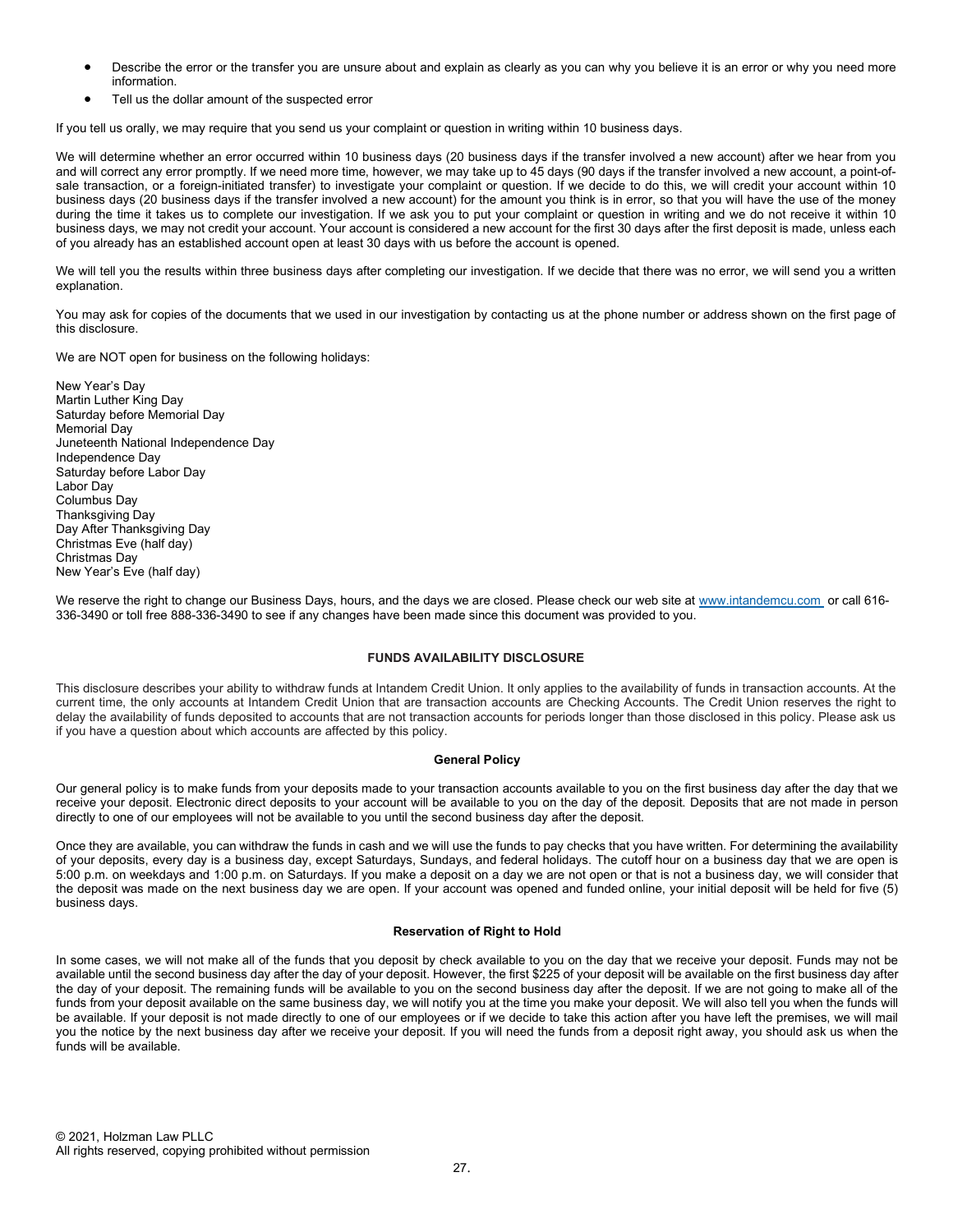#### Holds on Other Funds

If we accept for deposit a check that is drawn on another financial institution, we may make funds from the deposit available for withdrawal immediately but delay your availability to withdraw a corresponding amount of funds that you have on deposit in another account with us. The funds in the other account would then not be available for withdrawal until the time periods that are described elsewhere in this Disclosure for the type of check that you deposited.

#### Longer Delays May Apply

We may delay your ability to withdraw funds deposited by check into your account an additional number of days for these reasons:

We believe a check you deposit will not be paid

You deposit checks totaling more than \$5,525 on any one (1) day

You deposit a check that has been returned unpaid

You have overdrawn your account repeatedly in the last six (6) months

There is an emergency, such as failure of communications or computer equipment

We will notify you if we delay your ability to withdraw funds for any of these reasons and we will tell you when the funds will be available. They will generally be available no later than the seventh business day after the day of your deposit.

#### Special Rules for New Accounts

If you are a new member, the following special rules will apply during the first 30 days your account is open.

Funds from electronic direct deposits to your account will be available on the day we receive the deposit. Funds from deposits of cash, wire transfers, and the first \$5,525 of a day's total deposits of cashier's, certified, teller's, traveler's, and federal, state, and local government checks will be available on the next business day after the day of your deposit if the deposit meets certain conditions. For example, the checks must be payable to you. The excess over \$5,525 will be available on the ninth business day after the day of your deposit. If your deposit of these checks (other than a U.S. Treasury check) is not made in person to one of our employees, the first \$5,525.00 will not be available until the second business day after the day of your deposit. Funds from all other check deposits will be available on the eleventh business day after the day of your deposit.

#### Deposits at Non-Proprietary ATMs

Funds from any deposits (cash or checks) made at automated teller machines (ATMs) we do not own or operate will not be available until the fifth business day after the date of your deposit. This rule does not apply at ATMs that we own or operate. All ATMs that we own or operate are identified as our machines.

### Foreign Checks

Checks drawn on financial institutions located outside the U.S. (foreign checks) cannot be processed the same as checks drawn on U.S. financial institutions. Foreign checks are exempt from the policies outlined in this Disclosure. Generally, the availability of funds for deposits of foreign checks will be delayed for the time it takes us to collect the funds from the financial institutions upon which it is drawn.

Questions. In case you have any questions regarding our Funds Availability Policy, please contact us at 616-336-3490 or toll free at 888-336-3490.

#### WIRE TRANSFER AGREEMENT AND NOTIFICATION (Uniform Commercial Code Article 4A)

The following rules shall apply to all wire transfers services provided by the Credit Union.

The Credit Union may accept, on your behalf, payments to your account that have been submitted by wire. Your rights and obligations with respect to such transfers shall be governed and construed in accordance with Federal Reserve Regulation J, Subpart B—Funds Transfers Through Fedwire. These regulations and state law are applicable to funds transfers involving your account.

If you give us a payment order that identifies a beneficiary (the person to whom you are wiring funds) by name and account or some other identifying number (such as a Social Security, Taxpayer I.D. or driver's license number), we may pay the beneficiary on the basis of the number provided to us by you and consider that number to be proper identification. This will be true even if the number you provided to us identifies a person different from the named beneficiary, unless otherwise provided by law or regulation.

If you give us a payment order that identifies the beneficiary's financial institution in the funds transfer by name and Routing and Transit ("R/T") or other identifying number, we, as well as the receiving financial institution, may rely on the number provided to us by you as the proper identification. This will be true even if the number provided identifies a financial institution that is different from the named financial institution, unless otherwise provided by law or regulation. Therefore, it is in your best interest to contact the receiving institution to acquire the appropriate wire transfer instructions so that you may feel confident that your money will arrive safely. You, the member, are ultimately responsible for providing accurate information regarding funds transfers and are consequently liable for any losses or expenses should an error occur.

You may not be provided with separate notification each time we receive a wire transfer into your account. We will provide you with notification of an incoming wire transfer as part of your periodic statement. In the event we accept payments to your account through one or more Automated Clearing Houses ("ACH"), the operating rules of the National Automated Clearing House Association ("NACHA") will be applicable to ACH transactions involving your account. These rules do not require that we provide you with next day notice of receipt of an ACH item. Therefore, we will provide you with notification of the receipt of these items as part of your periodic statement.

In addition, if we are ever obligated to pay interest on the amount of a transfer, you will be paid interest on an average daily basis equal to the current